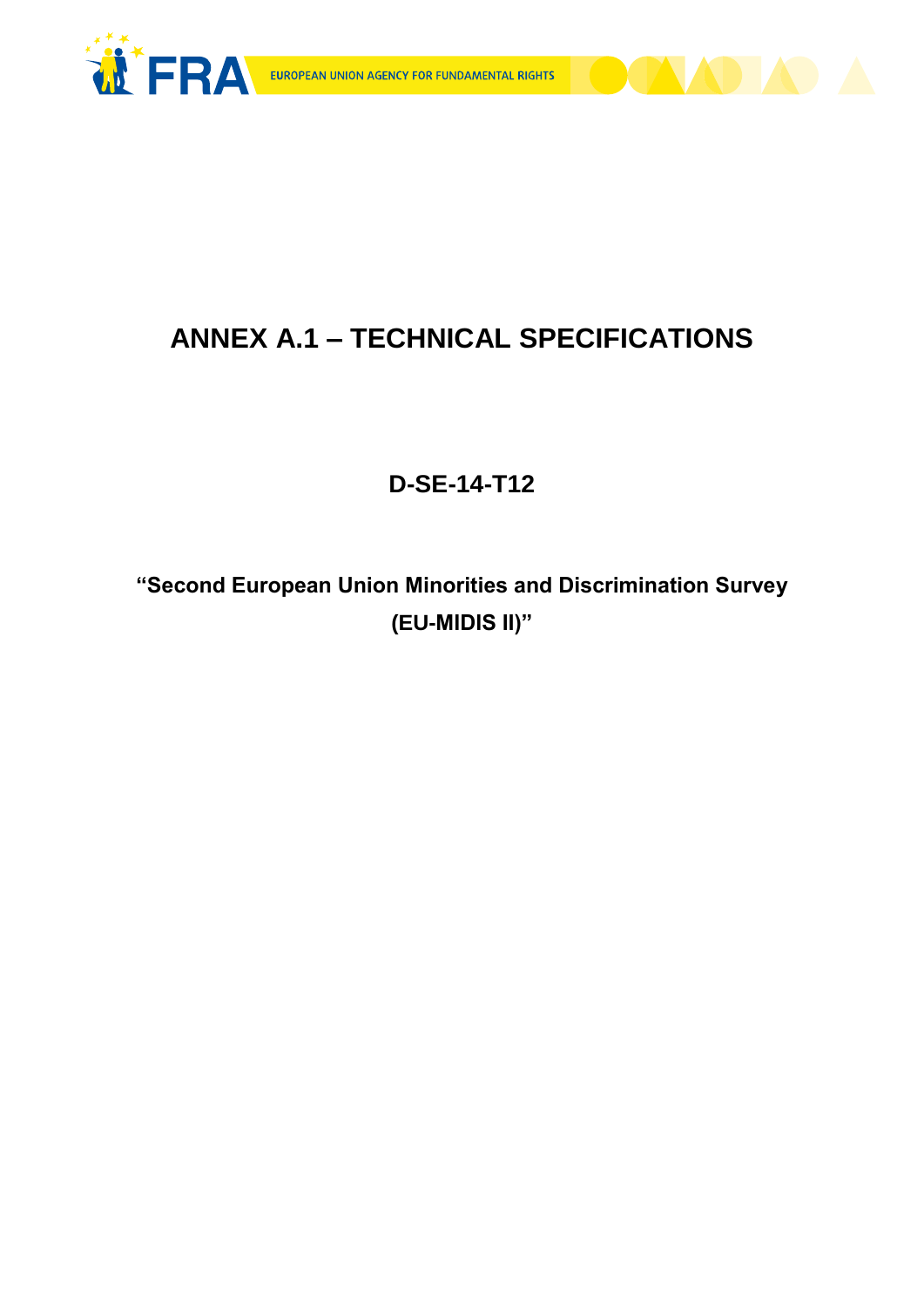## 1. Technical specifications

### 1.1. Objective

The objective of these Technical Specifications is to provide the contractor with all the necessary information that will allow them to implement the project.

### 1.2. Title of the contract

The title of the contract is **"Second European Union Minorities and Discrimination Survey (EU-MIDIS II)**"**.**

### 1.3. Contracting Authority

The contracting authority is the European Union Agency for Fundamental Rights (hereinafter referred to as the FRA or the Agency). The Agency was established by Council Regulation No 168/2007<sup>1</sup> on 15 February 2007. Its objective is to provide the relevant institutions, bodies, offices, and agencies of the EU and its Member States with independent, evidence-based assistance and expertise relating to fundamental rights, in the domain of Union law. Data collection (including comparative data collection in the form of survey research) and analysis on the situation of fundamental rights in the EU provides the basis for the Agency's assistance and expertise.

## 2. Background information

### 2.1. Policy context and related FRA work

#### *Equality and non-discrimination*

1

According to the Treaty of the European Union and the Treaty on the Functioning of the European Union, the EU is founded on the value of equality and non-discrimination and through its policies should combat discrimination based on racial or ethnic origin. The problem of discrimination on the basis of racial or ethnic origin attracted increasing attention from the EU institutions in the 1990s resulting in several measures recognising the need to combat racism and xenophobia. Council Directive 2000/43/EC of 29 June 2000<sup>2</sup> - the so called Racial Equality Directive - represents a key measure for combating discrimination and giving effect to the principle of equal treatment in the areas of employment, education, social protection, and services, including housing. This directive has brought about the introduction of new or the strengthening of existing equality regimes in the EU Member States. It operates alongside the Employment Equality Directive<sup>3</sup>, which prohibits discrimination on the grounds of religion or belief, disability, age or sexual orientation, and the Gender Equality Directive and the Gender Equality Directive on Goods and Services which prohibit discrimination on the grounds of sex.<sup>4</sup>

Article 17 of the Racial Equality Directive requires Member States to communicate every five years to the European Commission all the information necessary for the Commission to draw up a report to the European Parliament and the Council

[lex.europa.eu/LexUriServ/LexUriServ.do?uri=OJ:L:2004:373:0037:0043:EN:PDF;](http://eur-lex.europa.eu/LexUriServ/LexUriServ.do?uri=OJ:L:2004:373:0037:0043:EN:PDF) Council Directive 2006/54/EC on the on the implementation of the principle of equal opportunities and equal treatment of men and women in matters of employment and occupation (recast) (OJ. L 204, 26 July 2006, pp.23-36). Available at:

<sup>1</sup> Council Regulation (EC) No 168/2007 of 15 February 2007 establishing a European Union Agency for Fundamental Rights

<sup>2</sup> Council Directive 2000/43/EC implementing the principle of equal treatment between persons irrespective of racial or ethnic origin (OJ. L 180, 19 July 2000, pp.22-26). Available at: http://eurlex.europa.eu/LexUriServ/LexUriServ.do?uri=OJ:L:2000:180:0022:0026:EN:PDF

<sup>3</sup> Council Directive 2000/78/EC establishing a general framework for equal treatment in employment and occupation (OJ. L 303, 2 December 2000, pp.16-22). Available at: http://eur-lex.europa.eu/LexUriServ/LexUriServ.do?uri=CELEX:32000L0078:EN:NOT

<sup>4</sup> Council Directive 2004/113/EC implementing the principle of equal treatment between men and women in the access to and supply of goods and services (OJ. L 373, 21 December 2004, pp.37-43). Available at: [http://eur-](http://eur-lex.europa.eu/LexUriServ/LexUriServ.do?uri=OJ:L:2004:373:0037:0043:EN:PDF)

http://eurlex.europa.eu/LexUriServ/LexUriServ.do?uri=OJ:L:2006:204:0023:0036:EN:PDF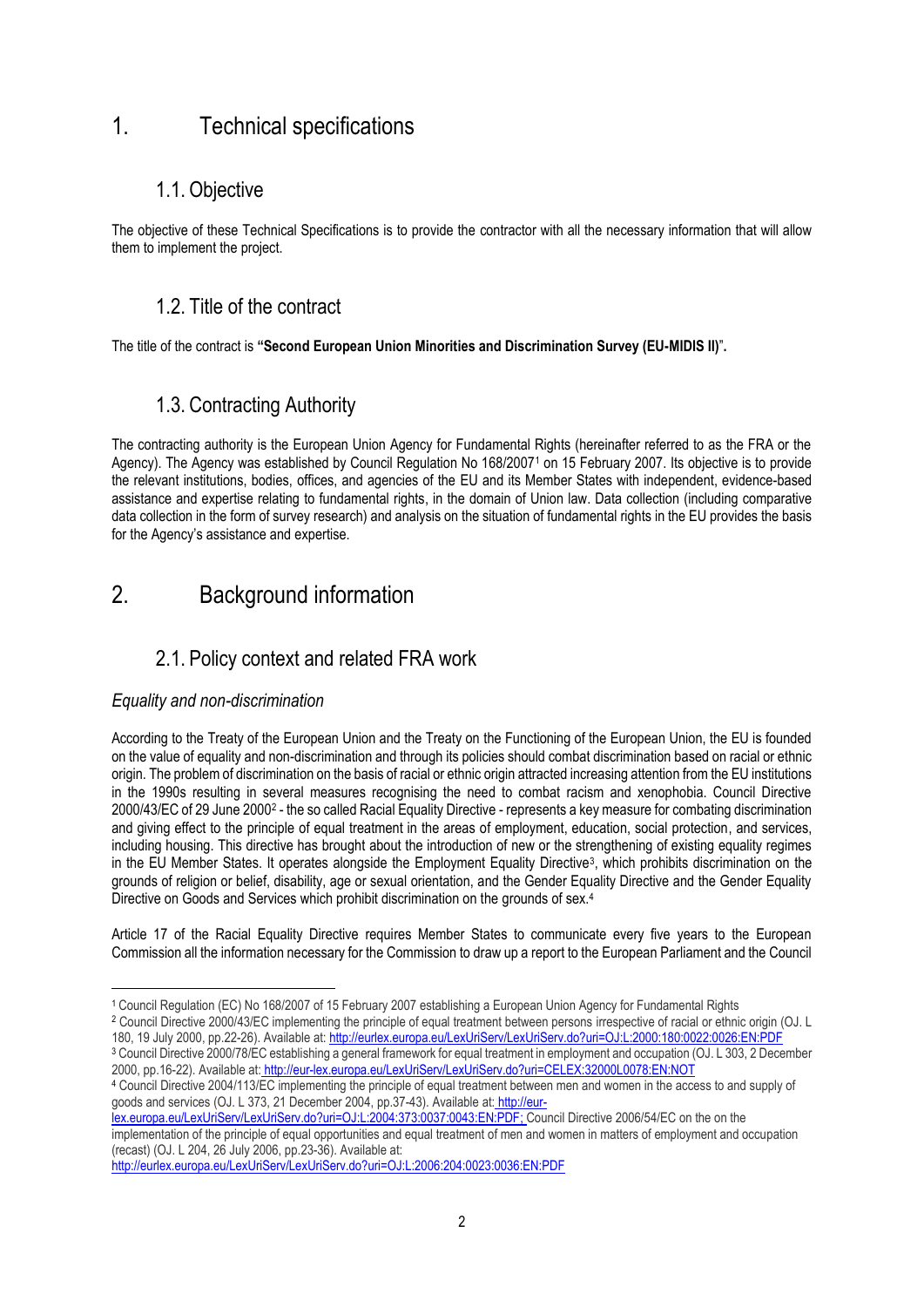on the application of this directive. In doing so the European Commission shall take into account the views of the European Union Agency for Fundamental Rights (FRA). Since the adoption of the Racial Equality Directive, the European Monitoring Centre on Racism and Xenophobia (EUMC)<sup>5</sup> and FRA research and analysis on racism and xenophobia have included reporting on measures and practices adopted by the Member States in pursuance of their obligations under this instrument.

Drawing on a body of qualitative, quantitative and legal research and analysis in the area of discrimination spanning over 15 years, FRA has built up a significant range of studies covering various population groups in diverse contexts. Several FRA reports and opinions have shown that although significant progress has been made by both public and private entities towards the realisation of equality, numerous challenges remain to be overcome.<sup>6</sup>

On 1 October 2013 the Agency published an Opinion on the situation of equality in the EU 10 years on from initial implementation of the equality directives.<sup>7</sup> This Opinion, based on a request by the European Commission to FRA for data and information, showed that despite a legislative package that put the EU at the forefront of legislative commitment against discrimination it remains part of the daily experience of many Europeans. Looking into the reasons for the divide between the law in the books and the situation on the ground, FRA identified various factors preventing more effective implementation of legal provisions and other mechanisms designed to improve protection against discrimination.

Racism, xenophobia, homophobia/transphobia, antisemitism, Islamophobia, anti-gypsyism and related intolerances including hate crime and extremism remain a concern across the European Union, as evidenced in the Agency's annual and thematic reports.<sup>8</sup> On 15 October 2013 FRA issued an Opinion on the impact of EU legislation in the field of racism and xenophobia, in particular Council Framework Decision 2008/913/JHA of 28 November 2008 on combating certain forms and expressions of racism and xenophobia by means of criminal law, which defines a common EU-wide criminal law and criminal justice approach to combating racism and xenophobia.

The Council conclusions on combating hate crime adopted at the Justice and Home Affairs Council meeting on 5 and 6 December 2013 welcomed the important role the European Union Agency for Fundamental Rights has in providing expert and independent analysis relating to fundamental rights within the remit of its mandate in this area, and directed attention to its recent reports documenting the extent and impacts of hate crimes in Europe, recommending action to make hate crimes more visible and acknowledging the rights of victims at three levels: legislation, policy and practice. In response to the Justice and Home Affairs Council Conclusions of December 2013, in 2014, the Agency, in close cooperation with the European Commission, was asked to engage with Member States, at their request, to facilitate exchange of good practices and assist the Member States in their efforts to develop effective methods to encourage reporting and ensure proper recording of hate crimes.

#### *Roma<sup>9</sup> integration*

1

The Agency's work has identified Roma as among the most vulnerable to numerous human rights violations in the EU. Alongside results from the first EU-MIDIS survey (2008) and the FRA Roma survey 2011, the Agency has produced a series of reports on Roma that target key areas where they are experiencing fundamental rights abuses. It is clear from both FRA research and the work of other organisations that large numbers of Roma frequently have no access to formal employment, live in precarious circumstances, and have limited or no access to health care (amongst other services). Furthermore, Roma are often faced with xenophobic and discriminatory attitudes and behaviour from the non-Roma population and are often victims of violent attacks and/or hate crime.

The Communication of the European Commission from April 2011, which was adopted by the Council in May 2011, tasked the FRA with providing data and background information that would feed into the Commission's annual report to the European Parliament and to the Council on the progress in the integration of the Roma population in EU Member States. The Commission's Report on the implementation of the EU Framework for National Roma Integration Strategies, published in April

Fundamental Rights on the Framework Decision on Racism and Xenophobia – with special attention to the rights of victims of crime; <sup>7</sup> FRA, (2013), Opinion of the European Union Agency for Fundamental Rights on the situation of equality in the EU 10 years on from initial implementation of the equality directives. Available at: http://fra.europa.eu/sites/default/files/fra-2013-opinion-eu-equality-directives\_en.pdf 8 See for example FRA (2013), Fundamental rights: challenge and achievements in 2012. Annual report. Available at:

[http://fra.europa.eu/sites/default/files/annual-report-2012\\_en.pdf](http://fra.europa.eu/sites/default/files/annual-report-2012_en.pdf)

<sup>5</sup> EUMC was the predecessor of the FRA and was established in 1997. In 2007, the FRA succeeded the EUMC, with a broader mandate and range of tasks covering human rights more generally.

<sup>6</sup> FRA (2012), The Racial Equality Directive: application and challenges; FRA (2013), Opinion on the European Union Agency for

<sup>9</sup> The term "Roma" is used – similarly to other political documents of the European Parliament and the European Council – as an umbrella which includes groups of people who have more or less similar cultural characteristics, such as Sinti, Travellers, Kalé, Gens du voyage, etc. whether sedentary or not; around 80% of Roma are estimated to be sedentary (SEC(2010)400).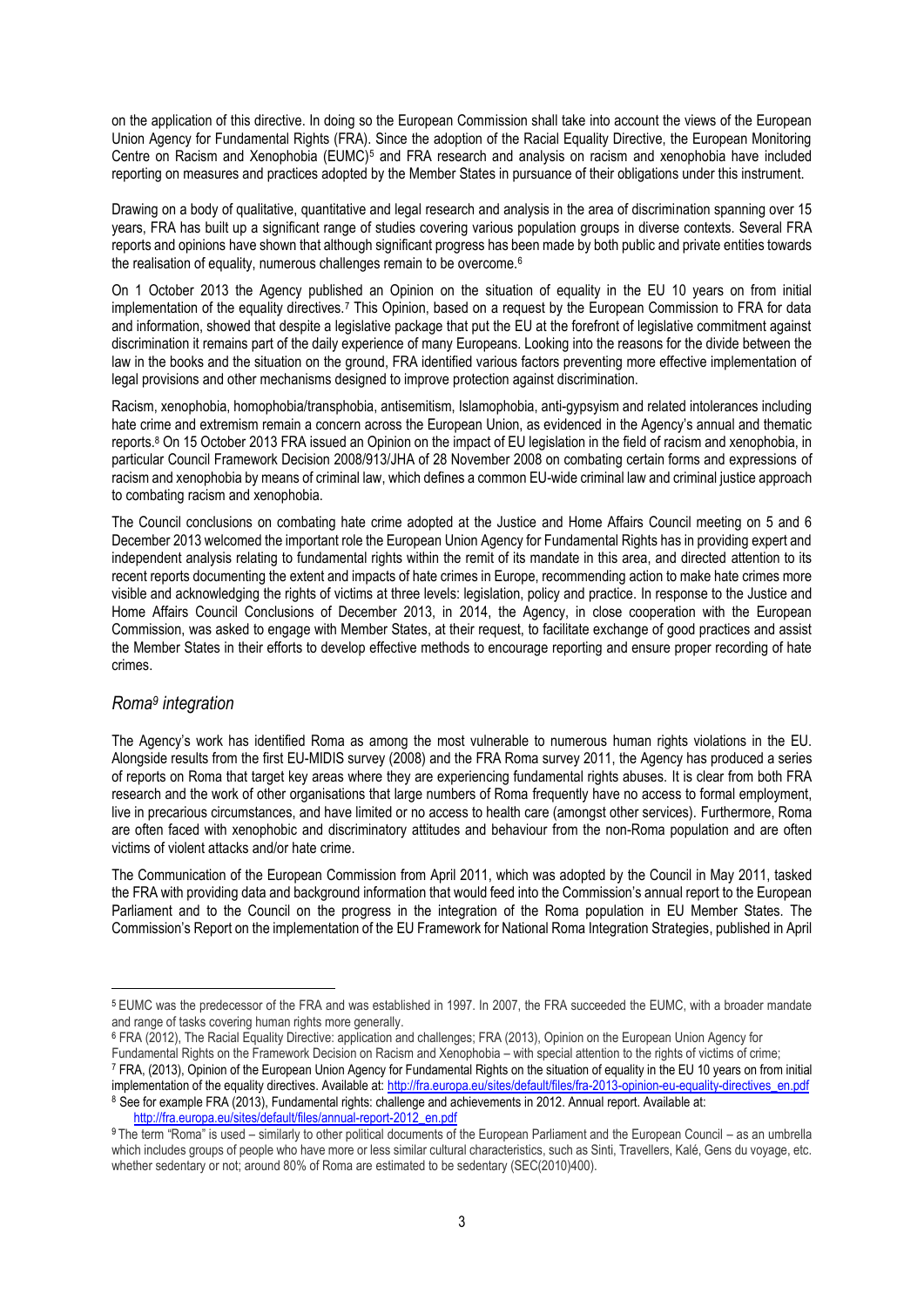2014<sup>10</sup> , uses the evidence from the FRA Roma survey 2011, and refers to it as "the starting point from which progress is measured."

There is increasing awareness among the EU institutions relevant stakeholders in individual Member States of the need for robust data on the integration of Roma. In December 2013 the Council of the European Union issued a Recommendation concerning Roma integration, providing guidance to Member States on enhancing the effectiveness of their national Roma integration strategies and referring to FRA's possible role in monitoring their results. In December 2013 the EU Parliament urged Member States "to produce disaggregated data with the assistance of FRA and to develop, in cooperation with the Commission, the baseline indicators and measureable targets that are essential for a robust monitoring system in order to ensure reliable feedback on the progress made in the implementation of the NRIS and in improvement of the situation of Roma", and called on the European Commission "to enhance the coordination role of the FRA and fully use its capabilities." In addition, the Communication requested the Agency to work with Member States to assist them in developing monitoring methods that can provide a comparative analysis of the situation of Roma across Europe.

In the context of the EU's Europe 2020 goal of elimination of poverty and increasing social inclusion, FRA will continue to respond to these requests in the framework of its 2012 to 2020 multi-annual programme. FRA addresses the key issues raised in the Commission Communication, the Council Conclusions, and Recommendations and the targets set by Europe 2020 through:

- implementing a local level action research and engagement project on local Roma integration actions (LERI), which will test the feasibility of local monitoring systems for tracking progress at community level;
- supporting the Member States in developing monitoring tools and mechanisms for implementation of National Roma Integration Strategies;
- piloting local monitoring systems for tracking progress at community level

The second EU-MIDIS II survey is an integral part of the Roma-targeted work of the Agency. The data collected will help to populate a minimum set of indicators that will: (1) allow for a comparison with selected results of the FRA Roma survey 2011, (2) be used by the Commission to assess progress in Roma integration in 2012-2016, and (3) contribute to the other areas of the multi-annual programme.

#### *Integration of immigrants and their descendants*

One of the thematic areas of FRA work under its Multiannual Framework is immigrants' integration. The principles of equality and non-discrimination, as well as pluralism, tolerance and social cohesion are core values on which the EU is founded, set by the Charter of Fundamental Rights (article 21) and the Treaty of the European Union (articles 2, 3). The Common Basic Principles for immigrant integration policy, agreed in 2004 and then succeeded by the Common Agenda for Integration (2005) and the European agenda for the integration of Third Country Nationals (2011), have provided the framework for policy initiatives in this thematic area on the level of the EU and the Member States. In its 2010 Communication about an open and secure Europe, the European Commission stressed that "Europe is a diverse society where integration remains a challenge. To enhance social cohesion and to reap the full benefits of migration, commitment to effective integration of migrants in the labour market and receiving societies should be strengthened". 11

The EU2020 growth strategy (adopted in 2010) envisions the EU becoming a smart, sustainable, and inclusive economy in which Member States will mark high levels of employment, productivity, and social cohesion. Raising the employment rate of 20 to 64-year olds in the EU to 75%, reducing school drop-out rates below 10% and aiming at having at least 20 million fewer people in or at risk of poverty and social exclusion, are some of the headline targets of the Europe 2020 strategy. The integration of immigrants is an important component of social inclusion which helps achieving this goal and constitutes a key policy area concerning the future of EU as diverse, inclusive, and cohesive society oriented to growth.

The development of common indicators of immigrant integration is a response to the need to monitor the situation and measure the impact of integration policies in the EU and at national level. The Zaragoza declaration, adopted in 2010 by the Council called upon the Commission to undertake a pilot study to examine proposals for common integration indicators and to report

<sup>&</sup>lt;u>.</u> <sup>10</sup> European Commission, (2014) 209 final - 2.4.2014, Available at:

[http://ec.europa.eu/justice/discrimination/files/roma\\_implement\\_strategies2014\\_en.pdf](http://ec.europa.eu/justice/discrimination/files/roma_implement_strategies2014_en.pdf)

<sup>11</sup> European Commission, COM (2014) 154 final, 11.3.2014, Communication from the Commission to the European Parliament, the Council, the European Economic and Social Committee and the Committee of the Regions, An open and secure Europe: making it happen. Available at: http://ec.europa.eu/dgs/home-affairs/e-library/documents/basic-documents/docs/an\_open\_and\_secure\_europe [\\_making\\_it\\_happen\\_en.pdf](http://ec.europa.eu/dgs/home-affairs/e-library/documents/basic-documents/docs/an_open_and_secure_europe_-_making_it_happen_en.pdf)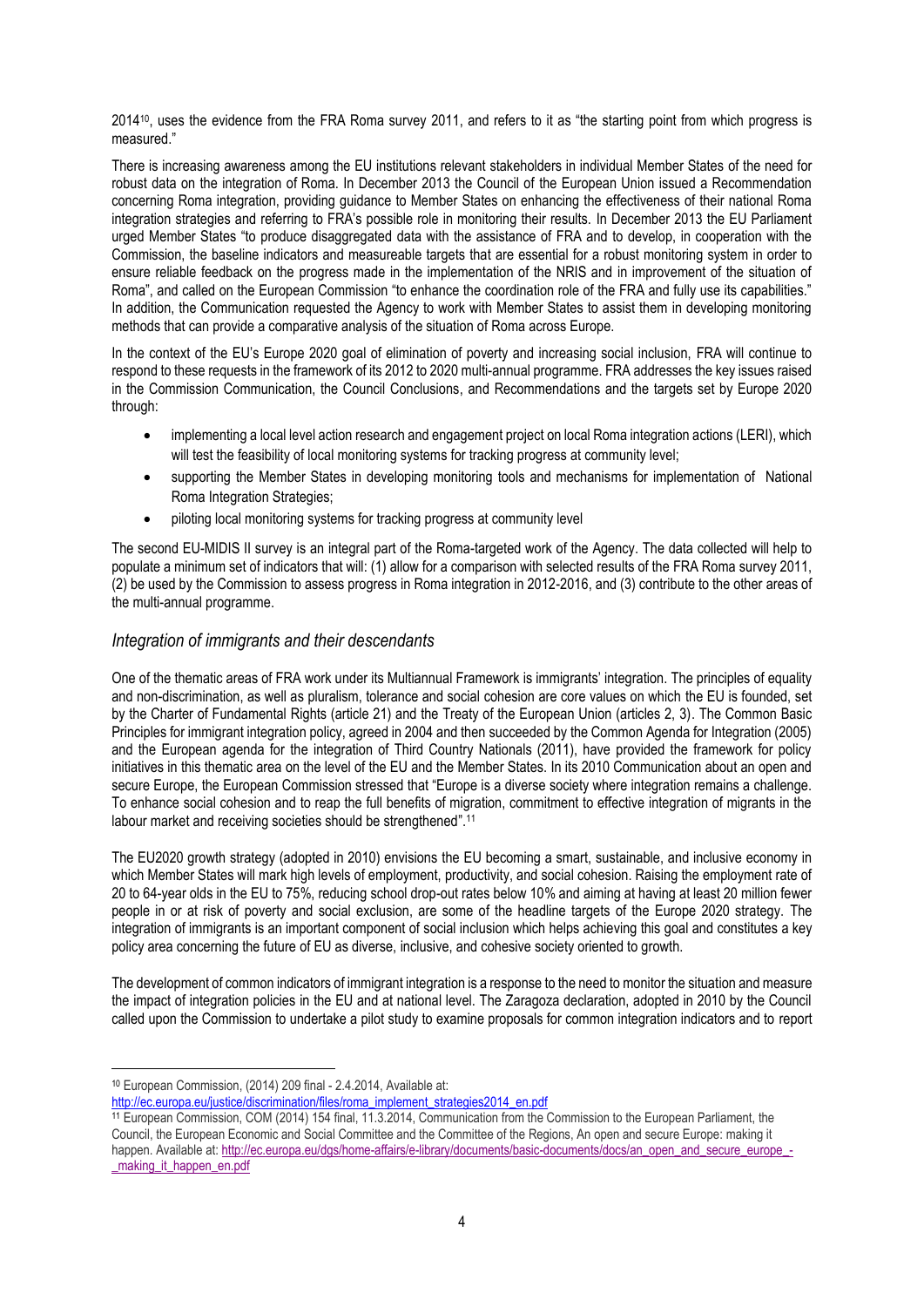on the availability and quality of data from agreed harmonised sources necessary for the calculation of these indicators.<sup>12</sup> The European Commission published the report of the Eurostat pilot study in 201113, and updated and proposed additional indicators in 2013.<sup>14</sup>

FRA aims at providing evidence-based advice to EU institutions and to national and regional-local policy makers in the area of social inclusion and immigrant integration through development and population of Immigrant Integration and Social Inclusion indicators. The EU-MIDIS II survey results will be used for populating selected Immigrant Integration and Social Inclusion indicators developed by the FRA.

Some of the main axes of FRA research in this thematic area are: access to employment, education, housing and other services, enjoyment of workers' and residents' rights without discrimination on any grounds; social inclusion, language acquisition, diversity management and promotion of intercommunity relations and cohesion, protection against hate crime and discrimination through access to justice and victim support services, implementation of social inclusion and immigrant integration policies at national-regional and local level. In addition, the EU-MIDIS II survey aims at linking the dimension of socio-economic inclusion to aspects of civic citizenship and democratic participation, the exercise of individual and collective freedoms, the sharing of core values of the EU and trust towards EU and Member State institutions as well as the sense of belonging and identity formation.

#### *Indicators*

**In the case of Roma,** a minimum set of core indicators used as a baseline for the Report on the implementation of the EU Framework for National Roma Integration Strategies (April 2014) and based on the 2011 FRA Roma survey will be developed and populated by making use of EU-MIDIS II data. The developed social inclusion indicators shall be comparable to the EU2020 indicators and the EU Laeken indicators used for monitoring social exclusion in EU Member States.

**In the case of immigrants,** a set of rights based indicators on migrant integration will be developed through desk and policy research and populated by making use of the EU-MIDIS II data. The FRA indicators will be based on mapping and analysis of already existing sets of indicators (such as the one suggested in the Zaragoza declaration (2010), the EC report *Using EU Indicators of Immigrant Integration* (2013), the Eurostat pilot study *Indicators of Immigrant Integration* (2011), the EU2020 targets, the UN OHCHR *Human Rights Indicators for Migrants and Their Families*, the work of the Council of Europe) but aim at broadening the scope of existing indicators by systematically applying a rights-based approach. The EU-MIDIS II data shall allow for the population of indicators for several under-researched dimensions of immigrant integration such as those referring to welcoming society and civic participation.

### 2.2. FRA mandate and data collection

To meet the objectives listed in Council Regulation No 168/2007, the Agency is empowered to collect, analyse and disseminate relevant, objective, reliable and comparable information and data, and to carry out scientific research and surveys.

In order to fulfil its objectives the FRA conducts research collecting relevant primary and secondary data, as well as contextual information from EU Member States, and analyses this data comparatively in order to develop policy relevant reports addressed primarily to its main stakeholders − EU institutions and Member States. The Agency collects available secondary source data and material on the situation of fundamental rights in the EU, and utilises its own contracted research networks for this. Where there is a lack of comprehensive and comparable EU-wide data from secondary sources (such as government statistics and existing survey research), the Agency can undertake its own primary data collection based on fieldwork – both quantitative and qualitative. At all stages of a project, the Agency works closely with contractors with respect to project development and oversight.

The Agency undertakes research and data collection on specific population groups in line with policy priorities and by noting data gaps where Agency research would have an added-value. Recurrently it has become apparent that official data on manifestations of discrimination, racism, and related intolerances at Member State level is still lacking and, where data has been collected, the divergent end-purposes and methodologies often impede direct and precise comparisons. In order to make

<sup>1</sup> <sup>12</sup> European Ministerial Conference on Integration, (Zaragoza, 15 and 16 April 2010), Draft Declaration. Available at: [http://ec.europa.eu/ewsi/UDRW/images/items/docl\\_13055\\_519941744.pdf](http://ec.europa.eu/ewsi/UDRW/images/items/docl_13055_519941744.pdf) 

<sup>13</sup> Available at: http://epp.eurostat.ec.europa.eu/cache/ITY\_OFFPUB/KS-RA-11-009/EN/KS-RA-11-009-EN.PDF

<sup>14</sup> European Commission, (2013): Using EU Indicators of Immigrant Integration, Final Report for Directorate-General for Home Affairs. Available at: http://ec.europa.eu/ewsi/UDRW/images/items/docl\_37216\_243039941.pdf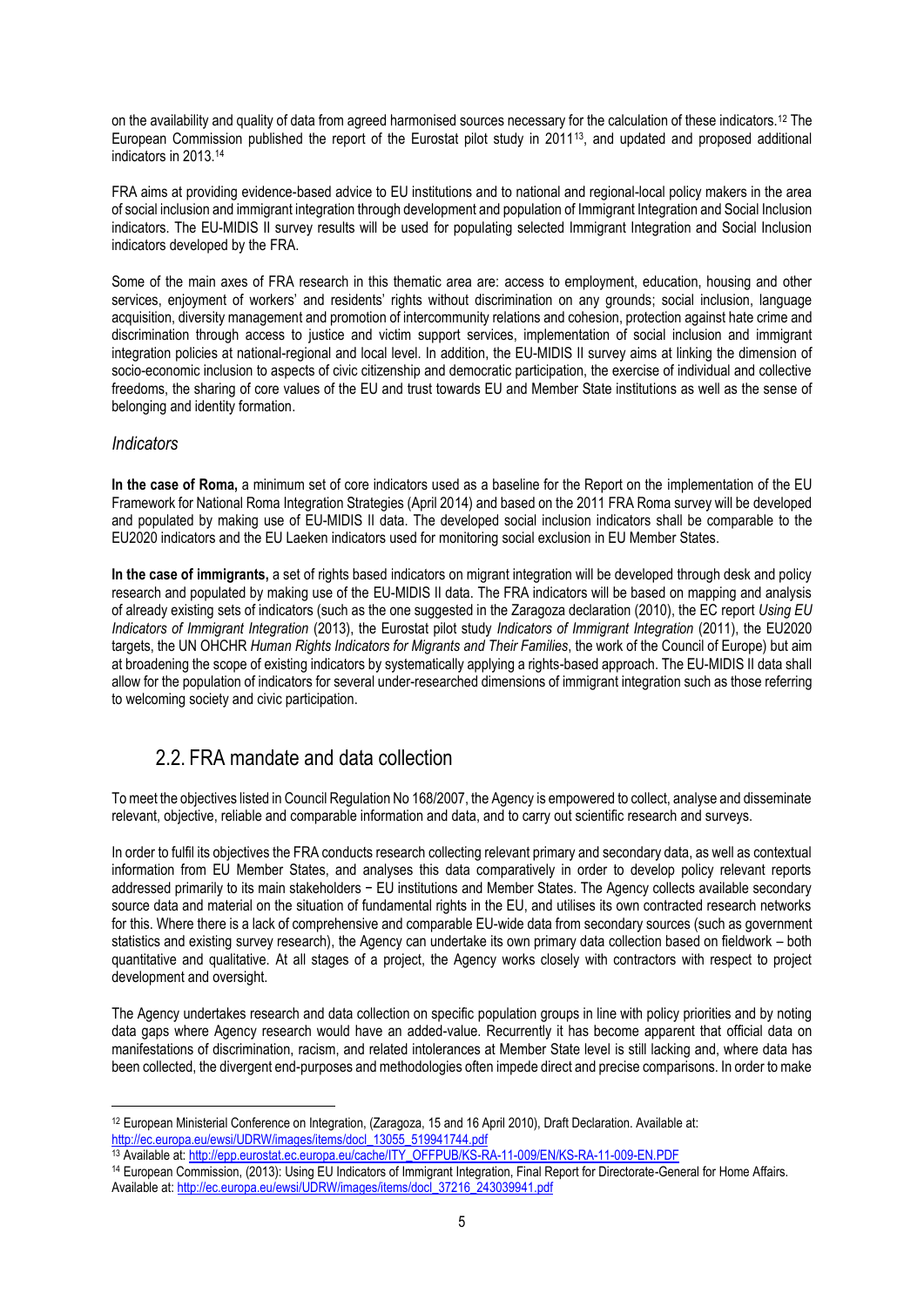up for the absence of official data and to document the situation on manifestations of discrimination, racism and related intolerances, the FRA has been launching several projects, for example the first European Union Minorities and Discrimination survey, the survey of Jewish populations on antisemitism, the survey on experiences of discrimination of LGBT persons, the survey on experiences of discrimination among the Roma population, and the EU-wide biggest survey on gender-based violence against women (see detailed descriptions below).

### *European Union Minorities and Discrimination Survey (EU-MIDIS) (2008)*

In 2008, having conducted pilot surveys in six Member States in 2007, FRA carried out a large-scale survey on immigrants and ethnic minorities' experiences of discrimination and victimisation in the EU27 − the first 'European Union Minorities and Discrimination Survey' (EU-MIDIS). The survey carried out face-to-face interviews with a random sample of respondents from selected ethnic minority and immigrant groups in all 27 Member States of the European Union. 23,500 ethnic minority and immigrant people were interviewed. In addition 5,000 people from the majority population living in the same areas as minorities were interviewed in 10 Member States to allow for comparison of selected results.

The results of EU-MIDIS were published in the period 2009–2012 and are available at [http://fra.europa.eu/eu-midis.](http://fra.europa.eu/eu-midis) The publications include the Main Results Report (2009), the Questionnaire and Technical Report (available at [http://fra.europa.eu/sites/default/files/eu-midis\\_questionnaire.pdf](http://fra.europa.eu/sites/default/files/eu-midis_questionnaire.pdf) and http://fra.europa.eu/sites/default/files/eumidis\_technical\_report.pdf), accompanied by a series of Data in Focus reports that concentrate on specific survey findings in relation to particular groups and issues:

- [EU-MIDIS Data in Focus Report 1: The Roma](http://fra.europa.eu/en/publication/2009/eu-midis-data-focus-report-1-roma) (2009)
- [EU-MIDIS Data in Focus Report 2: Muslims](http://fra.europa.eu/en/publication/2010/eu-midis-data-focus-report-2-muslims) (2009)
- [EU-MIDIS Data in Focus Report 3: Rights Awareness](http://fra.europa.eu/en/upload/1033) (2010)
- EU-MIDIS Data in Focus Report 4: Police Stops and Minorities (2010)
- EU-MIDIS Data in Focus Report 5: Multiple Discrimination (2011)
- EU-MIDIS Data in Focus Report 6: Minorities as Victims of Crime (2012)<sup>15</sup>.

#### *Comparative study on experience of discrimination, social marginalisation, and violence*

In 2008-2009, the FRA carried out a survey of Muslim and non-Muslim youth in three EU Member States – France, Spain, and the United Kingdom – on their experience of discrimination, social marginalisation, and violence. One thousand 12-18 year-old students in each of the three survey countries were asked to participate in the survey. The data collection took place in selected schools, under the coordination of researchers with experience of school-based survey research. The composition of the samples was balanced to have an equal representation of males and females, and Muslim and non-Muslim youth. In the analysis, experiences of discrimination and social marginalisation, and attitudes towards violence and use of violence were examined against respondents' socio-economic, cultural, and religious profile. The results have been published in the report 'Experience of discrimination, social marginalisation and violence: a comparative study of Muslim and non-Muslim youth in three EU Member States'.<sup>16</sup>

#### *FRA Roma survey (2011)*

In 2011, The FRA carried out a Roma survey in eleven EU Member States interviewing face-to-face a randomly selected sample of Roma living in areas with high concentration of Roma population, as well as non-Roma living in or near the areas where the Roma respondents live. The survey collected detailed information about respondents' household, employment situation, education, health and housing, about their neighbourhood and its infrastructure, as well as experiences of migration, discrimination, and issues related to rights awareness and citizenship. The technical report and the questionnaire of the survey can be accessed at: [http://fra.europa.eu/en/publication/2014/roma-pilot-survey-technical-report-methodology-sampling-and](http://fra.europa.eu/en/publication/2014/roma-pilot-survey-technical-report-methodology-sampling-and-fieldwork)[fieldwork.](http://fra.europa.eu/en/publication/2014/roma-pilot-survey-technical-report-methodology-sampling-and-fieldwork) Selected results can be viewed through the survey data explorer at:<http://fra.europa.eu/DVS/DVT/roma.php> .

[http://fra.europa.eu/en/publication/2009/eu-midis-data-focus-report-1-roma,](http://fra.europa.eu/en/publication/2009/eu-midis-data-focus-report-1-roma) [http://fra.europa.eu/en/publication/2010/eu-midis-data-focus](http://fra.europa.eu/en/publication/2010/eu-midis-data-focus-report-2-muslims)[report-2-muslims,](http://fra.europa.eu/en/publication/2010/eu-midis-data-focus-report-2-muslims) [http://fra.europa.eu/en/publication/2010/eu-midis-data-focus-report-4-police-stops-and-minorities,](http://fra.europa.eu/en/publication/2010/eu-midis-data-focus-report-4-police-stops-and-minorities)  [http://fra.europa.eu/en/publication/2011/eu-midis-data-focus-report-5-multiple-discrimination,](http://fra.europa.eu/en/publication/2011/eu-midis-data-focus-report-5-multiple-discrimination) [http://fra.europa.eu/sites/default/files/fra-](http://fra.europa.eu/sites/default/files/fra-2012-eu-midis-dif6_0.pdf)

<sup>&</sup>lt;u>.</u> <sup>15</sup> Se[e http://fra.europa.eu/en/project/2011/eu-midis-european-union-minorities-and-discrimination-survey,](http://fra.europa.eu/en/project/2011/eu-midis-european-union-minorities-and-discrimination-survey) 

[<sup>2012-</sup>eu-midis-dif6\\_0.pdf](http://fra.europa.eu/sites/default/files/fra-2012-eu-midis-dif6_0.pdf)

<sup>16</sup> See http://fra.europa.eu/sites/default/files/fra\_uploads/1202-Pub-racism-marginalisation\_en.pdf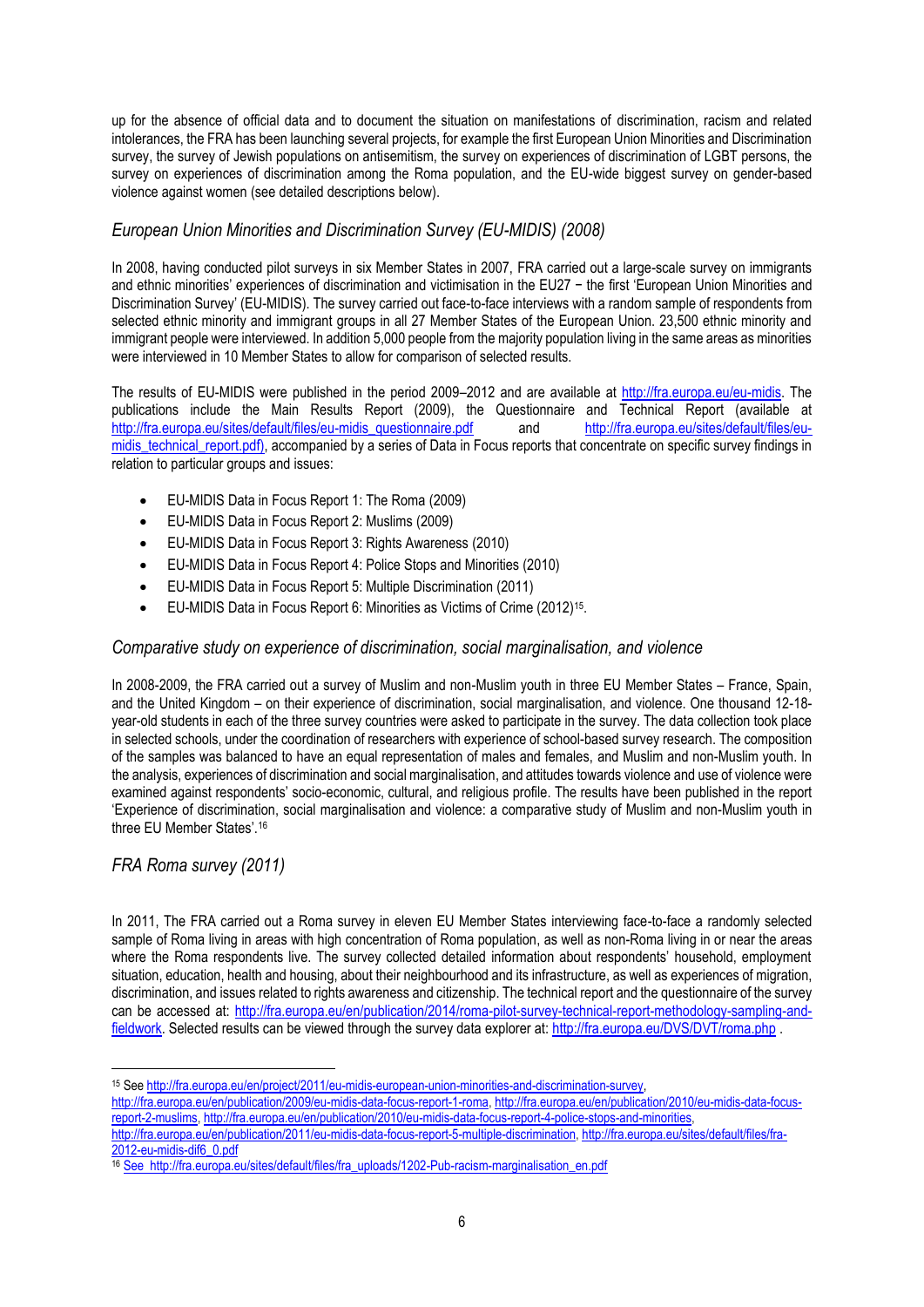The FRA Roma survey covered 11 EU Member States (Bulgaria, Czech Republic, France, Greece, Italy, Hungary, Poland, Portugal, Romania, Slovakia and Spain). Alongside the FRA Roma survey, the UNDP, World Bank and European Commission (UNDP/World Bank/EC) carried out a regional Roma survey, which covered five of the countries included in the FRA survey (Bulgaria, the Czech Republic, Hungary, Romania, Slovakia) and, in addition, six non-EU countries in the western Balkans and Moldova. Across the 11 EU Member States, the two surveys in combination, interviewed a total of 22,203 Roma and non-Roma, and provided information on 84,287 household members. In 2012, the "Situation of Roma in 11 EU Member States – Survey Results at a Glance" was published, based on data from both the FRA survey and the UNDP/World Bank/EC survey.<sup>17</sup> A number of thematic analyses of specific dimensions of Roma vulnerability (with regard to gender, education, and employment) are in the process of finalization and will be published in mid- 2014.

### *FRA EU LGBT survey (2012)*

1

In 2012, the FRA carried out an online survey of the EU LGBT population. Around 93,000 lesbian, gay, bisexual and transgender people from all across the EU27 and Croatia completed the survey, making it the largest and most comprehensive survey of its kind to date. LGBT people were asked whether they had experienced discrimination, violence, verbal abuse or hate speech on the grounds of their sexual orientation or gender identity. Participants were also asked to identify where such incidents took place, such as at school, work, when seeking healthcare or in public places. The survey results were launched in May 2013.<sup>18</sup>

#### *FRA survey on Jewish people's experiences and perceptions of antisemitism (2012)*

The FRA survey on Jewish people's experiences and perceptions of antisemitism collected data from 5,914 self-identified Jewish respondents (those aged 16 or over) in nine EU Member States – Belgium, France, Germany, Hungary, Italy, Latvia, Romania, Sweden, and the United Kingdom. The survey was carried out online. This is the first EU survey to collect comparable data on Jewish people's experiences and perceptions of antisemitism, hate-motivated crime, and discrimination among Jewish respondents in nine EU Member States. The survey also provides data on exposure to antisemitic acts against the Jewish community, such as vandalism of Jewish sites, or antisemitic messages in the broadcast media or on the internet. The survey results reflect rights awareness in terms of knowledge of antidiscrimination legislation, victim support organisations, and existence of any legislation concerning trivialisation or denial of the Holocaust. The survey results were launched in November 2013. 19

#### *FRA survey on gender-based violence against women (2012)*

In 2012, the FRA EU-wide survey on gender-based violence against women involved standardised face-to-face interviews with women randomly selected from the general population. The survey interviewed 42,000 women from the 27 EU Member States and Croatia, and is the first survey of its kind to systematically interview women about their experiences of different forms of violence in the EU. It captured women's experiences of gender-based violence – a violation of human rights and a form of discrimination against women.

The incidents captured included experiences of sexual, physical, and psychological abuse - ranging from 'domestic violence' to sexual harassment at work, and violence perpetrated by strangers. The survey also covered women's experiences of stalking and cybercrime, and asked adult women about their childhood experiences of violence. The survey results were launched in March 2014. 20

#### \*\*\*\*\*\*\*\*\*\*\*\*\*\*\*\*\*\*\*\*

The success of the FRA's surveys carried out in the last years has meant that the Agency is well-placed to undertake largescale quantitative survey research on various themes in the field of fundamental rights. These large-scale surveys have mapped the scale and nature of particular fundamental rights issues, producing comparable data on, for example, experiences of discrimination.

<sup>17</sup> Se[e http://fra.europa.eu/en/publication/2012/situation-roma-11-eu-member-states-survey-results-glance](http://fra.europa.eu/en/publication/2012/situation-roma-11-eu-member-states-survey-results-glance)

<sup>18</sup> EU LGBT survey - European Union lesbian, gay, bisexual, and transgender survey - Results at a glance. Available at: [http://fra.europa.eu/sites/default/files/eu-lgbt-survey-results-at-a-glance\\_en.pdf](http://fra.europa.eu/sites/default/files/eu-lgbt-survey-results-at-a-glance_en.pdf)

<sup>19</sup> Discrimination and hate crime against Jews in EU Member States: experiences and perceptions of antisemitism. Available at: [http://fra.europa.eu/sites/default/files/fra-2013-discrimination-hate-crime-against-jews-eu-member-states\\_en.pdf](http://fra.europa.eu/sites/default/files/fra-2013-discrimination-hate-crime-against-jews-eu-member-states_en.pdf)

<sup>&</sup>lt;sup>20</sup> Violence against women: an EU-wide survey. Main results report. [http://fra.europa.eu/sites/default/files/fra-2014-vaw-survey-main](http://fra.europa.eu/sites/default/files/fra-2014-vaw-survey-main-results-apr14_en.pdf)[results-apr14\\_en.pdf](http://fra.europa.eu/sites/default/files/fra-2014-vaw-survey-main-results-apr14_en.pdf)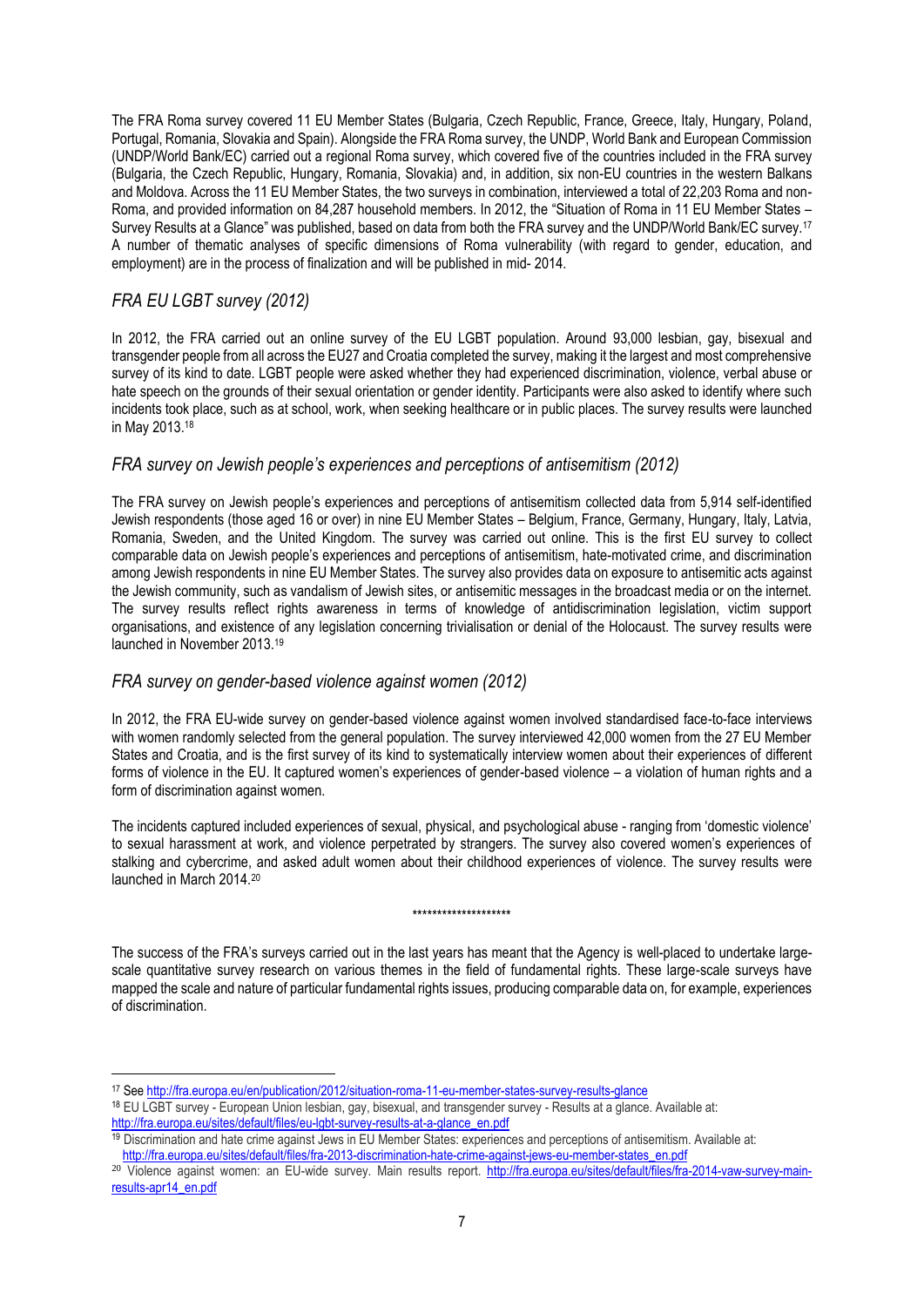In turn, through the development of its surveys, FRA has gained experience in methodologies for sampling and interviewing respondents from elusive populations across the EU.

Future surveys of the Agency aim to compare selected key results and findings over time: by identifying main tendencies through the provision of trend analyses, and by assessing achievements in policy implementation through the measurement of key indicators. Indicators capable of facilitating more standardised measurements of progress in the realisation of fundamental rights are in a state of ongoing development. The results of this work will provide valuable evidence on the situation on the ground concerning enjoyment and violations of fundamental rights and will also support the work on developing fundamental rights indicators on immigrant integration building upon relevant work on outcome indicators within the frame of the Zaragoza pilot study on common integration indicators by Eurostat and other key actors.

### 2.3. Preparatory work for the Second European Union Minorities and Discrimination Survey (EU-MIDIS II)

The first EU-MIDIS survey in 2008 was the first comprehensive survey to collect and document the experiences of discrimination, racist victimisation, and policing of ethnic minorities and immigrants across Europe and is the largest EU-wide survey of its kind.

In first quarter of 2014 FRA has engaged in stakeholder and expert consultations to design the EU-MIDIS II survey taking into account policy needs at European, national, regional, and local levels related to the content areas of the survey, and the technical aspects of the survey methodology.

In 2014, FRA also conducted a cognitive pre-test study to inform the design of the survey. The aim of the EU-MIDIS II pretest was to:

- 1) Test the feasibility of selected survey questions with respondents from the target groups
- 2) Further develop and improve the EU-MIDIS II survey questionnaire and methodological approach

To this end, the pre-test applied mainly qualitative methods to explore the ways in which respondents in different Member States and with different ethnic or immigrant background understand selected key concepts related to their fundamental rights, and the extent to which existing survey questions are adequate in describing their situation. The main research objectives of the EU-MIDIS II pre-test were to collect information regarding minority groups' experiences of discrimination in relation to the following areas: *looking for work*, *employment and working conditions*, *health*, *housing, and living conditions,* and *education*. The cognitive topic guide also collected information related to *respondents' experiences of violence and harassment*, their views on *intergroup relations*, *level of integration and social inclusion,* and *demographic characteristics*.

To examine whether the proposed survey questions are comprehensible, acceptable, valid, and comparable across countries, the EU-MIDIS II pre-test was carried out in the following eight EU Member States: Belgium, Croatia, Greece, Hungary, Italy, Malta, Romania, and the United Kingdom. A total of 280 persons with an immigrant or ethnic minority background, including Roma, were interviewed. In addition and prior to the pre-test fieldwork, a panel of eight experts experienced in cross-national research of immigrants and ethnic minorities or in cognitive pre-testing provided input into the draft pre-test questionnaire and other research tools.

## 3. Contract Objectives and Expected Results

### 3.1. Overall objective

The overall objective of the contract is the implementation of the *Second European Union Minorities and Discrimination Survey (EU-MIDIS II).* All tasks carried out under this contract shall be executed **within 16 months from the contract signature**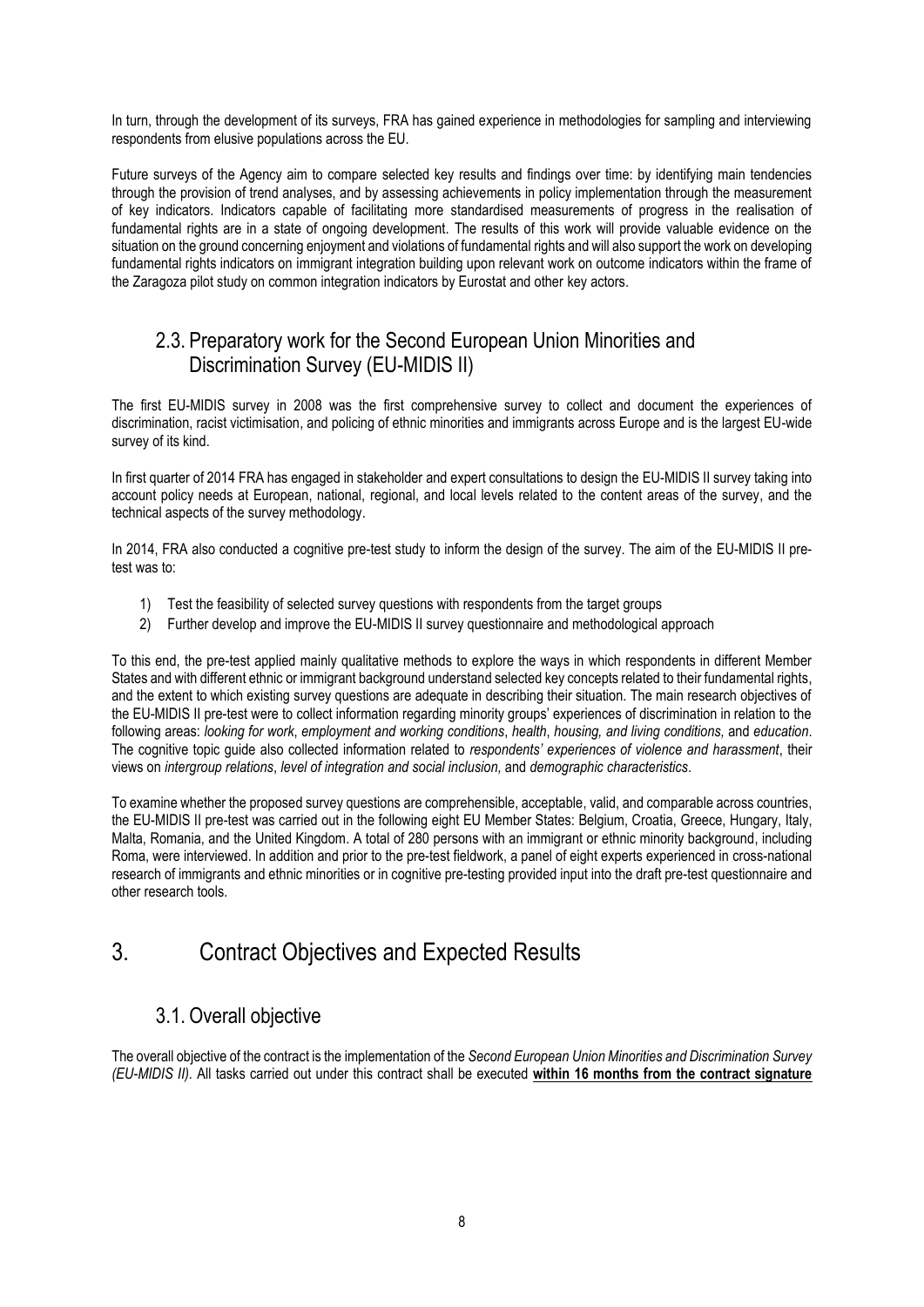respecting the relevant legislation and in compliance with the ICC21/ESOMAR<sup>22</sup> International Code of Marketing and Social research practice<sup>23</sup> and the WAPOR<sup>24</sup>/ESOMAR Guide for Opinion Polls.<sup>25</sup>

#### **The objectives of the EU-MIDIS II survey are:**

To collect comparable data in **all 28 EU Member States** to support the EU in protecting the fundamental rights of persons with immigrant or ethnic minority background (including Roma), i.e. **the project targets a minimum net sample size of 25,200 respondents** across the EU, by applying a research design that enables analysis of trends over time with respect to selected results from the first EU-MIDIS survey in 2008 and by comparing **eight immigrant and/or minorities target groups** across different national contexts (**41 groups in total**).

EU-MIDIS II will further contribute to the development of FRA's survey instruments for sampling and surveying so-called 'hardto-reach' or 'elusive' populations, which take into account differences both within as well as across countries with respect to: (a) language and culture and (b) the distribution of the target populations in different regions and localities.

Gender, age, and, as far as possible, disability issues will be mainstreamed throughout the survey, as appropriate.

### 3.2. Scope of work – general

The scope of the work that the contractor is expected to undertake encompasses all aspects of work relating to the EU-MIDIS II survey, including, but not necessarily limited to, the following **project activities**:

- background research and preparatory work
- development of a sampling design and country specific sampling plans
- finalisation of the questionnaire (together with the FRA)
- development of survey tools
- translation of the questionnaire and survey tools
- interviewer selection
- interviewer training
- all fieldwork/data collection (pilot and full-scale survey)
- quality assurance quality control in all stages of the survey life cycle
- data coding, entry and processing
- data weighting

<u>.</u>

- calculation of selected indicators and tabulation of results
- progress and technical reports

The contractor shall assume complete legal responsibility for work undertaken for the FRA under the terms of the contract. The contractor shall be the sole contact point with the FRA, with responsibility for ensuring the **quality, consistency, and timeliness** of work carried out in each EU Member State.

In order to manage a cross-national survey efficiently and effectively, the contractor shall **set organisational and survey quality standards** for all participating survey organisations and/or local experts; roles and responsibilities shall be clearly delineated and communicated throughout all levels (see Section 7). These requirements refer to the organisation of the work, not to the legal or financial structure of the contractor.

The contractor shall organise their own **central management and coordination team** to oversee all aspects of work relating to the survey undertaken in the 28 EU Member States. Alongside the central management and coordination team, the project team includes National Survey Experts, one for each EU Member State (as specified in section 6 (Project management)). It is the primary responsibility of the contractor's central management and coordination team to report regularly to the FRA on the progress of the work of each national team. In addition, the contractor shall also provide the FRA with a direct contact person from each national team, who may be contacted by the FRA directly, when necessary.

<sup>21</sup> ICC: International Chamber of Commerce - The World Business Organisation

<sup>&</sup>lt;sup>22</sup> ESOMAR: The European Society for Opinion and Market Research

<sup>&</sup>lt;sup>23</sup> Available at: http://www.esomar.org/publications-store/codes-quidelines.php

<sup>24</sup> WAPOR: World Association for Public Opinion Research

<sup>25</sup> Available at: http://wapor.org/pdf/ESOMAR\_Codes&Guidelines\_OpinionPolling\_v5.pdf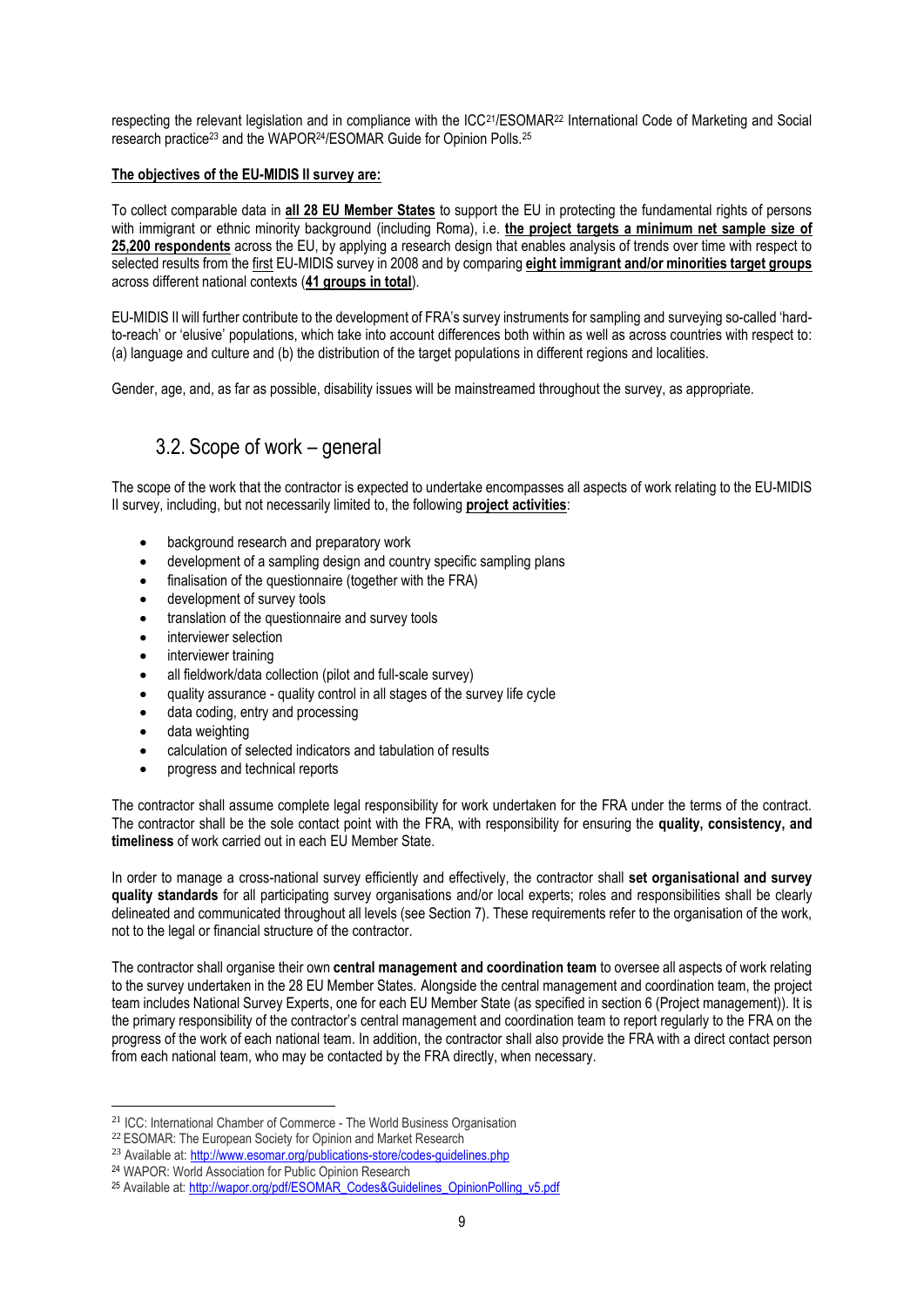The contractor shall develop a **quality assurance and control plan** that clearly outlines all relevant procedures, such as monitoring the quality in all stages of the survey life cycle and of all project deliverables, as appropriate considering the scope and volume of the work of the survey. The draft quality assurance and control plan provided in the technical offer will be discussed at the inception meeting. The final quality assurance and control plan shall be annexed to the inception report (Deliverable 1) and after the implementation of the survey the contractor shall report on the quality control strategy used and the way it was implemented (Deliverable 11). The quality assurance and control plan identifies the key indicators that will be monitored throughout the preparation and implementation of the survey, includes remedies for eventual problems, and outlines how the contractor will report on the quality assurance and control in each stage. The contractor shall assure that all information is collected that is required to assess whether the targets specified in the quality assurance and control plan are met.

EU-MIDIS II is an EU wide survey. To ensure comparability between countries and/or target groups, the contractor shall ensure that methods and procedures are applied consistently in all countries surveyed in compliance with the technical specifications within the time frame allocated to the project. If during the preparatory stages of the survey the contractor identifies any barriers to the consistent application of the technical specifications, they may propose to the FRA fully justified alternatives for approval.

For a more detailed description of the tasks to be carried out and the deliverables see section 4 (Specific Activities) and section 5 (Deliverables) of these technical specifications.

### 3.3. Scope of work – specific

#### The EU-MIDIS II survey **shall cover all 28 European Union Member States** [\(http://europa.eu/about-eu/countries/member](http://europa.eu/about-eu/countries/member-countries/index_en.htm)[countries/index\\_en.htm\)](http://europa.eu/about-eu/countries/member-countries/index_en.htm).

To reach the objectives of the project, the contractor shall use quantitative survey research methods. The survey data shall be collected through the use of a standardised interviewing technique, keeping a **concurrent fieldwork period** across all 28 participating Member States. The survey interviews will be carried out **face-to-face** in each country by interviewers who have completed in-person training for this survey. The use of **automated survey systems** (electronic data collection) such as computer-assisted personal interview (CAPI), computer-assisted self-interview (CASI) or audio computer-assisted selfinterview (ACASI, text-CASI and video-CASI) etc. shall be applied and customised if and to the extent these are appropriate and feasible. If CAPI interviewing is not feasible in some countries, the interviews can be carried out using paper questionnaires (PAPI) following approval by FRA.

The interviews will be conducted using a **standardised questionnaire.** The source questionnaire will be developed by the FRA and delivered to the contractor in English. To the extent possible and drawing on existing translations of the survey questionnaire into other languages – such as French and Arabic – respondents in all countries surveyed should be offered the possibility to reply to the survey questions in the official language(s) of each EU Member State (so called 'target languages'), as well as in their preferred 'first'<sup>26</sup> language (in case respondents are not proficient in the target language of the questionnaire) (see Translations).

The project activities shall be carried out in **two Phases** (see Table 2 in Section 4).

**Phase 1** includes the following: all preparatory work; sampling; development of survey tools and translations; pilot survey (or so-called field tests as outlined below); interviewer selection and training; data collection, which should include **15,200** successfully completed interviews spread across all 28 EU Member States (**net sample size**; this shall not include respondents who have only answered the screening questions without completing the full questionnaire); and all activities related to: survey quality assurance; data coding, entry and processing, and interim technical reporting.

During Phase 1 and prior to the start of the full-scale data collection, the contractor shall carry out a **pilot survey** (field tests) of the full questionnaire **in all** 28 EU Member States (see Activity 1.6 Pilot and pilot report), which should include **570** successfully completed interviews ranging between 20 and 30 interviews per EU Member State and dependent on the number of groups to be surveyed in each country.

1

<sup>&</sup>lt;sup>26</sup> 'First' language refers to the language in which the respondent feels most proficient.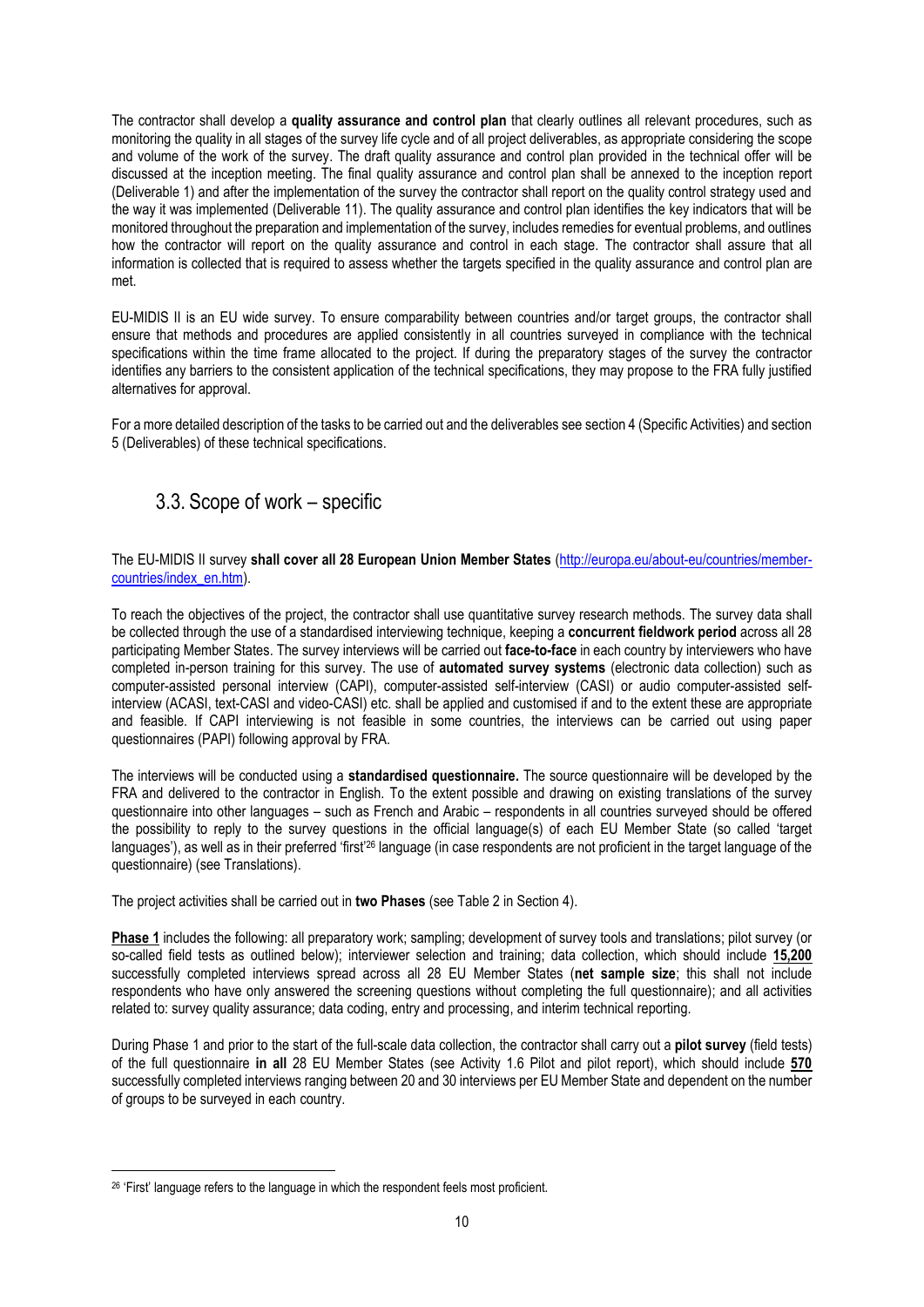**Phase 2** should include **10,000** successfully completed interviews (in addition to the 15,200 interviews completed in Phase 1) spread across all 28 EU Member States (**net sample size** – as above); and all activities related to: interviewer selection and training; survey quality assurance; data coding, entry and processing; weighting; calculation of selected indicators and tabulation of results; and the final technical reporting.

The implementation of Phase 2 is dependent on the availability of funding in the FRA's Annual Work Programme 2015 and on the completion by the contractor of the pilot in Phase 1. FRA will establish the availability of funding at an early stage in the project, so that the related project activities of Phase 1 and Phase 2 (data collection; reporting on the fieldwork; data coding, entry and processing) will be carried out concurrently.

**Please note:** The **overall minimum net sample size** of 25,200 successfully completed interviews (Phase 1 + Phase 2) **cannot be decreased**. Respondents interviewed in Phase 1 cannot be interviewed again in Phase 2. The entire **gross sample** (as necessary for achieving the **target minimum net sample size** of Phase 1 + Phase 2: n=25,200 respondents) across all 28 EU Member States **shall be drawn in Phase 1** (see Activity 1.2 – Sampling in Section 4).

In order for the survey to achieve the **required minimum net sample size**, a realistic gross sample size must be set for each country and group, considering the various factors which might lead some initially contacted respondents not to participate in the survey, or considering households which cannot be contacted during the fieldwork.

<span id="page-10-0"></span>For the detailed description of the work see section 4 (Specific Activities) and section 5 (Deliverables).

### 3.4. Target population: terms and definitions

The target population of the survey is individuals aged 16 or over, living in private households (e.g. all persons living in the households surveyed during the reference week, and those persons absent from the household for short periods due to studies, holidays, illness, business trips, etc.), who have an immigrant or ethnic minority background and whose usual place of residence is in the territory of the EU Member States included in the survey (see complete list of countries and groups later in this section).

The terms 'immigrant', 'immigrant background' or 'ethnic minority' may have different meanings in different Member States, but they are used here to capture a range of individuals that are vulnerable to or at risk of social exclusion and/or discriminatory treatment and criminal victimisation, including also potentially 'racially', 'ethnically' or 'religiously' motivated discrimination and victimisation.

For the purposes of this survey, persons are considered as being 'immigrants' if they were born in a non-EU country, their usual place of residence is in the territory of the survey country, and they have been living in the survey country for at least the last 12 months. The term 'immigrants' includes both citizens and non-citizens of the country surveyed irrespective of their formal residence status. 27

For the purposes of this survey, the term 'recent immigrants' refers to 'immigrants', who immigrated to an EU Member State in the last 10 years (from 2004 to date). The term 'recent immigrants' includes both citizens and non-citizens of the country surveyed irrespective of their formal residence status.

For the purpose of this survey, the term 'descendants of immigrants' refers to persons who were born in one of the current EU Member States, whose usual place of residence is in the territory of the survey country, and who have at least one parent born in a non-EU country. The term 'descendants of immigrants' includes both citizens and non-citizens of the survey country irrespective of their formal residence status.<sup>28</sup>

For the purpose of this survey, persons who were born in Algeria, Egypt, Libya, Morocco, Sudan, or Tunisia, and their descendants are referred to as immigrants from North Africa ('North Africans') and their descendants.

For the purpose of this survey, persons who were born in another African country not listed under 'North Africans', or in the Caribbean, and their descendants are referred to as 'Sub-Saharans and persons of African descent'.

<u>.</u>

 $27$  The term refers to the so called '1<sup>st</sup> generation immigrants'.

 $28$  The term refers to the so called ' $2<sup>nd</sup>$  generation immigrants'.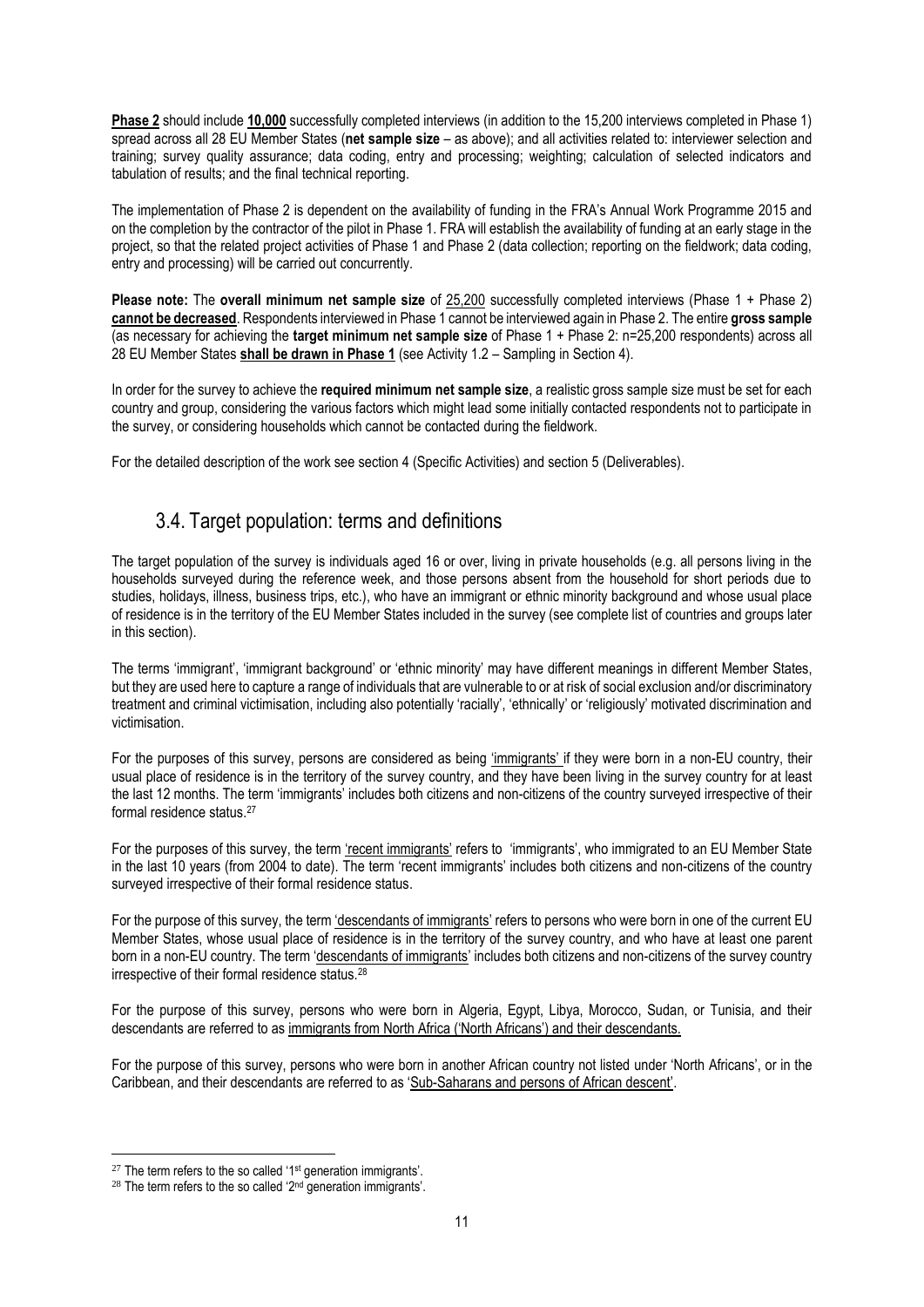For the purpose of this survey, the term 'South Asian' encompasses persons who were born in India, Bangladesh, Pakistan, Bhutan, Nepal, Sri Lanka and Maldives and their descendants; persons who were born in another country in Asia and their descendants are referred to as 'Asians'.

For the purpose of this survey, persons who self-identify as belonging to an 'ethnic minority' (and who are citizens or noncitizens of a Member State) are also covered under the term 'immigrants and their descendants' (e.g. Sub-Saharans and persons with African descent in the United Kingdom or France).

The term 'Roma' is commonly used in political documents of the EU as an overarching term that encompasses diverse groups of people that are sometimes referred to as Roma, Sinti, Kalé, Travellers, Gens du voyage, Manouches, Ashkali, and Boyash.<sup>29</sup>

For the purpose of this survey, the term 'Roma' refers to persons who self-identify as 'Roma' or as one of the other groups which are subsumed under the term 'Roma'.

For the purpose of this survey, the term 'Roma' refers to autochthonous 'Roma' minorities within selected EU Member States and does not encompass 'Roma' who have moved from another EU Member State.

For the purpose of this survey, the term 'Russian minority' refers to persons who self-identify as belonging to a Russian national or ethnic minority. The term includes both citizens and non-citizens of the country surveyed.

The distribution of target groups to be surveyed in each EU Member State is presented in Table 1.

.

1

<sup>&</sup>lt;sup>29</sup> European Commission, COM (2011) 173 final, Communication from the Commission to the European Parliament. The Council, The European Economic and Social Committee and the Committee of the Regions, An EU Framework for National Roma Integration Strategies up to 2020. Available at[: http://register.consilium.europa.eu/doc/srv?l=EN&f=ST%208727%202011%20INIT](http://register.consilium.europa.eu/doc/srv?l=EN&f=ST%208727%202011%20INIT)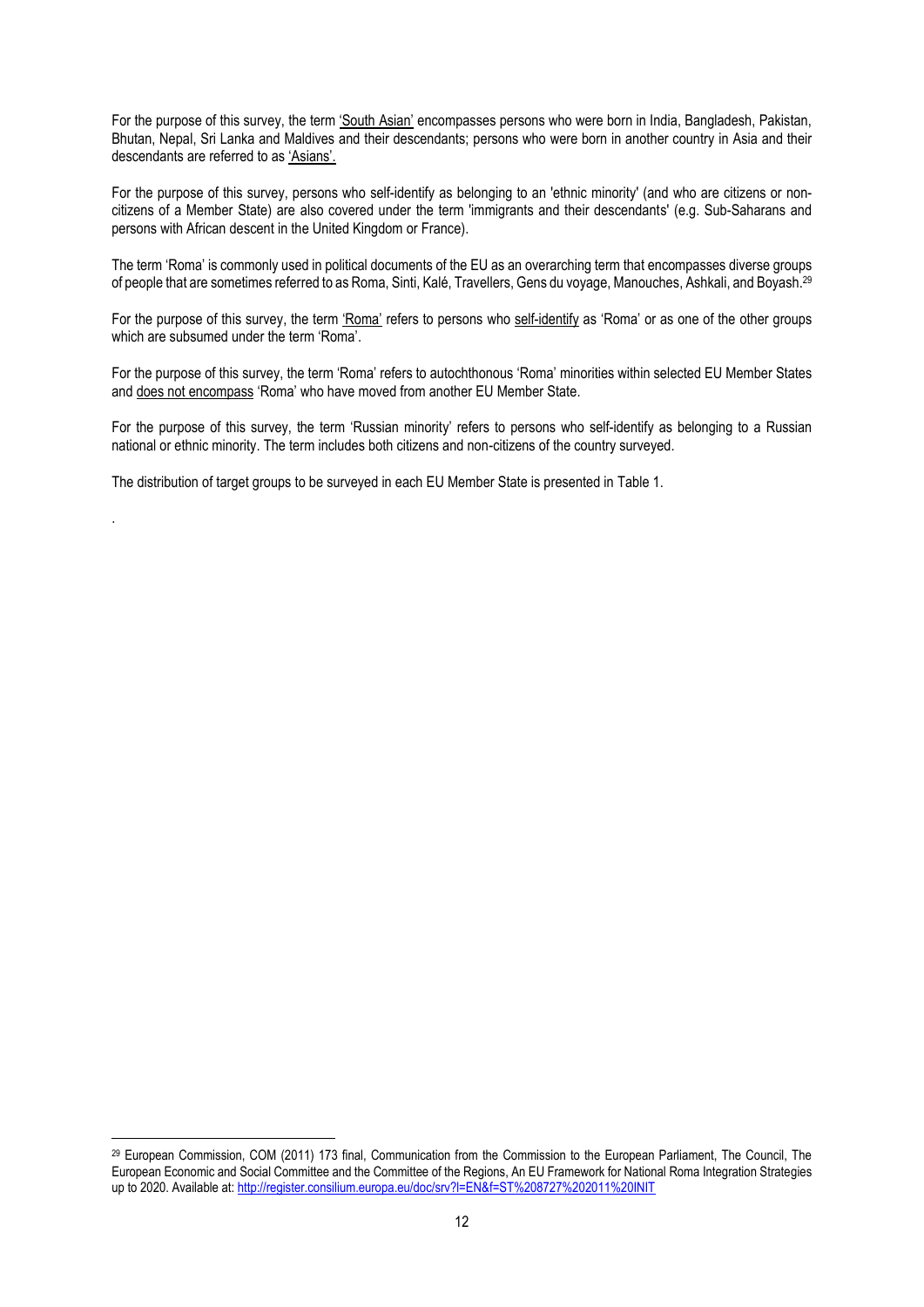| <b>EU MS</b> |                         | <b>Persons to be surveyed</b>                                                                              |
|--------------|-------------------------|------------------------------------------------------------------------------------------------------------|
| AT           | 1                       | Immigrants from Turkey and their descendants                                                               |
|              | 2                       | Sub-Saharans and persons of African descent                                                                |
| <b>BE</b>    | 1                       | Immigrants from Turkey and their descendants                                                               |
|              | 2                       | Immigrants from North Africa and their descendants                                                         |
| ВG           | 1                       | Roma                                                                                                       |
| CY           | 1                       | Asians and their descendants                                                                               |
| <b>CZ</b>    | 1                       | Roma                                                                                                       |
| DE           | 1                       | Immigrants from Turkey and their descendants                                                               |
|              | 2                       | Sub-Saharans and persons of African descent                                                                |
| <b>DK</b>    | 1                       | Immigrants from Turkey and their descendants                                                               |
|              | 2                       | Sub-Saharans and persons of African descent                                                                |
| EE           | 1                       | Russian minority                                                                                           |
| EL           | 1                       | Roma                                                                                                       |
|              | 2                       | South Asians and their descendants                                                                         |
| ES           | 1                       | Roma                                                                                                       |
|              | $\overline{2}$          | Immigrants from North Africa and their descendants                                                         |
| FI           | 1                       | Sub-Saharans and persons of African descent                                                                |
| FR           | 1                       | Immigrants from North Africa and their descendants                                                         |
|              | 2                       | Sub-Saharans and persons of African descent                                                                |
| <b>HR</b>    | 1                       | Roma                                                                                                       |
| HU           | 1                       | Roma                                                                                                       |
| ΙE           | 1                       | Sub-Saharans and persons of African descent                                                                |
| IT           | 1                       | South Asians and their descendants                                                                         |
|              | $\overline{2}$          | Immigrants from North Africa and their descendants                                                         |
|              | 3                       | Sub-Saharans and persons of African descent                                                                |
| LT           | 1                       | Russian minority                                                                                           |
| LU           | 1                       | Recent immigrants                                                                                          |
| LV           | 1                       | Russian minority                                                                                           |
| ΜT           | 1                       | Sub-Saharans and persons of African descent                                                                |
| <b>NL</b>    | 1                       | Immigrants from Turkey and their descendants                                                               |
|              | $\sqrt{2}$              | Immigrants from North Africa and their descendants                                                         |
| PL           | 1                       | Recent immigrants                                                                                          |
| PT           | 1                       | Roma                                                                                                       |
|              | 2                       | Sub-Saharans and persons of African descent                                                                |
| <b>RO</b>    | 1                       | Roma                                                                                                       |
| SE           | 1                       | Immigrants from Turkey and their descendants                                                               |
|              | $\overline{2}$          | Sub-Saharans and persons of African descent                                                                |
| SI           | 1                       | Recent immigrants                                                                                          |
| SK           | 1                       | Roma                                                                                                       |
| UK           | 1                       | South Asians and their descendants ('British Pakistanis and Bangladeshis', excluding 'British<br>Indians') |
|              | $\overline{\mathbf{c}}$ | Sub-Saharans and persons of African descent                                                                |

#### **Table 1: Target groups per country to be surveyed**

The eligibility of a respondent for an interview will be established with a set of screening questions to be developed by FRA in close co-operation with the contractor.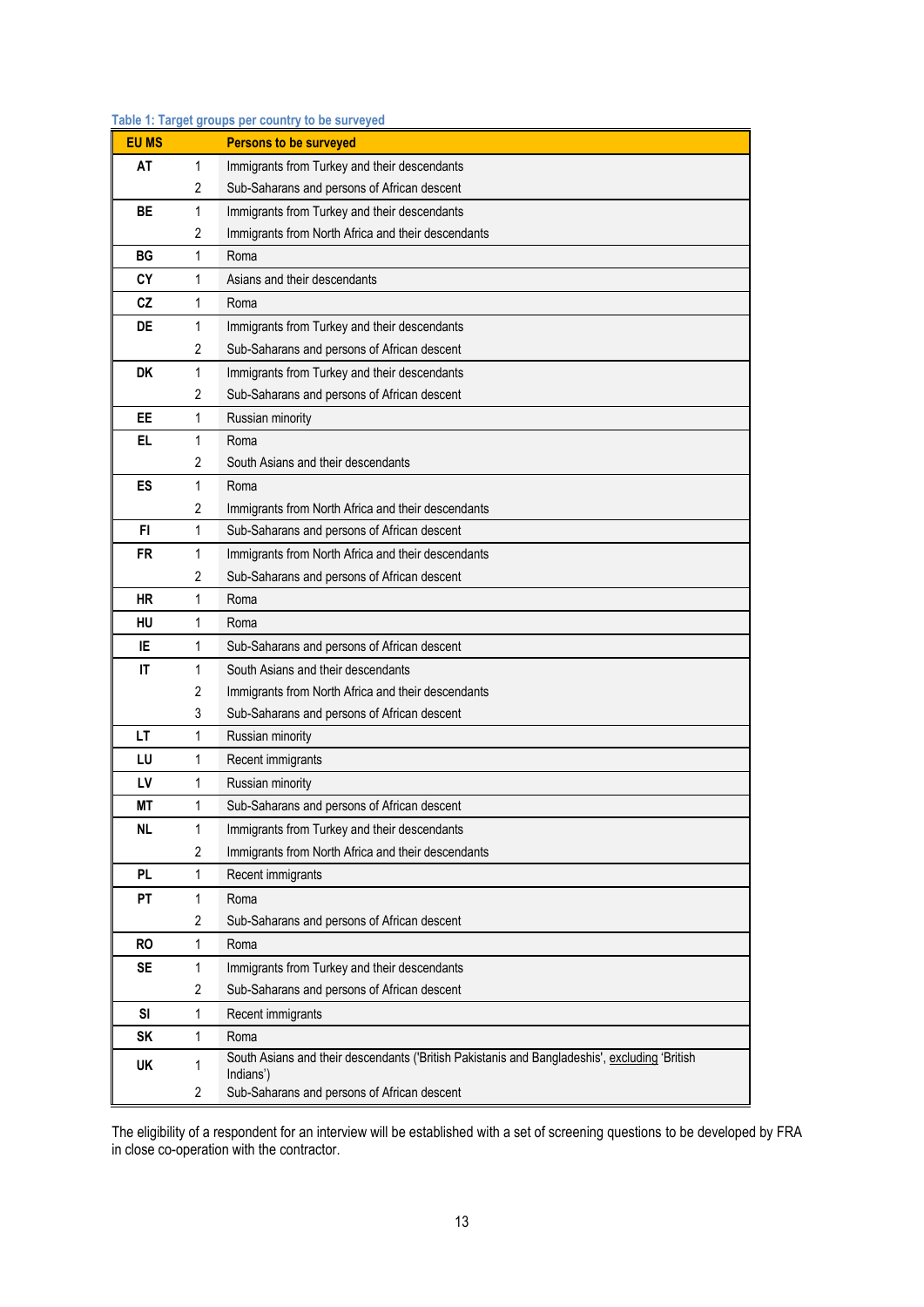### 3.5. Expected results

The contractor is expected to carry out the work as described in Section 4 resulting in deliverables as presented in Section 5.

## 4. Specific Activities

#### **Please note:**

The contractor shall comply strictly with **national and EU data protection legislation**, especially Regulation EC No. 45/2001 and Directive 95/46/EC, as well as regulation EC No. 322/97 on the processing of data for statistical purposes. In particular, data collected in interviews carried out with individuals in respect of their personal experiences will be processed **anonymously**, ensuring that the person cannot be identified. With respect to data subjects interviewed on an identified basis as a result of their contact details being known, the FRA shall be entitled to request and obtain access to the data processed on its behalf from contractors at any time. The FRA shall be informed promptly by contractors of any request of access and rectification that they receive directly from data subjects; contractors shall await instructions from the FRA before responding to any such request, and shall act promptly upon receiving instructions from the FRA.

This section describes the activities that the contractor shall carry out during the project life cycle. On the other hand, Phase 2 includes also activities 2.10 and 2.11 for which there is no corresponding activity in Phase 1.

Table 2 provides an overview of the activities in Phase 1 and Phase 2. The activities included in Phase 2 presuppose that the corresponding activity listed under Phase 1 has been initiated – where relevant – and that all the same conditions are fulfilled in carrying out the activities of Phase 2 as specified later in the description for each activity in Phase 1.

Please note: Phase 2 starts with activities related to activity 1.7 of Phase 1 (Interviewer training). For ease of reading, the activities in Phase 2 are numbered to correspond with similar activities in Phase 1. In Phase 2 there are no activities 2.1-2.6, as the corresponding work has already been carried out by the contractor when executing activities 1.1-1.6. On the other hand, Phase 2 includes also activities 2.10 and 2.11 for which there is no corresponding activity in Phase 1.

| Phase 1                                                              | Phase 2                                                                 |
|----------------------------------------------------------------------|-------------------------------------------------------------------------|
| 1.1 Background research and preparatory work                         |                                                                         |
| 1.2 Development of sampling plans                                    |                                                                         |
| Questionnaire finalisation and development of survey<br>1.3<br>tools |                                                                         |
| 1.4 Translations of survey questionnaire and survey tools            |                                                                         |
| 1.5 Interviewer selection                                            |                                                                         |
| 1.6 Pilot and pilot report                                           |                                                                         |
| 1.7 Interviewer training                                             | 2.7<br>Interviewer training                                             |
| 1.8 Data collection Phase 1 (Interviews: n=15,200)                   | Data collection Phase 2 (Interviews: n=10,000)<br>2.8                   |
| 1.9 Data coding, entry and processing                                | Data coding, entry and processing<br>2.9                                |
|                                                                      | Weighting<br>2.10                                                       |
|                                                                      | Calculation of selected indicators and tabulation of<br>2.11<br>results |

#### **Table 2: Activities to be carried out according to Phase 1 and Phase 2 of the project**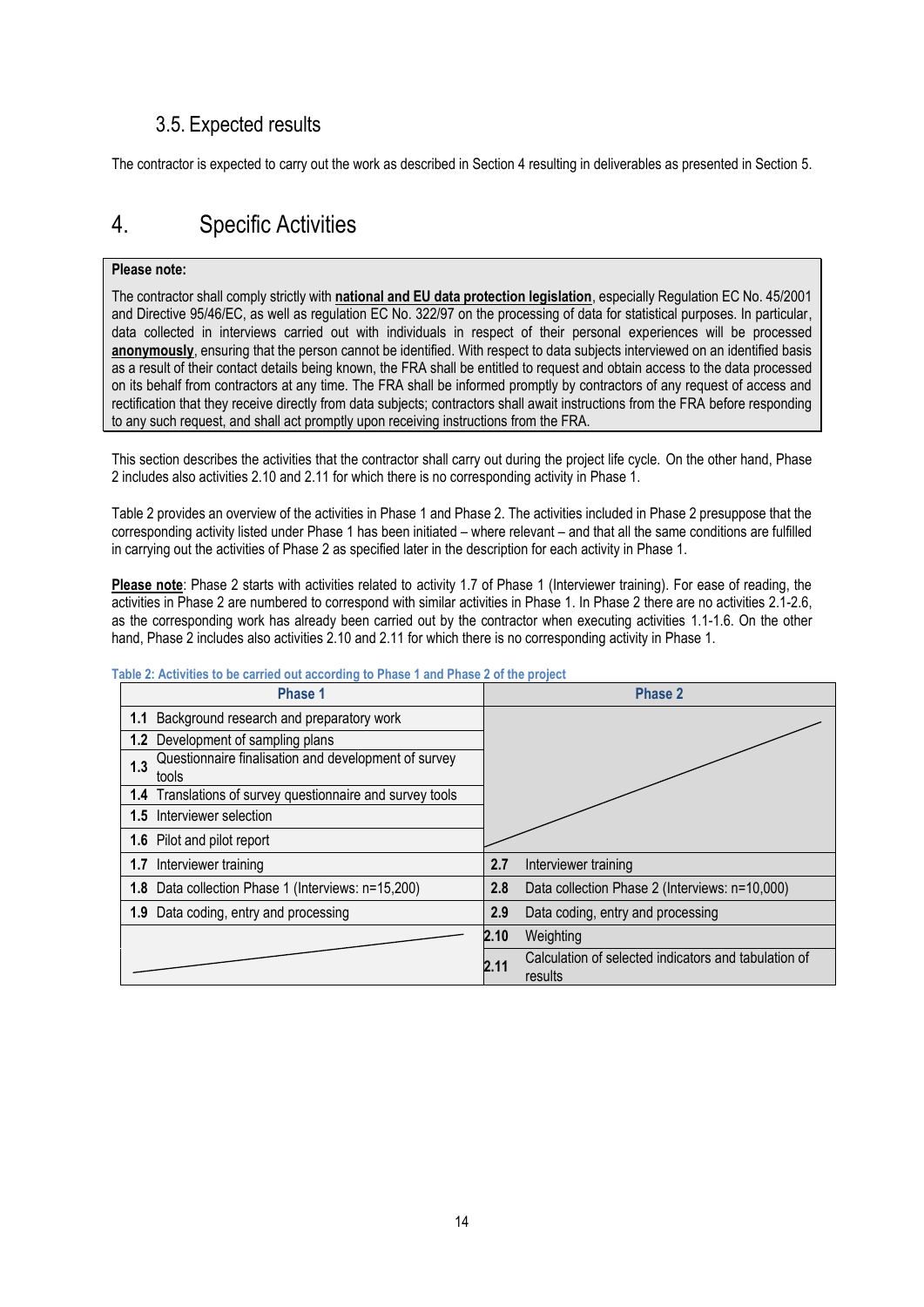### 4.1. Phase 1

This section describes the activities that the contractor is expected to carry out during Phase 1 of the project.

#### **Activity 1.1: Background research and preparatory work**

Preparatory work shall involve the collection of information that is necessary to successfully carry out the survey. The contractor shall collect and analyse existing information from different sources, such as national/ local administrative bodies, national quantitative surveys, qualitative research, national and local NGOs and/or other civil and international society organisations, international organisations etc. in order to determine the size, characteristics, and geographic distribution of the EU-MIDIS II target population/ target groups in each EU Member State and identify relevant sampling frames. <sup>30</sup> This information shall contribute to the development and validation of overall sampling design and the country/ group-specific sampling frames. The contractor, in close consultation with FRA, shall also establish links with national/ local organisations, municipal offices, and communities working directly or in close co-operation with the target groups to be surveyed in each EU Member State, as necessary for carrying out the preparatory work and other project activities. This shall contribute to the development and validation of the country-specific and group-specific sampling frames and sampling plans and also facilitate access to hard-to-reach respondents.

The contractor shall finalise the quality assurance and control plan discussed during the inception meeting (see Deliverable1).

#### **Activity 1.2: Development of sampling plans**

#### *Target population(s)*

The set of units to be targeted for sampling are broadly termed as 'immigrants', 'descendants of immigrants', 'ethnic minorities' or 'national minorities' and 'Roma' to reflect the particular situation in EU Member States with respect to histories of past, recent immigration and settlement, and the degree to which certain individuals/ groups are considered to be vulnerable to social exclusion, victimisation and discrimination.

The target population of the survey is individuals aged 16 or over, living in private households (e.g. all persons living in the households surveyed during the reference week, and those persons absent from the household for short periods due to studies, holidays, illness, business trips, etc.), who have an immigrant or ethnic minority background and whose usual place of residence is in the territory of the EU Member States included in the survey (see also Section 3.4 [Target population\)](#page-10-0).

The eligibility of a respondent for an interview will be established with a set of screening questions, which the contractor shall develop in close co-operation with the FRA. The final set of screening questions for use in each EU Member State and with regard to each target group shall be submitted for the approval of the FRA before their use in the field.

The EU-MIDIS II target groups are specified in Section 3.4 Target Population and Table 1. In some countries, the target populations are **hard to reach** or have been classified as 'elusive' due to one or a combination of the following characteristics:

- There is no sampling frame or available sampling frame(s) are incomplete, or not up to date
- The target population is relatively small and/or dispersed
- Its members are hard to identify

1

- Its members do not want to self-identify
- **Its members are mobile or reclusive**

Due to these and other factors, sampling of elusive populations cannot rely on the same principles that apply for sampling the general population. Therefore, the contractor shall develop and implement the appropriate procedures for sampling the target groups of the survey.

<sup>30</sup> To the extent possible, the definition of the immigrant target groups should be based on respondent's **'country of birth'** or the country of birth of one of respondent's parents for defining 'descendants of immigrants', **irrespective of their citizenship**. In the case of ethnic minorities the definition relies on self-identification.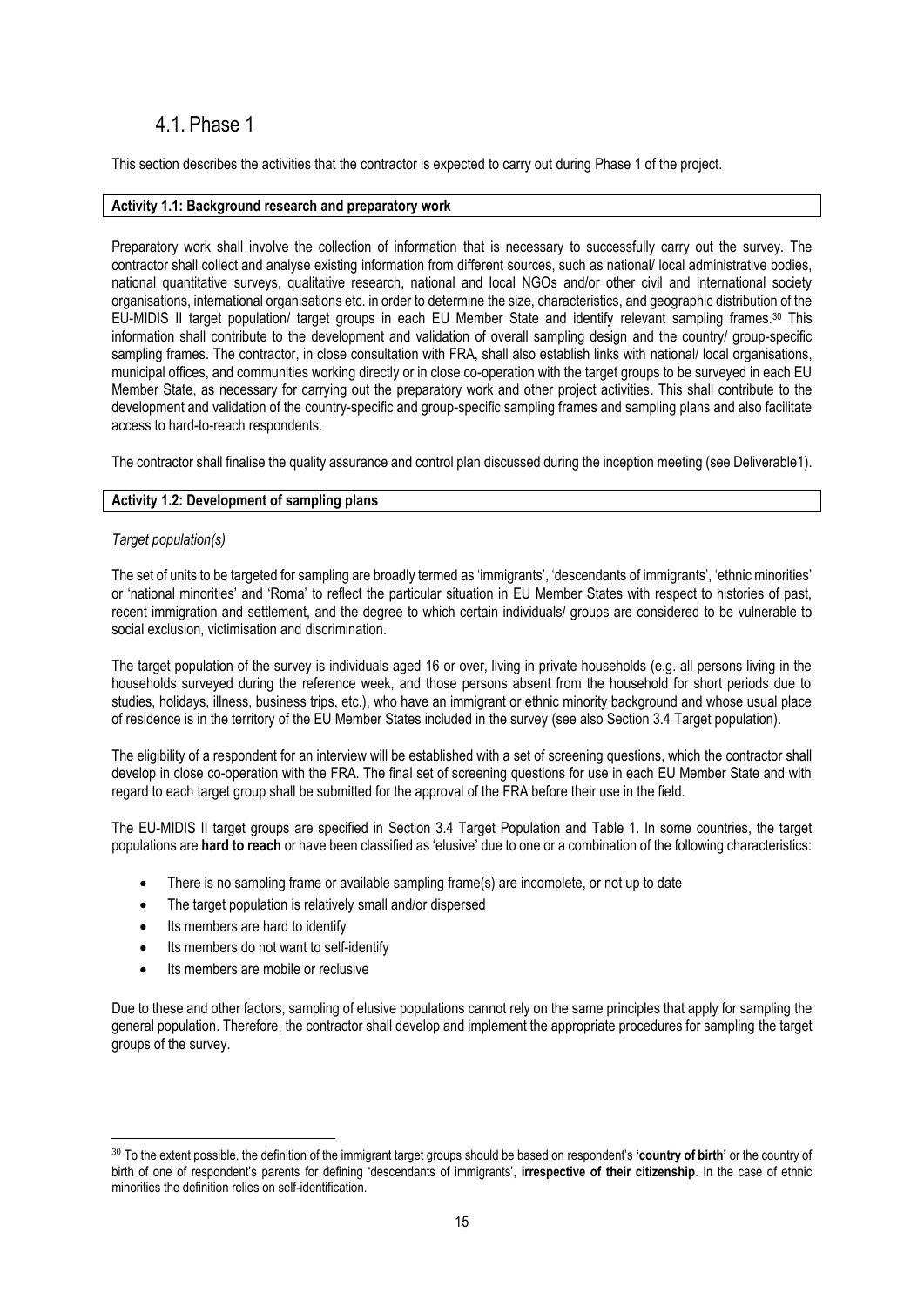#### *Sampling design*

EU-MIDIS II survey sets out to achieve a **probability sample** of each target group to be surveyed in as many EU Member States as possible, so that the survey results can be generalised to the target populations in each country. At the outset, sampling individuals should be based on a sampling frame in each EU Member State.

The sampling design shall take into account available population statistics from various sources, such as population registers, the National Statistical Institutes and relevant surveys that cover EU-MIDIS II target groups (such as censuses, LFS, EU-SILC, PISA). In countries where such information is missing or not accessible the contractor shall propose an equivalent alternative source for population statistics.

Where households are used as the sampling unit, within each household one person belonging to the target population (age 16 years and over) shall be randomly selected for an interview with equal selection probability. The developed sampling procedure shall take into account possible bias arising from unequal household sizes between different populations.

In the case of different generations living together in the same household (i.e. immigrants/ethnic minorities and their descendants), **up to two persons (aged 16 and over) can be interviewed in the same household**, following the rules of random selection **and ensuring that the two selected respondents represent different generations** (e.g. parents versus children).

The survey shall adopt a variety of sampling approaches because the availability, quality and choice of sampling frames differs across EU Member States and/ or target groups. These can include direct and indirect sampling procedures (see below) or a combination of those.

The contractor shall develop an **optimal overall sampling design** and **specific sampling strategies** for each country and target group, with explicit attention to the balance between bias, variance, timeliness, and costs. In the event that list or random route based sampling approaches would be unfeasible (and after documenting this in detail), the contractor may propose alternative sampling approaches or a combination of different sampling approaches in the case of the following survey groups:

- Sub-Saharans and persons of African descent
- Asians (including survey groups 'Immigrants from South Asia' and 'Immigrants from Asia')
- Recent immigrants

The contractor (under the responsibility of the Senior Sampling and Weighting Expert) shall work in close co-operation with FRA when developing and implementing the overall sampling design and the country/group-specific sampling approaches. National experiences in surveying minorities and immigrants shall be taken into account through the contributions of the national survey experts responsible for the selected country, along with the results of background research (see Activity 1.1 in this section).

The contractor is required to specify and justify the proposed sampling plan **for each country and/or target group**. The final EU-MIDIS II sampling design shall be implemented upon approval by the FRA.

#### **Sampling methods can include**:

- (1) Direct sampling through registers and list frames with appropriate coverage of the target populations;
- (2) Indirect sampling strategies can be followed by:
	- a. Locating concentrations of rare population(s) using existing sources
	- b. Partitioning the frame according to the degree of concentration of rare population(s)
	- c. Oversampling of strata of concentrations, using patterns of concentration identified
	- d. Listing, screening and two-phase sampling
	- e. Using special procedures to increase selection probabilities of units in rare population(s), such as multiplicity sampling, multi-frame sampling, and adaptive cluster sampling;
	- f. the feasibility of sampling techniques, such as *time-location sampling, could also be considered*

#### **The following shall be considered:**

- For direct sampling, stratification and clustering shall be taken into account when designing the sample with regard to its efficiency. Coverage errors need to be addressed
- Multi-phase sampling: enumerators shall **not** carry out interviews in a primary selection unit (PSU) which they have enumerated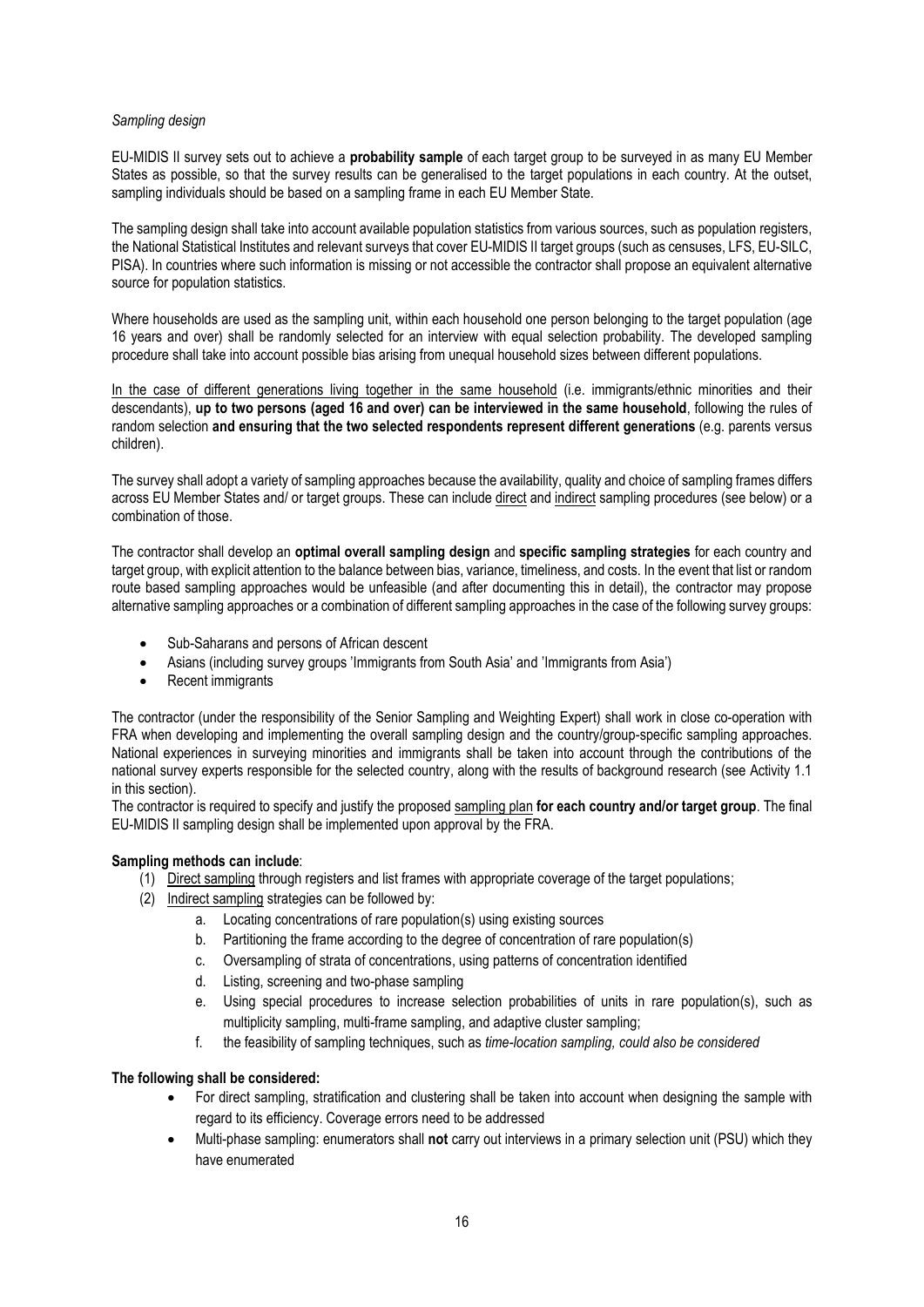- The contractor shall ensure that each step of the sampling procedure is standardised, controlled for, and documented in the sampling plan
- Sampling units: the sampling units used in each stage shall be defined in an unambiguous way

Furthermore, sampling of **Roma** will be carried out with reference to the sampling strategies applied in EU-MIDIS 2008 and explicitly in the FRA Roma survey 2011 and the UNDP Roma survey 2011 with respect to producing an optimal random (probability) sample representative of the Roma population. FRA will provide the contractor with all available sampling information in this regard.

#### *Mapping of sampling frames and strategies*

The contractor shall conduct a mapping exercise on the availability of sampling frames for each country and/or target group and develop strategies to capture the target population most effectively and in sufficient gross sample size (see also Activity 1.1 – Background research and preparatory work). Sampling frames need to be assessed in terms of access, timeliness, coverage, and quality.

The data and information gathered during the mapping exercise and used for the development of the country/group-specific sampling strategies shall be collected in a structured way, fully documented, and made available to FRA as a database which can be used for further processing.

#### *Sample size(s)*

The comparative focus of the EU-MIDIS II survey implies that analysis of the target groups across EU Member States is of major importance. However, it is essential that **the net sample size per country/ group to be surveyed** allows conducting stand-alone analysis of the data for particular country and/or target group with a meaningful breakdown along relevant sociodemographic variables (e.g. generation, gender, age, education). The contractor shall ensure that sample allocation per country/group provide **sufficient statistical precision** to contrast one population sample with one or more of the other population samples.

The project shall be carried out in two phases (see Table 2). In Phase 1 of the project, a total of 15,200 interviews should be successfully completed spread across all 28 EU Member States (**net sample size**; this shall not include respondents who have only answered the screening questions without completing the full questionnaire). In Phase 2, a total of 10,000 interviews should be successfully completed (net sample size – as above). Respondents interviewed in Phase 1 cannot be interviewed again in Phase 2.

The **minimum overall net sample size** is 25,200 successfully completed interviews in all 28 EU Member States. In each EU Member State, **the minimum sample size per target group** should range between 400 and 800 respondents. Table 3 shows indicative net sample sizes per EU Member State and target group.

Any reallocation of the sample sizes between groups or countries or additional interviews proposed by the contractor shall be distributed across countries and groups according to the plan for optimal sample allocation provided by the contractor. Optimal allocation shall consider the minimum overall sample size, the final sampling strategy, the total size of the target population in the EU Member State, the population size of the EU Member State, the number of target groups per EU Member State, the design effects to achieve maximum precision per target group and EU Member State, and the feasibility, timeliness, and costs of implementation.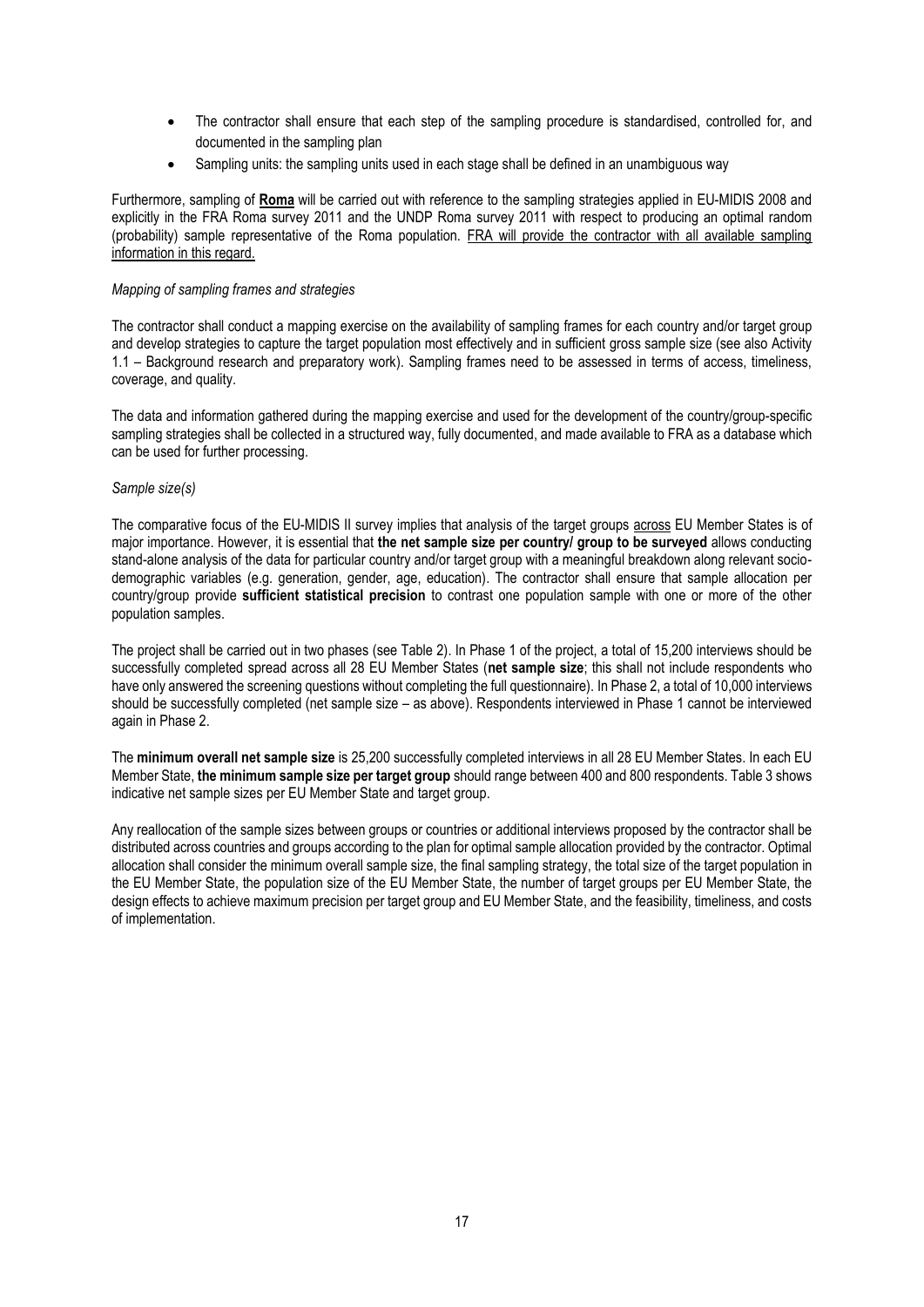#### **Table 3 Indicative net sample size per country and group**

|                        | Roma  | Immigrants<br>from Turkey | Immigrants<br>from North<br>Africa | Sub-Saharans<br>& persons of<br>African descent | Asia<br>Immigrants<br>Immigrants<br>from South<br>from Asia<br>Asia |     | Recent<br>immigrants | Russian<br>minorities | Reference<br>net sample<br>size per EU<br>Member<br>State |  |
|------------------------|-------|---------------------------|------------------------------------|-------------------------------------------------|---------------------------------------------------------------------|-----|----------------------|-----------------------|-----------------------------------------------------------|--|
| AT                     |       | 800                       |                                    | 500                                             |                                                                     |     |                      |                       | 1,300                                                     |  |
| <b>BE</b>              |       | 800                       | 800                                |                                                 |                                                                     |     |                      |                       | 1,600                                                     |  |
| <b>BG</b>              | 700   |                           |                                    |                                                 |                                                                     |     |                      |                       | 700                                                       |  |
| CZ                     | 700   |                           |                                    |                                                 |                                                                     |     |                      |                       | 700                                                       |  |
| CY                     |       |                           |                                    |                                                 |                                                                     | 400 |                      |                       | 400                                                       |  |
| DE                     |       | 800                       |                                    | 500                                             |                                                                     |     |                      |                       | 1,300                                                     |  |
| DK                     |       | 800                       |                                    | 500                                             |                                                                     |     |                      |                       | 1,300                                                     |  |
| EL.                    | 700   |                           |                                    |                                                 | 500                                                                 |     |                      |                       | 1,200                                                     |  |
| EE                     |       |                           |                                    |                                                 |                                                                     |     |                      | 400                   | 400                                                       |  |
| $\mathsf{FI}$          |       |                           |                                    | 500                                             |                                                                     |     |                      |                       | 500                                                       |  |
| <b>FR</b>              |       |                           | 800                                | 500                                             |                                                                     |     |                      |                       | 1,300                                                     |  |
| <b>HR</b>              | 700   |                           |                                    |                                                 |                                                                     |     |                      |                       | 700                                                       |  |
| HU                     | 750   |                           |                                    |                                                 |                                                                     |     |                      |                       | 750                                                       |  |
| IE                     |       |                           |                                    | 500                                             |                                                                     |     |                      |                       | 500                                                       |  |
| $\mathsf{I}\mathsf{T}$ |       |                           | 800                                | 500                                             | 500                                                                 |     |                      |                       | 1,800                                                     |  |
| LV                     |       |                           |                                    |                                                 |                                                                     |     |                      | 400                   | 400                                                       |  |
| LT                     |       |                           |                                    |                                                 |                                                                     |     |                      | 400                   | 400                                                       |  |
| LU                     |       |                           |                                    |                                                 |                                                                     |     | 400                  |                       | 400                                                       |  |
| <b>MT</b>              |       |                           |                                    | 500                                             |                                                                     |     |                      |                       | 500                                                       |  |
| <b>NL</b>              |       | 800                       | 800                                |                                                 |                                                                     |     |                      |                       | 1,600                                                     |  |
| PL                     |       |                           |                                    |                                                 |                                                                     |     | 400                  |                       | 400                                                       |  |
| PT                     | 700   |                           |                                    | 500                                             |                                                                     |     |                      |                       | 1,200                                                     |  |
| <b>RO</b>              | 750   |                           |                                    |                                                 |                                                                     |     |                      |                       | 750                                                       |  |
| <b>SK</b>              | 700   |                           |                                    |                                                 |                                                                     |     |                      |                       | 700                                                       |  |
| SI                     |       |                           |                                    |                                                 |                                                                     |     | 400                  |                       | 400                                                       |  |
| ES                     | 700   |                           | 800                                |                                                 |                                                                     |     |                      |                       | 1,500                                                     |  |
| <b>SE</b>              |       | 800                       |                                    | 500                                             |                                                                     |     |                      |                       | 1,300                                                     |  |
| UK                     |       |                           |                                    | 500                                             | 700                                                                 |     |                      |                       | 1,200                                                     |  |
| Total                  | 6,400 | 4,800                     | 4,000                              | 5,500                                           | 1,700                                                               | 400 | 1,200                | 1,200                 | 25,200                                                    |  |

**Please note:** Table 3 shall be considered as indicative; in case the contractor proposes an increased overall net sample size or a reallocation of sample sizes per group it shall be optimised along the criteria mentioned above and shall be implemented upon approval by the FRA.

#### *Response rates*

The contractor shall implement measures to ensure that the response rates are as high as possible, aiming for response rates above 50% in all countries. All sampled addresses should be equally processed and need to be included in the calculation of response rates. Addresses left over from Phase 1 can be taken over to Phase 2.

The contractor is required to outline the measures they intend to take to minimise bias resulting from differences in response rates between sampling points.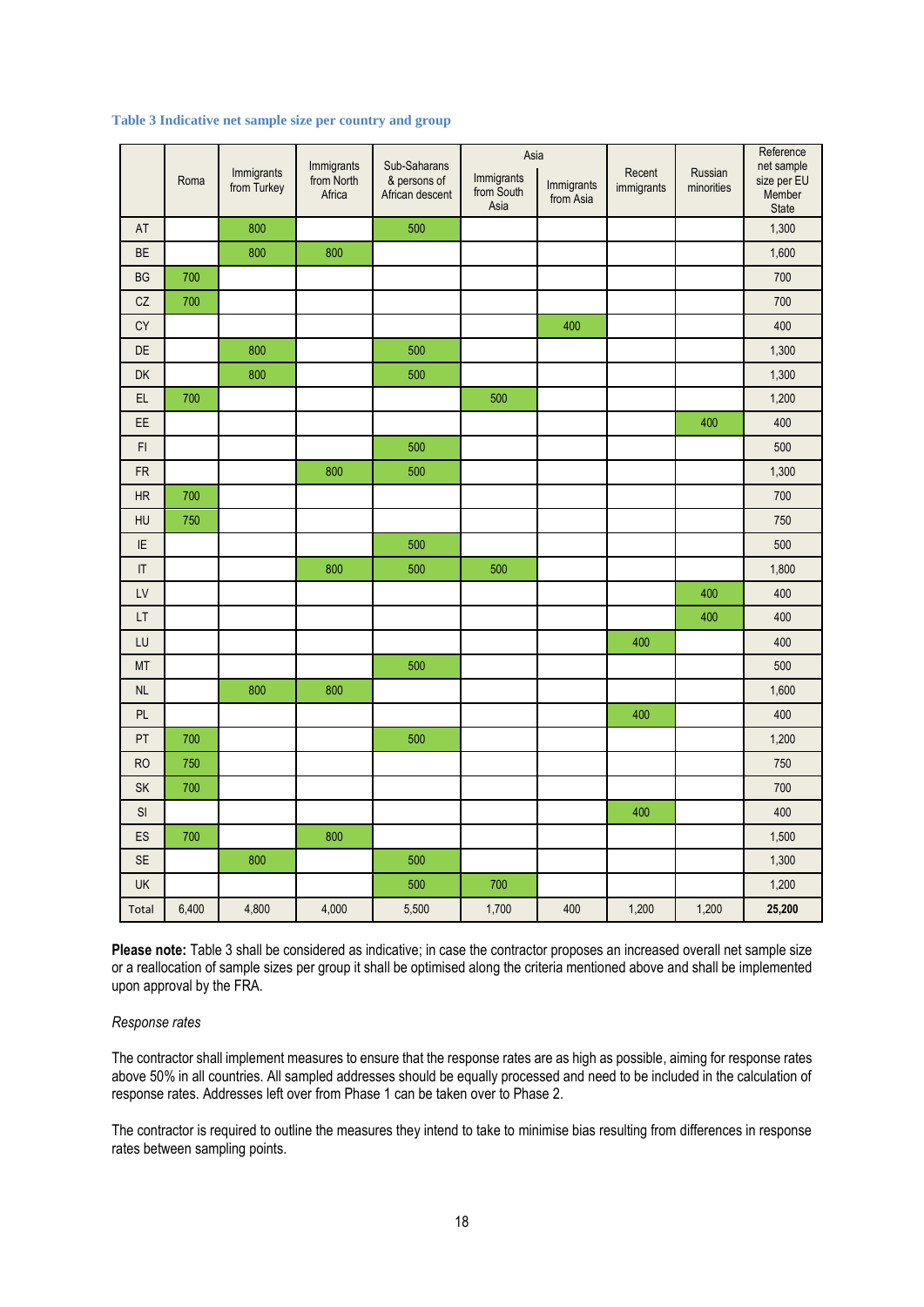After sampling has taken place, the contractor shall indicate the PSU's where problems with severe non-response are expected, and what specific measures will be taken. Response rates **shall be controlled throughout the fieldwork** (Phase 1 and Phase 2). To achieve **a minimum overall response rate of 50% within each EU Member State**, the contractor shall set as a target **a minimum response rate of 40% within each PSU and each target group**. Fieldwork reports need to regularly document the progress and measures taken towards achieving the target response rates.

#### **Activity 1.3: Questionnaire finalisation and development of survey tools**

#### *Survey questionnaire*

The contractor shall ensure *conceptual* and *measurement equivalence* of the core concepts of the EU-MIDIS II survey across countries and target groups. FRA will provide the contractor with the results of the EU-MIDIS II pre-test study.

FRA will provide the contractor with the survey questionnaire in English, in MS Word format ('source questionnaire'). Some questions from the previous EU-MIDIS and Roma surveys will be repeated to allow for analysis of trends.

The questionnaire content will be constrained by the implications arising from the time it takes (on average) to answer and the need to minimise the time-burden to the respondents. The fieldwork should aim to deliver each questionnaire within an average period of **50 minutes** (based on the English version). The first EU-MIDIS survey and the other FRA victimisation surveys typically ask all respondents questions about their victimisation experiences, while only those with such experiences are asked follow-up questions related to a particular incident. Therefore, **the number of questions asked and the duration of the interview depend on respondent's experiences and answers to previous items**. This means that the interviews of respondents who did not have experiences of discrimination or victimisation will be **significantly** shorter. The final EU-MIDIS II survey questionnaire will include a number of complex routing patterns. Therefore, the contractor shall consider conducting the face-to-face fieldwork by **using automated survey systems** such as CAPI, CASI, ACASI, etc**.** The technical design of the instrument shall be consistent across survey implementations and shall help to minimise the burden placed on interviewers and respondents (i.e. maximise usability). If the application of automated survey systems is not feasible in some countries, and upon prior approval by the FRA, the interviews can be carried out using paper questionnaires (PAPI). However, where PAPI is used, the basic interviewer training shall be supplemented by an additional time (days) and practice interviews, as indicated under Activity 1.5 (Interviewer selection) and Activity 1.7 and 2.7 (Interviewer training).

Any adaptations to design, interview administration mode or data collection technique need to be approved by the FRA. The contractor is required to outline whether and which different survey systems will be used and to explain the implications of having multiple systems, more specifically the way in which comparability and timeliness are ensured.

#### *Metadata and paradata<sup>31</sup>*

In cooperation with FRA, the contractor will supplement the core questionnaire with items necessary for screening and selection of eligible respondents (screening and selection grid; the latter for countries where the interviewer will be responsible for selecting the respondent from among eligible household members), a set of debriefing items for the collection of interviewer feedback on each interview, and a set of items collecting other relevant metadata and paradata with regard to household, neighbourhood, locality, region etc. The final questionnaire for application in each of the countries, and which contains the items for collecting the aforementioned paradata, cannot be altered – with respect to both its content and form – without the prior written agreement of FRA.

Metadata and paradata also provide information for example on sampling, characteristics of non-respondents, number and times of contacts, interview setting, interview duration and other related items which cannot be collected from the respondent (e.g. information about the locality, neighbourhood; information about the interviewer).

To enable **non-response analysis** the information recorded on contacts and non-contacts is of high importance. Therefore, all relevant metadata/paradata (e.g. contact process data) must be recorded and provided to FRA. For every element (individual and/or address) of the gross sample a single case should be generated, which includes the stratification characteristics, and in which survey process characteristics, and results of the various stages of the process (e.g. one or several contact attempts before interview) are documented. The contractor shall provide further information on the number of interviewers deployed in each country, on their socio-demographic characteristics and on their language capacity.

<sup>&</sup>lt;u>.</u> <sup>31</sup> See Nicolaas Gerry, 2011, Survey Paradata: A review. ESRC National Centre for Research Methods Review paper, January 2011. available at[: http://eprints.ncrm.ac.uk/1719/1/Nicolaas\\_review\\_paper\\_jan11.pdf.](http://eprints.ncrm.ac.uk/1719/1/Nicolaas_review_paper_jan11.pdf)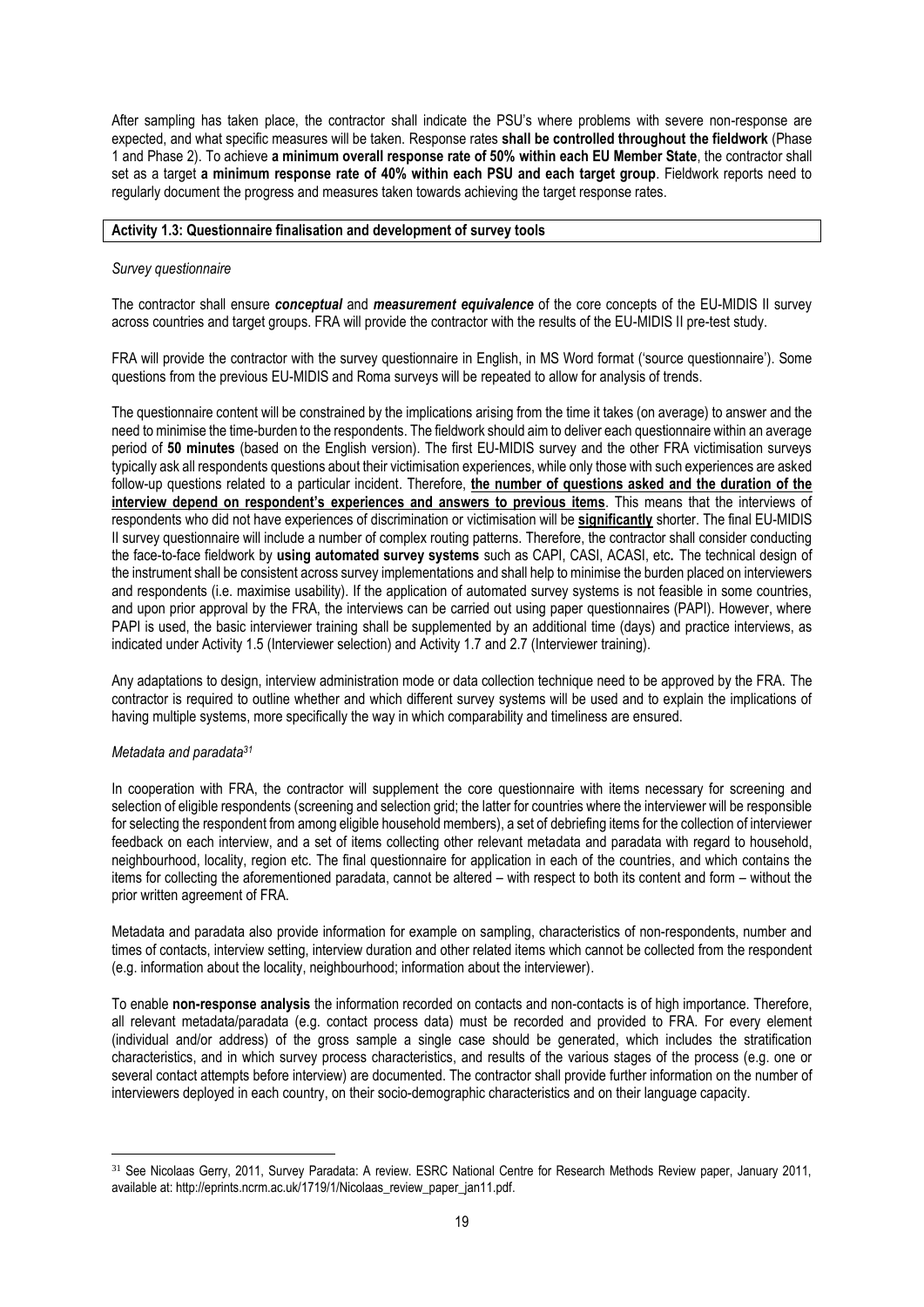In close cooperation with the FRA, the contractor shall develop a list of paradata and metadata variables, which will be provided. **All metadata and paradata shall be linked unambiguously to the survey data via a unique identifier.** 

To allow for post-survey collection of contextual/ auxiliary data such as employment rate or per capita income through FRA, the contractor shall code regional and address information in such a way that survey data can be linked to external contextual/ auxiliary data of e.g. the region. This may include NUTS 3, LAU 2 (municipalities) and DEGURBA (degree of urbanisation).

FRA suggests that the contractor should use a system integrating interviewing and survey sample management. The contractor is invited to propose a way to achieve a high level of complementarity and consistency between auxiliary data, metadata, paradata, and data collected through the survey sample management system and during the interview.

#### *Additional fieldwork materials*

The contractor shall develop and provide all relevant fieldwork materials necessary for the implementation of the survey such as information letter for the respondents, enumerator instructions, maps (random route), interviewer instructions, questionnaire instructions, show cards, contact sheets, screeners, list of services or civil society organisations that could be offered to the respondent after the interview, etc. All relevant fieldwork material shall be translated in all survey languages (as listed under Activity 1.4: Translations of survey questionnaire and survey tools). An English version of all relevant fieldwork material shall be sent to FRA for review and approval before translation into other languages.

#### *Interviewer training materials*

FRA will provide the contractor with the interviewer training materials developed for the EU-MIDIS II pre-test study together with instructions for the development of the training package, based on the results of the pre-test study and the feedback from the expert consultations. In cooperation with FRA, the contractor – the Senior Survey Expert – shall develop the EU-MIDIS II training package that shall be a standardised package for the training of the interviewers in all EU Member States.

The national survey experts in each country will organise the interviewer training based on the interviewer training materials, which will also act as a reference for the interviewers who shall receive a personal copy before the training.

The training materials shall describe in detail:

- the background, purpose and topics of the study;
- how to use the fieldwork materials;
- the sampling technique(s) to be applied for each target group in each country;
- the procedure to be followed for selecting a respondent;
- the structure of the questionnaires and how to conduct the interview;
- any other technical aspects related to the work of the interviewers in carrying out the fieldwork;

In particular, the training shall address measures to:

- ensure understanding of the roles of the interviewer and the supervisor in the research process
- ensure that the rules of selection of respondents and sampling strategy are strictly followed
- ensure the safety of the respondents and the interviewers
- ensure confidentiality
- ensure privacy of the interview setting and how to deal with interruptions by other persons
- putting the respondent at ease
- dealing with respondents who are not proficient in the language(s) of the EU Member State to be surveyed or are illiterate
- dealing with sensitive situations and distressed respondents
- how best to communicate with household members to overcome resistance to interviewing female respondents
- monitoring and supervising the interviewing process

In developing the training materials, the contractor shall include, as applicable, relevant ethical and safety recommendations that apply for researching individuals/groups vulnerable to discrimination or victimisation. Where relevant, the contractor shall involve representatives of civil society organisations, immigrant/ethnic communities, or other local organisations who can facilitate access to hard-to-reach communities.

The training material must contain a core set of instructions to be used in all participating countries, and may also contain additional country-specific instructions, which must be approved by FRA.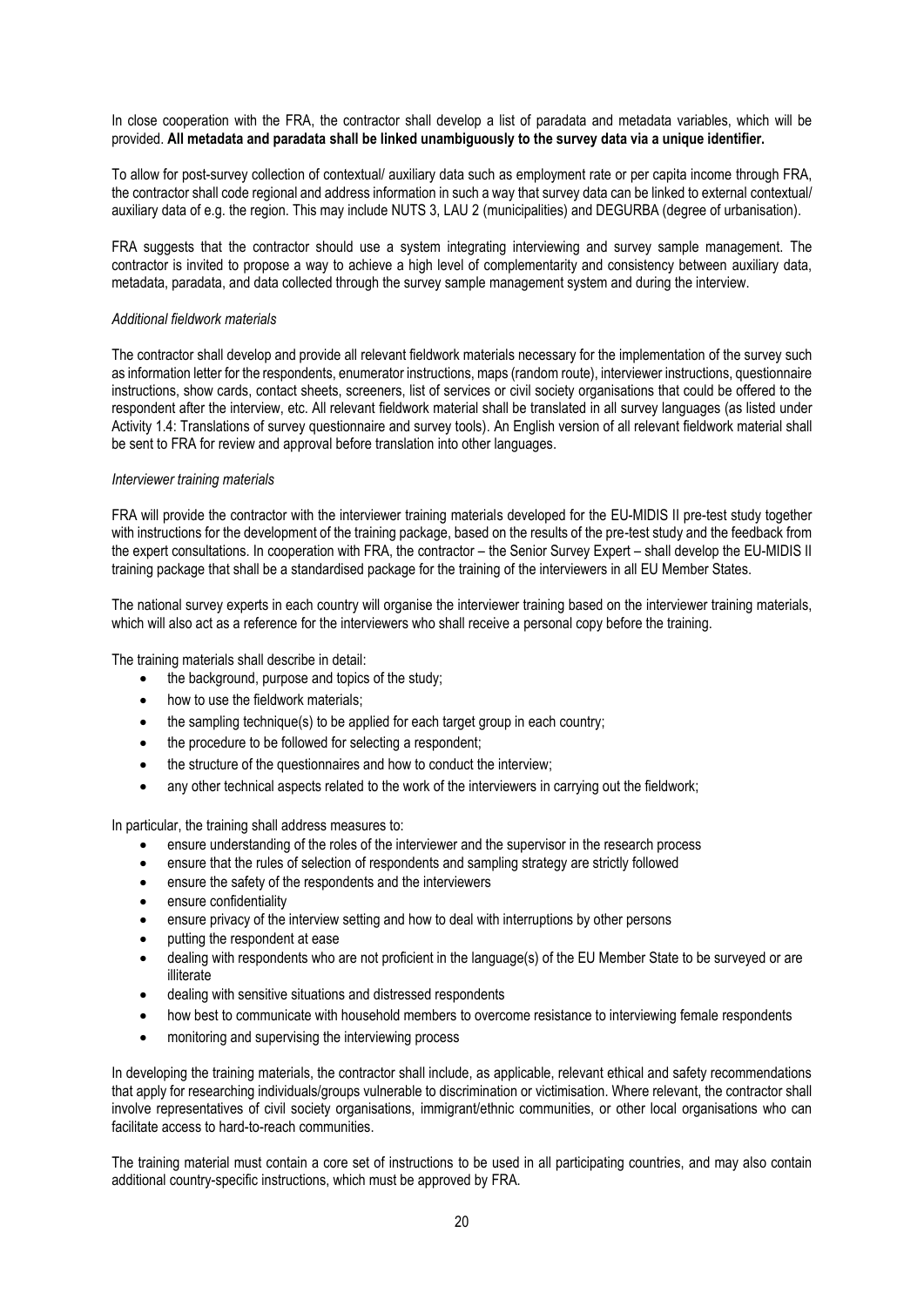Additional practical training shall be included for EU Member States (and target groups) where PAPI mode is foreseen.

#### *Coordination and briefing meeting*

After developing the survey questionnaire and the interviewer training materials, the Project Coordinator (central management and coordination team) shall organise a two-day meeting with all National Survey Experts and FRA. The meeting should discuss all issues related to the project execution, and a significant part of the meeting should be dedicated to a train-thetrainers sessions, led by the Senior Survey Expert. The train-the-trainers sessions shall give the National Survey Experts the necessary knowledge and skills for training the interviewers in their countries, based on the interviewer training materials.

#### **Activity 1.4: Translation of survey questionnaire and survey tools**

The contractor shall be responsible for translating the questionnaire, the interviewer training materials, and any additional fieldwork materials (further referred to as survey tools) into the languages necessary for carrying out the survey. The survey tools shall be translated into the following official EU languages:

#### **Bulgarian, Croatian, Czech, Danish, Dutch, Estonian, Finnish, French, German, Greek, Hungarian, Italian, Latvian, Lithuanian, Maltese, Polish, Portuguese, Romanian, Slovak, Slovene, Spanish (Castilian), and Swedish.**

In addition, the questionnaire and related fieldwork material (e.g. show-cards, information letter for the respondents, etc.) shall be translated into **Arabic, Russian, Somali**, and **Turkish**. In total, the translations shall be made from English into 26 target languages.

Country-specific terminology and idiomatic expressions will be avoided in the final English-language survey tools, to ensure ease of translation into other languages. However, national versions of survey tools, for example catering for English speaking populations in different EU Member States (Ireland, Malta, and the United Kingdom) may have to be adapted by the contractor to accommodate local differences. Where one language is used in more than one country, wording can only be changed exceptionally to clarify meaning.

In translating the questionnaire (but not the other survey tools), for each of the 26 languages a multi-step team-based translation approach $32$  shall be applied, as follows:

For each language the contractor sets up a translation team composed of (a) two independent translators, (b) the national survey expert(s), (c) a linguist, and (d) an adjudicator before the translation begins. It is recommended that the translators have different competence: one should have experience with survey questionnaires; the other experience as a professional translator. Both translators should be native speakers of the target language. The adjudicator should have an understanding of survey research and excellent command of English and the target language.

Step 1: Translation,

The contractor shall provide the translation team with the survey specific translation specifications, including information on the survey background, its objectives, and the application of the results.

The translation team shall conduct initial assessment of the English version, identify and record problematic words and expressions, anticipated problems and recommend solutions.

The two translators shall **independently** translate the survey questionnaire from English into the target languages.

Step 2: Review,

1

<sup>32</sup> In the literature referred as TRAPD (as an acronym for Translation, Review, Adjudication, Pretesting, and Documentation) or PTPRD (Prepare, Translate, Pretest, Revise, and Document) team translation model (e.g. see *Willis, G. B., Kudela, M. S., Levin, K., Norberg, A.,*  Stark, D. S., Forsyth, B. H., Brick, P.D., Berrigan, D., Thompson, F. E., Lawrence, D., and Hartman, A. M. (2010). Evaluation of a Multistep Survey Translation Process. In *Survey Methods in Multinational, Multiregional, and Multicultural Contexts. Ed. By Harkness, J. A., Braun, M., Edwards, B., Johnson, T. P., Lyberg, L., Mohler, P. Ph., Pennell, B-E., Smith, T. W. John Wiley and Sons, Inc., pp. 141-156) or* collaborative or iterative translation (Susan P. Douglas and C. Samuel Craig (*2007*) Collaborative and Iterative Translation: An Alternative Approach to Back Translation. Journal of International Marketing: March 2007, Vol. 15, No. 1, pp. 30-43.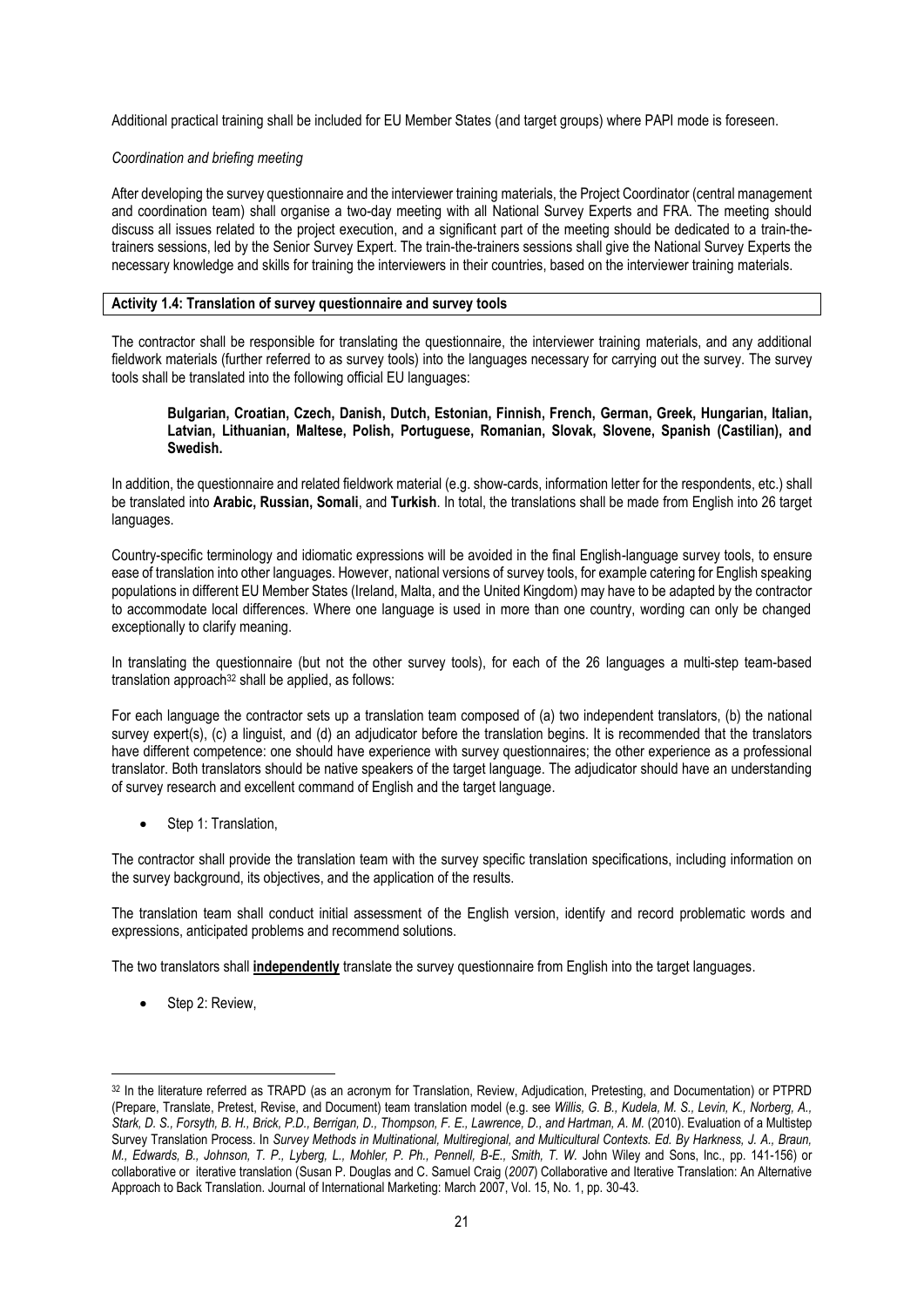Upon completion of the two independent translations, the translators, National Survey Experts, and adjudicator shall meet to review the translations, agree on a merged version, and identify possible differences or translation options.

Step 3: Adjudication,

The adjudicator will take a final decision about the translation and shall reconcile suggested versions or translation options from the preceding steps.

Step 4: Preparation of the final version.

The translation team under the responsibility of the national survey expert shall approve and certify the final version of the questionnaire translation.

#### *Documentation of the translation process*

The contractor shall carefully document each step in the translation process recording potential problems identified, the rationale for any specific revisions, and the adjudication steps that were taken to resolve differences with regard to each translation language. For each question of the questionnaire, a record noting specific problems, revisions, and adjudication conducted in each step of the translation process shall be produced.

In translating the questionnaire, every effort shall be made to ensure **category** equivalence, **functional** equivalence and **conceptual** equivalence. It is important that the translations shall be readily understandable by potential respondents, taking into account that some of them may not be fluent in the language of the interview.

The contractor will have at their disposal the existing translations from EU-MIDIS 2008 and the EU-MIDIS II Pre-test along with recommendations for improvements.

Please note: Other survey tools than the questionnaire shall be translated using a simplified translation procedure (translation of the English original into the target languages without following the multi-step translation process, as described above).

The information letter for the respondents (around one A4 page) should be additionally translated to up to ten (10) languages other than the 26 languages listed above, namely to a selection of further languages in which the respondents may feel more proficient. The information letters may be translated using a simplified translation procedure.

#### **Activity 1.5: Interviewer selection**

The contractor shall select the interviewers at an early stage of the project (e.g. in the sampling and piloting period). The contractor is required to determine the number and type of interviewers required and to assign the sample and the maximum number of interviews per interviewer taking into consideration: sample size, mode of data collection and language of the interview, geographic distribution of the target groups and timing and duration of the data collection period.

Interviewers shall have active interviewing experience of at least three months and/or undergone adequate training in basic survey interviewing skills for the purposes of the survey, computer skills (if an automated survey system is to be used), conversational and organisational skills. The contractor shall be responsible for the selection of an adequate number of interviewers in order to carry out all the interviews within the foreseen fieldwork period by recruiting 10-15% more than the number of interviewers needed in each Member State to allow for attrition and possible dismissal of interviewers who do not perform up to the required standards.

In the interviewer (and enumerator) selection process, the contractor shall apply good practices and lessons learned in interviewing persons with an ethnic minority or immigrant background and/or with Roma. This may involve matching interviewer and respondent characteristics, when it is expected to affect respondents' answers. As far as possible, the contractor should recruit a pool of interviewers that can allow for: 1) matching of respondents and interviewers along specific characteristics (gender, age, certain language skills (bilingual fluency), ethnic minority/immigrant background); 2) using pairs of interviewers, e.g. for safety reasons and if privacy of interviewing is difficult to achieve otherwise.

The contractor should consider working with local mediators or facilitators such as representatives of local community or civil society organisations who can help establish cooperative relations within certain groups or communities. In particular for Roma communities established local survey infrastructure with Roma interviewers should be considered. Lessons learned from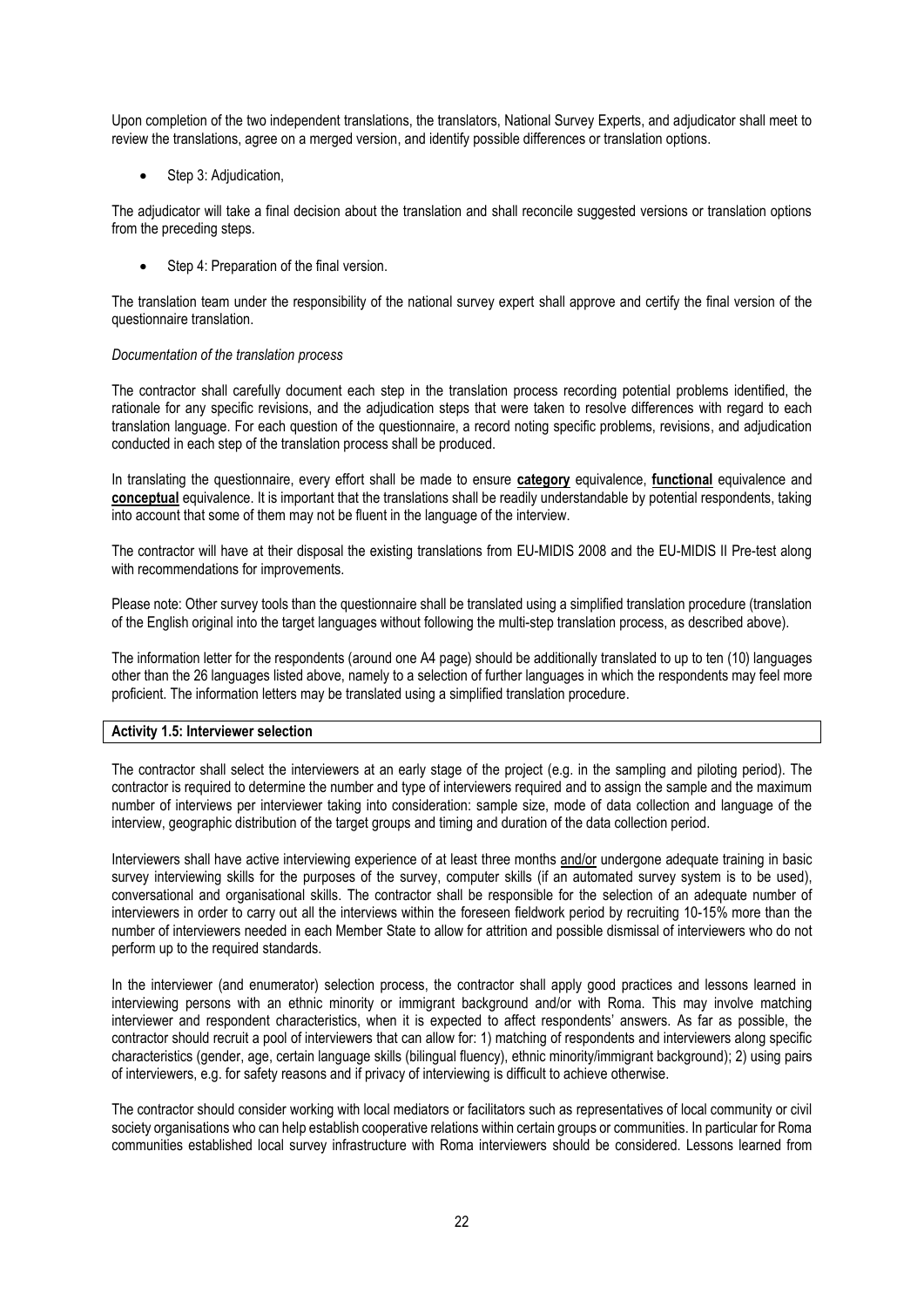cross-cultural research refer to the impact of interviewer payment arrangements (per interview versus by the hour) on the quality of face-to-face interviews.<sup>33</sup>

#### *Selection of enumerators*

If enumeration is required it shall be carried out by trained enumerators who will not be carrying out interviewing in the PSU's they enumerate. The contractor shall implement the necessary measures to implement this, and these measures must be documented in the interim and final technical report. (Deliverable 7)

#### **Activity 1.6: Pilot and pilot report**

In order to evaluate the survey instrument's capacity to collect the desired data, the selecte[d mode](http://ccsg.isr.umich.edu/pretesting.cfm#Mode) of data collection, and the overall adequacy of the fieldwork procedures, the contractor is required to carry out a pilot (field test) in all 28 EU Member States before commencing the actual data collection for the full scale survey.

The pilot interviews shall be conducted with randomly selected respondents from each target group over a period of two weeks in each EU Member State, in the same mode as the full scale survey, and by applying the approved final sampling procedure for the full scale survey. The pilot interviews shall cover all 28 EU Member States and, as far as possible, all groups to be surveyed, with **a total of 570 successfully completed interviews in EU-28** (minimum of at least 20 to 30 interviews per EU Member State dependent on the number of groups to be surveyed in each). The pilot interviews **shall not be included** in the net sample of successfully completed interviews in Phase 1 and/or Phase 2 of the full scale survey.

The pilot will test fieldwork procedures, in particular:

- 1. The adequacy and feasibility of the proposed sampling approaches
- 2. The usability and functioning of the questionnaire, the question routing and instrument's technical design
- 3. The equivalence of the survey instrument across languages (with particular focus on issues which might be attributed to the quality of the questionnaire translation)
- 4. The collection of paradata and metadata
- 5. The different practices of interviewing (e.g. matching respondents and interviewers along specific sociodemographic characteristics, interviewing in pairs (especially for interview settings in which privacy is difficult to achieve), using fieldwork facilitators – as relevant)

The contractor is required to develop a procedure (e.g. a standardised piloting protocol) for reporting and addressing problems in a consistent manner. Based on the analyses of the pilot country reports, the contractor shall compile a final pilot survey report, which summarises the findings of the pilot and includes recommendations for any revisions of the fieldwork procedures which may be deemed necessary prior to implementing the full scale survey.

Based on the pilot the contractor shall, in close cooperation with FRA, make the necessary adjustments to sampling, fieldwork procedures, questionnaire and survey tools (including revisions with regard to translation) before commencing the fieldwork for the full scale survey.

The approval, by the FRA, of all country-specific pilot reports and the final pilot report (see Section 4 Deliverable 5: Pilot reports) is a necessary prerequisite for continuing the project activities of Phase 1 and starting those of Phase 2, i.e. interviewer training (Activity 1.7 and 2.7), data collection for the full scale survey (Activity 1.8 and 2.8), and Activities 1.9 and 2.9 - 2.11.

All interviewers and enumerators deployed in the pilot shall be selected and trained following the procedures described under Activity 1.5 and Activity 1.7 and 2.7 taking into account the specificities of the pilot phase.

The feedback from the interviewers deployed in the pilot shall feed into the development of interviewer training materials and the training sessions, which will be organised in Phase 1 and Phase 2 under Activity 1.7 and 2.7 respectively for all interviewers.

<sup>&</sup>lt;u>.</u> 33 Survey Research Center, (2010), Guidelines for Best Practice in Cross-Cultural Surveys. Ann Arbor, MI: Survey Research Center, Institute for Social Research, University of Michigan. Retrieved May, 02, 2014, from http://www.ccsg.isr.umich.edu/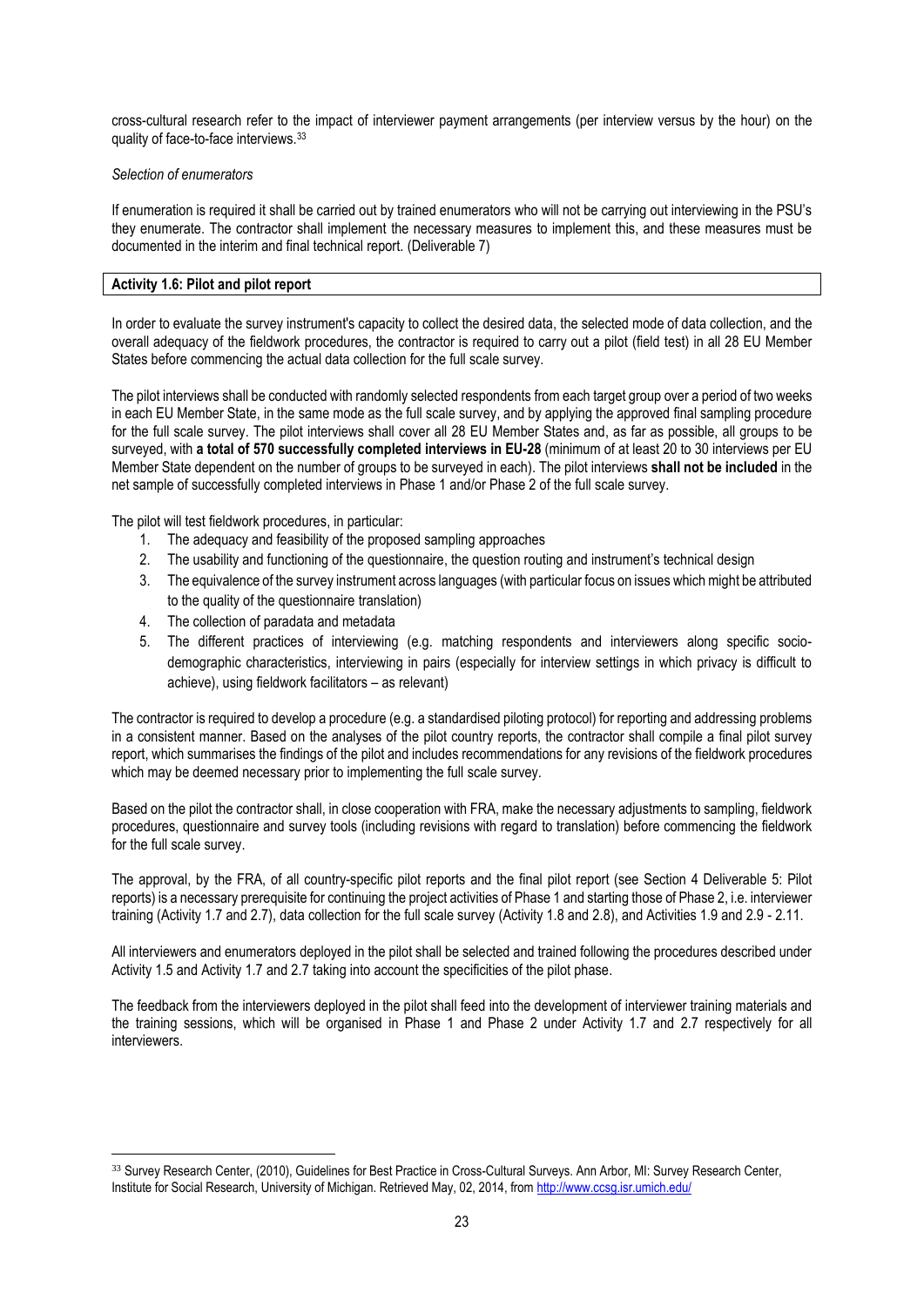#### **Activity 1.7: Interviewer training**

The contractor shall ensure that all interviewers in each EU Member State will receive a dedicated in-person training of **at least** two full days before commencing fieldwork of the full scale survey. The training shall be based on the interviewer training manual developed in Activity 1.3 and on the interviewer feedback from the pilot. Only interviewers who have participated in both days of training may be used to carry out the interviews in Activity 1.8 (and 2.8).

The interviewer training sessions in all EU Member States shall follow the same curriculum and include any country specific issues such as the sampling strategies applied.

In countries where CAPI cannot be used and therefore PAPI mode shall be used instead, the training curriculum developed by the project team shall include additional time (extra days) of training focusing on practical interviewing exercises (PAPI interviewing).

FRA staff will participate in interviewer training sessions to ensure the overall quality of the process. For this purpose the contractor is required to inform FRA a minimum of two weeks in advance of each interviewer training session, including the exact time and place of the training sessions.

If deemed necessary and if privacy during the interview is difficult to achieve, a team of two interviewers (e.g. male and female) instead of a single interviewer should be considered (e.g. one interviewer conducts the interview and the other engages with the other household members). The interviewer training shall take this specific aspect into account as well as issues related to dealing with sensitive situations and respondents who may get upset or distressed.

For hard-to-reach groups, working with mediators or facilitators who help to establish cooperative relations within certain groups or communities is recommended. As interviewers can profit from mediators' experience, FRA strongly recommends inviting such mediators to the interviewer training sessions.

Cooperation with local civil society organisations, non-governmental organisations, or local community leaders as a means to gain access to the target groups is strongly recommended. FRA will assist in identifying people who could be engaged as mediators in localities with Roma target population.

#### **Activity 1.8 Data collection**

After successful completion of the pilot (Activity 1.6), the interviews of the full scale survey, Phase 1, shall commence. All interviews shall be carried out using the final questionnaire developed by the FRA, translated during Activity 1.4 (Translations of survey questionnaire and survey tools), and adjusted, where necessary, after the pilot phase. The interviews shall be done in each country using the languages listed under Activity 1.4. Several languages might be used in each EU Member State to address specific target groups, as appropriate and feasible. For example, in Austria, immigrants from Turkey can be interviewed in German or Turkish, while Sub-Saharans and persons of African descent might be interviewed in German or in English.

Interviewers shall inform respondents that their participation is **voluntary** and that their **anonymity** is ensured. Respondents shall be offered the possibility to do the interview either in their home or at another secure location of their choice.

After each interview the interviewers shall fill in a post-interview questionnaire concerning the characteristics and success of the interview, including paradata of the interview.

Concerning the distribution of interviews conducted in Activity 1.8 and Activity 2.8, 15,200 interviews should be successfully completed under Activity 1.8, and 10,000 interviews should be successfully completed under Activity 2.8. The interviews within each Phase shall be distributed across all 28 EU Member States proportional to sample size.

The contractor shall ensure the quality of the fieldwork as outlined in the quality assurance and control plan (see Deliverable 1 and Section 9 of these Technical Specifications). The contractor shall ensure that interviews are conducted according to the measures specified in Activity 1.3 (Questionnaire finalisation and development of survey tools) to ensure safety and confidentiality. The National Survey Expert shall also carry out **random** checks based on completed questionnaires to ensure that interviews have been carried out as indicated.

The contractor shall inform FRA on the implementation and outcome of all quality assurance measures (such as interviewer control and supervision). FRA shall be informed immediately in case quality criteria are not fully met to discuss and agree on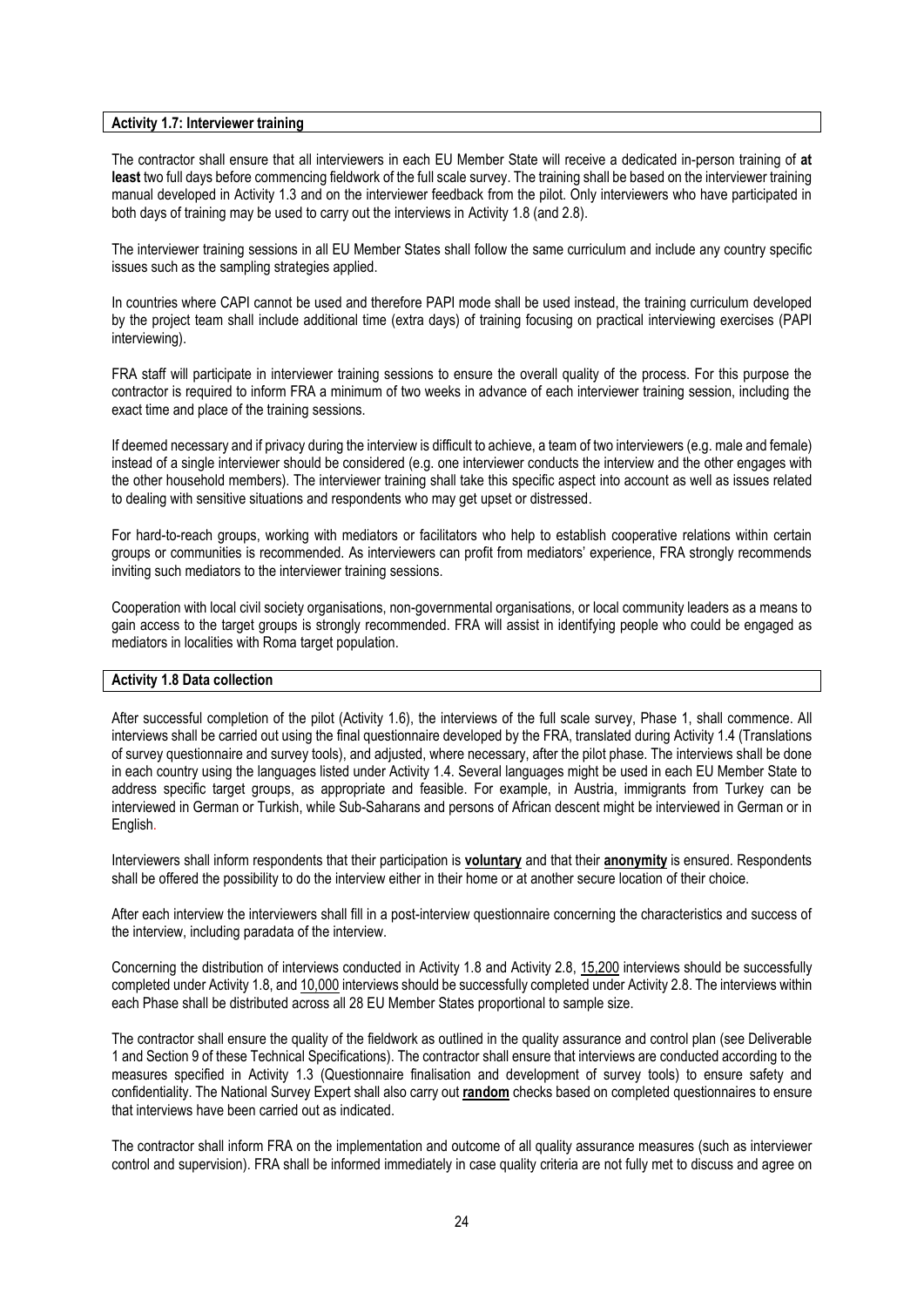possible solutions. The measures implemented to ensure the quality of the interviews shall be documented and included in the interim and the final technical report.

The contractor shall submit an interim technical report to the FRA (in electronic format) once the data collection of Phase 1 is completed and 15,200 successful interviews are carried out across all EU Member States.

The contractor shall commence the data collection in Phase 2 upon approval by FRA.

#### **Activity 1.9: Data coding, entry and processing**

The contractor shall enter the quantitative data collected from the interviews and interviewer debriefing forms in Activities 1.6 and 1.8 (and 2.8) in an SPSS-compatible computer file. The final computer file shall include anonymised data from all interviews and the survey countries.

A second data file shall contain the collected meta- and paradata on the gross sample. This includes information on sampling and address information, contact information, PSU, GPS coordinates in case the exact address is not available, the regional information (at NUTS 3<sup>34</sup> level, LAU 235) and degree of urbanisation (DEGURBA36).

Sensitive information on the address or GPS coordinates which allows identification needs to be handled in compliance with data protection rules, shall not be stored together with, and shall be transmitted to FRA separately from, data from the individual interviews.

The files shall be fully documented in a codebook – that is, all variable names and value labels shall be included in English, and the variable names shall make reference to the relevant question numbers in the questionnaire. A unique and anonymised identifier shall enable to link all respondents, households, and data files. All interviews must be flagged with a unique identifier for the interviewer.

The contractor shall perform logical and plausibility checks to ensure that the data entered is of high quality, that the observations follow the structure of the interview content, and that the values in the final data set belong to the group of valid values for any given variable.

The contractor shall submit to the FRA in electronic format the code (SPSS syntax or similar) used to produce the quality checks, data coding for quality assessment.

#### *Data coding and harmonisation*

The contractor shall describe and document the methods of data coding and harmonisation of national classifications. In the case of the core socio-demographic variable education, the country-specific classifications will be used in the questionnaire, which shall be harmonised for comparative analysis in the phase of data coding (using ISCED 2011). Regarding information such as income and housing costs: local currencies should be converted into EURO, using the conversion rates valid at the time of fieldwork. The contractor shall collect and transmit data with national coding whenever used and document all recoding steps to achieve the harmonised version.

### 4.2. Phase 2

#### **Activity 2.7: Interviewer training**

As described under Activity 1.7 (Interviewer training Phase 1) and upon approval by FRA to commence the project activities of Phase 2, the contractor shall ensure that all interviewers in each EU Member State have receive the dedicated in-person training of **at least** two full days before commencing fieldwork of the full scale survey in Phase 2. The training shall be based on the interviewer training manual developed in Activity 1.3 and on the interviewer feedback from the pilot (Activity 1.6). Only interviewers who have participated in the training may be used to carry out the interviews in Activity 2.8 (and 1.8).

<u>.</u>

<sup>34</sup> NUTS: Nomenclature of Territorial Units for Statistics

<sup>35</sup> LAU: Local Administrative Unit

<sup>36</sup> DEGURBA: Degree of Urbanisation – Local Administrative Units. Available at: [http://ec.europa.eu/eurostat/ramon/miscellaneous/index.cfm?TargetUrl=DSP\\_DEGURBA](http://ec.europa.eu/eurostat/ramon/miscellaneous/index.cfm?TargetUrl=DSP_DEGURBA)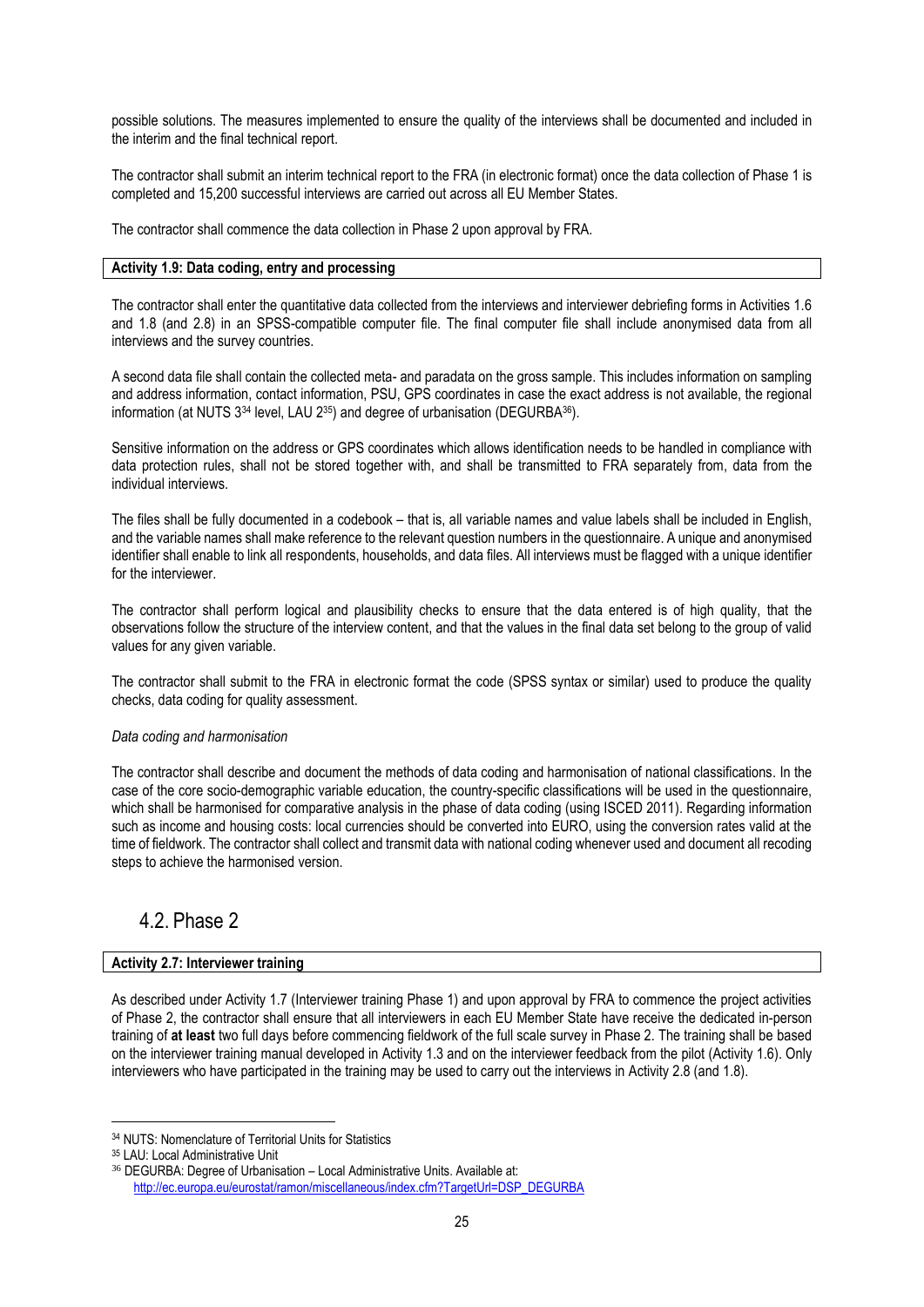#### **Activity 2.8: Data collection**

As described under Activity 1.8 (Data collection Phase 1) and upon approval by FRA to commence Phase 2, the contractor should carry out 10,000 interviews spread across all 28 EU Member States, based on the same sampling design that was developed under Activity 1.2 (Development of sampling plans). The interviews can only be carried out by the interviewers who have received the dedicated training, which has been developed in Activity 1.3 (Questionnaire finalisation and development of survey tools) and delivered in Activities 1.7 and 2.7 (Interviewer training).

#### **Activity 2.9: Data coding, entry and processing**

As described under Activity 1.9 (Data coding, entry and processing), the contractor shall enter the quantitative data collected from the data collection in Phase 2 (Activity 2.9) and the associated interviewer debriefing forms and other metadata and paradata in an SPSS-compatible computer file. The contractor shall develop the data documentation and ensure the quality of the data as set out in Activity 1.9 (Data coding, entry and processing). The contractor shall submit to the FRA in electronic format the code (SPSS syntax or similar) used to produce the quality checks and data coding for quality assessment.

The data collected in Phase 1 (Activity 1.8) and Phase 2 (Activity 2.8) shall be merged to form a single computer file, as a result of the data coding, entry and processing activities. The consistency and completeness of the final data set will need to be approved by FRA.

#### **Activity 2.10: Weighting**

The contractor shall propose the weighting strategy with relevant justification (including trimming) to be approved by FRA. A thorough weighting with qualitative assessment and documentation should be applied to the full data set. Weighting schemes shall be developed following the sampling scheme under the lead of the Senior Sampling and Weighting Expert. Weighting shall correct for unequal selection probability within each stage of sampling and include post-stratification calibration. Weighting shall allow estimating the variance, sampling error and design effect for core variables. The contractor shall include weighting variables in the main data file in view of analysis of the results at the national/group level and for analysis on the EU-level. All weighting steps shall be estimated by the contractor such as design weights, post-stratification weights, and cross-national weights etc., included as distinctive variables in the final data set, and documented in the final technical and quality report (Deliverable 11).

#### **Activity 2.11: Calculation of selected indicators and tabulation of the results**

The FRA will provide the Contractor with a list of selected indicators to be calculated. The indicators will reflect survey questions, for example the share of the respondents who said that they experienced discrimination; the share of respondents who said that they had been victims of hate crime; respondents' level of awareness on fundamental rights, etc.

For quality assessment, the contractor shall submit to the FRA in electronic format the code (SPSS syntax) used for the calculation of selected indicators and the tabulation of results.

Results of the tabulation of indicators should be provided to FRA in editable format (spreadsheet software and MS-Word compatible electronic files).

### 5. Deliverables

All written deliverables shall be submitted in English, copy-edited by an editor with language skills in English comparable to mother-tongue competence. They shall be written in a clear and unambiguous way, providing information and analysis that can be readily understood by a non-academic reader. The style shall be balanced and contain no unsubstantiated statements. The contractor shall receive the FRA Style Guide which contains detailed instructions on issues to be taken into account when drafting the reports.

The written documents shall be delivered in PC-compatible, MS-Word compatible electronic files. They shall contain visual elements (for example graphs, boxes or pictures) to enhance readability. The size of each written deliverable is defined in terms of A4 pages applying Times New Roman font 11pt, single spaced.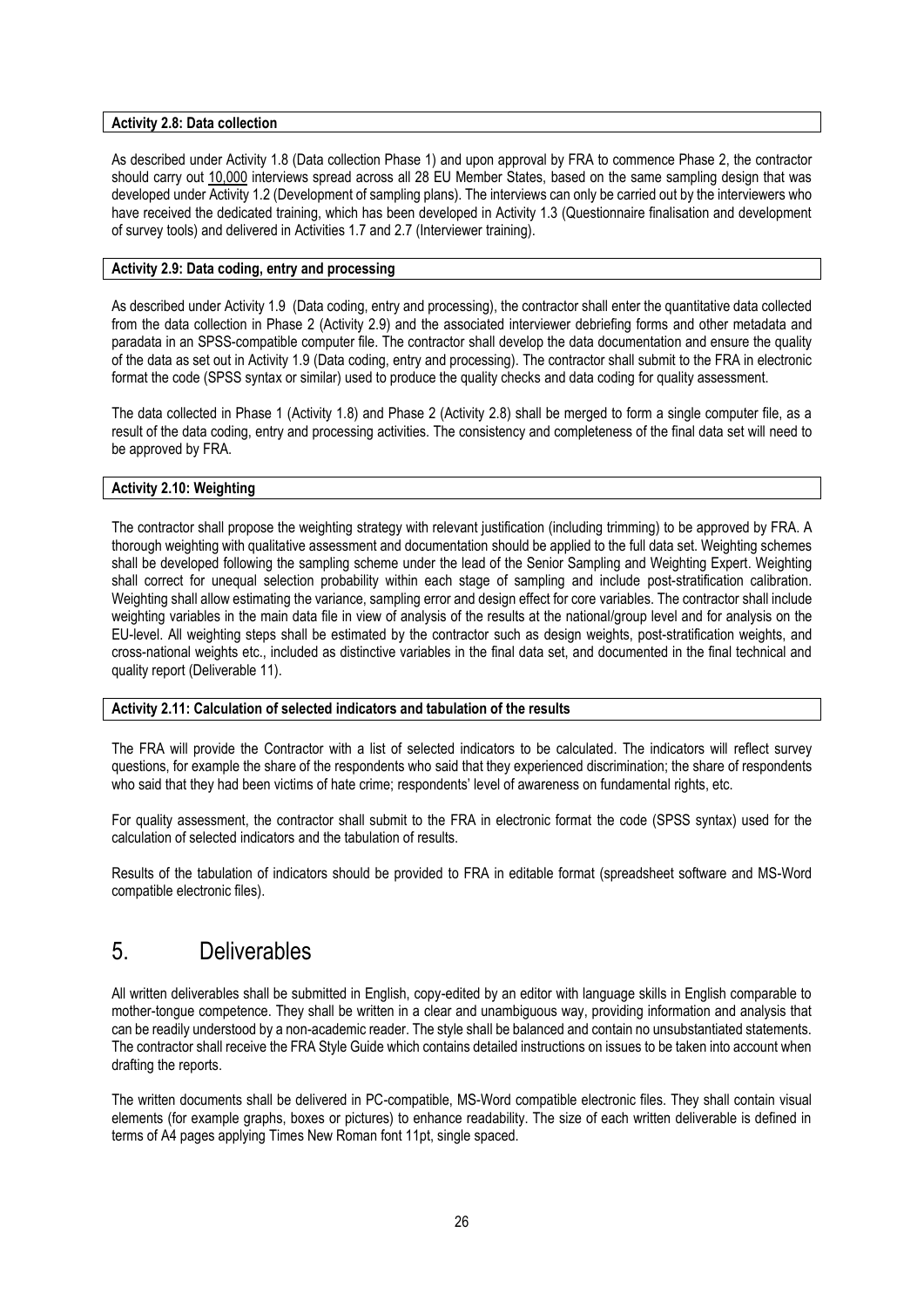The contractor shall provide FRA with the deliverables, respecting the deadlines mentioned below in months from the signature of the contract. All deliverables shall be revised by the contractor according to FRA recommendations, as necessary, and returned within the deadline specified in the contract.

The deliverables shall, as relevant, incorporate the results and findings based on both Phase 1 and Phase 2 of the project – that is, when the execution of Phase 2 of the project has been confirmed by the FRA, a single set of each subsequent deliverables shall be produced, reporting on the results of both phases. In these deliverables the data resulting from interviews in Phase 1 (Activity 1.8) and Phase 2 (Activity 2.8) shall be analysed as one data set, without distinction between the two phases.

#### **Deliverable 1: Inception report and quality assurance and control plan**

Within five working days after the inception meeting, the contractor shall submit a brief Inception Report to FRA. The report shall list the decisions made in the inception meeting concerning the work and a timetable with actual dates for the submission of deliverables. The final Quality Assurance and Control Plan, the first draft of which will be discussed at the inception meeting, shall be annexed to the Inception report. The quality assurance and control plan identifies the key indicators that will be monitored throughout the preparation and implementation of the survey. It includes remedies for eventual problems, and outlines how the contractor will report on the quality control in each stage. The contractor shall ensure that all information is collected that is required to assess whether the targets specified in the quality assurance and control plan are met. The quality assurance and control plan shall be developed, if possible, in accordance with applicable international standards (e.g. ISO 10005:2005 or equivalent). The document shall include, for example:

- quality objectives
- management roles and responsibilities
- control of documents and data (records)
- resources employed (financial and human resources, materials and infrastructure)
- communication within the project
- design and development of specific phases and deliverables
- management of subcontractors
- quality controls for each specific phase
- monitoring of key indicators and
- remedies for eventual problems.

**Size:** 10 pages (excluding annexes) + 20 pages Final Quality Assurance and Control Plan

**Language:** English

**Deadline:** 5 working days after the inception meeting

**Linked to:** Activity 1.1 (Quality Assurance and Control Plan linked to: Activities 1.1-1.11 and 2.8-2.11)

#### **Deliverable 2: Overall sampling design and country/target group specific sampling plans**

The contractor shall develop the overall sampling design based on the background research and preparatory work. The data and information gathered during background research and used for the development of the country/group-specific sampling strategies shall be collected in a structured way, fully documented, and made available to FRA as a database which can be used for further processing.

The overall sampling design shall aim at achieving a random probability sample for most of the target groups and a nationwide coverage in each EU Member State. The sampling proposal shall be developed in close co-operation with the National Survey Experts and the Senior Sampling and Weighting Expert. The sampling proposal shall be detailed on the methodological aspects as well as on necessary steps to be taken for the implementation, quality control, and development of estimators for the total population. All sampling stages shall be clearly linked to the weighting strategy of the survey data set.

The **sampling plans** should provide detailed information for each EU Member State, including:

- Source of population statistics
- Sampling frame to be used (e.g. registers' name and description, coverage (of addresses and where relevant of telephone numbers), units, latest up-date, treatment of multi-storey buildings, etc.)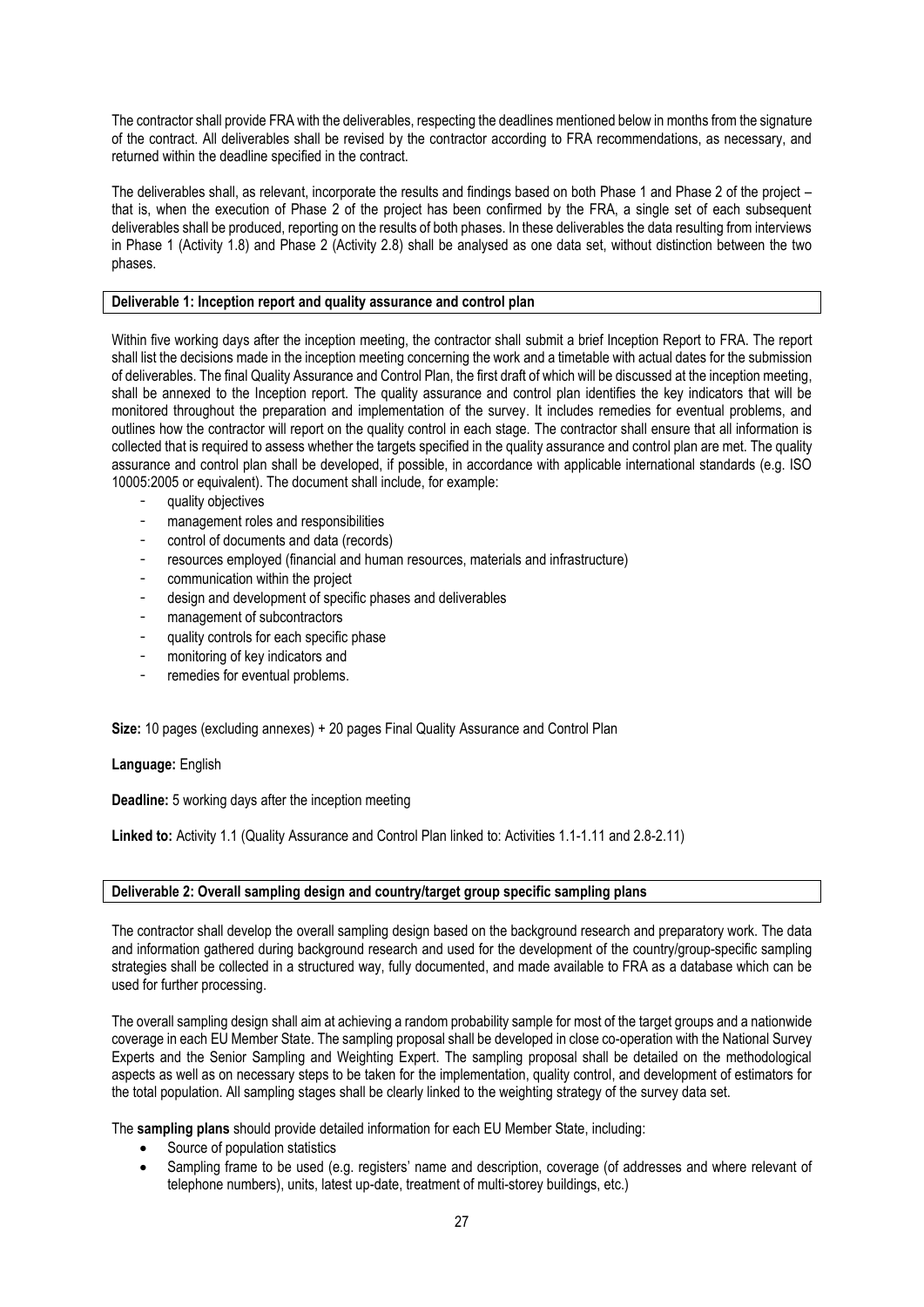- Unambiguous definition of sampling units in each sampling stage
- Stratification of the population: stratification variables, justification for their selection, definition of the strata, population size per stratum.
- Detailed presentation of the sampling procedures for (a) randomly selecting sampling points in strata, (b) randomly selecting addresses in each sampling point, (c) randomly selecting a household from a sampled dwelling, (d) randomly selecting a person from each household.
- Gross and net sample size

**Size:** Sampling plans for each EU Member State, around 60 pages (in total for the 28 EU Member States)

#### **Languages:** English

**Deadline:** 4 months after signature of contract

**Linked to:** Activities 1.1 and 1.2

#### **Deliverable 3: Interviewer training materials (including all translations)**

This includes the interviewer training materials developed as part of Activity 1.3 (Questionnaire finalisation and development of survey tools) and the translations thereof produced in Activity 1.4 (Translation of survey questionnaire and survey tools).

**Size**: The original and each language version (approximately 40 pages each).

**Language**: English + all translations

**Deadline**: training material – 4 months after signature of contract, all final translations – 4 months after signature of contract

**Linked** to: Activities 1.3 and 1.4

#### **Deliverable 4: Translation of the questionnaire and survey tools**

In addition to the documents described in Deliverable 3, the following deliverables shall be submitted to the FRA as part of Activity 1.4: Translation of questionnaire and survey tools.

With regard to the translation of the questionnaire, in total, five documents for each target language used for the interviewing shall be submitted by the contractor with a clear indication of sequence:

- 1. A report with the identification and assessment of translation issues
- 2. Survey specific translation specifications for the translators (document in English and/or in target languages used, as relevant)
- 3. The two translations from English into the target language (by the two different translators)
- 4. A merged version with comments from the adjudicator in the target language
- 5. A final clean version of the translation into the target language(s)

In total, the questionnaire and related documents shall be translated into 26 languages.

For survey tools other than the questionnaire, only the final translated versions are to be submitted to FRA along with the final versions in English.

In addition, the information letter for the respondents (around one A4 page) should be translated to up to ten (10) languages other than the 26 languages listed under Activity 1.4, namely to a selection of further languages in which the respondents may feel more proficient.

**Size:** The original questionnaire and each language version are approximately 80 pages each, not including show cards which shall be annexed.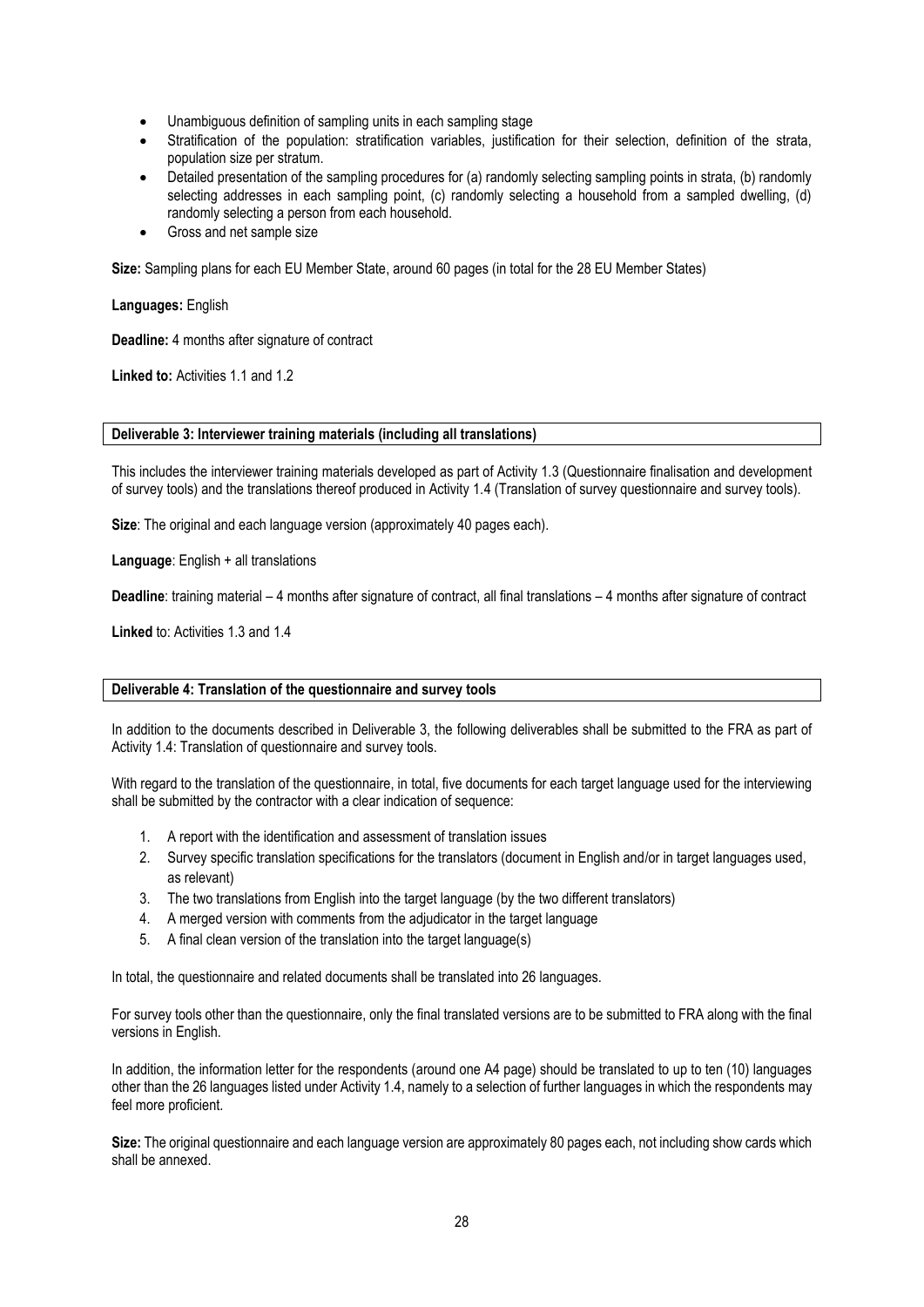The related survey tools comprise up to 60 pages.

**Languages:** English + translations into the target languages

**Deadline:** 4 months after signature of contract

**Linked to:** Activities 1.3 and 1.4

#### **Deliverable 5: Pilot report and pilot data set**

The contractor shall compile a pilot report summarising the findings of the pilot and recommendations for any revisions of the fieldwork procedures which may be deemed necessary prior to implementing the full survey. The National Survey Experts, under the coordination of the Project Coordinator, shall compile the country-specific pilot reports, which shall be summarising the interviewer feedback and the experiences made during the pilot interviews (Activity 1.6). Approval of the final pilot report and the country-specific pilot reports by the FRA is a prerequisite for starting the activities related to data collection and data processing of Phase 1 (Activity 1.8 and Activity 1.9) and for the activities of Phase 2 (Activity 2.8 to 2.11). The report shall present an analysis of the problems encountered in the pilot interviews with respect to:

- (a) adequacy and feasibility of the proposed sampling approaches
- (b) usability and functioning of the questionnaire, the question routing and instrument's technical design
- (c) equivalence of the survey instrument across languages (focus on quality of questionnaire translation)
- (d) collection of meta-and para data
- (e) different practices of interviewing

For each problem identified the report shall make recommendations for changes to be implemented before the commencement of the fieldwork using the final questionnaire (Activity 1.9). Decisions to address any possible issues shall be made by FRA after consultation with the Project Coordinator before the report, and actions resulting from it, can be accepted.

The contractor shall enter the quantitative data from the pilot interviews and interviewer debriefing forms in Activity 1.6 in an SPSS-compatible computer file which will be sent to FRA.

**Size:** 20 pages maximum a comparative report and 10 pages maximum (excluding annexes) for each of the countries

#### **Language:** English

**Deadline:** 6 months after signature of contract

**Linked to:** Activity 1.6

#### **Deliverable 6: Final source questionnaire and show/visual cards, related survey tools in English and in all target languages**

After the pilot interviews, a final source questionnaire (including all other related survey tools) in English shall be submitted to the FRA, after any necessary revisions based on the pilots. The deliverable includes revisions of the translations of the questionnaire and survey tools in all the target languages of the survey.

The final versions of the translated questionnaires submitted to the FRA shall be those for use by interviewers in the field – that is, they shall include any changes in formatting that have been done to the interview content at national level. When the final questionnaire has been programmed for CAPI application, the questionnaire submitted to the FRA shall be an export file from the CAPI system in MS Word or MS Excel compatible format, together with the PAPI version.

**Size:** The original questionnaire and each language version are approximately 80 pages each, not including show cards which shall be annexed. The related survey tools comprise up to 60 pages.

**Languages:** English + translations into the target languages

**Deadline:** 7 months after signature of contract

**Linked to:** Activities 1.4, 1.6, and 1.7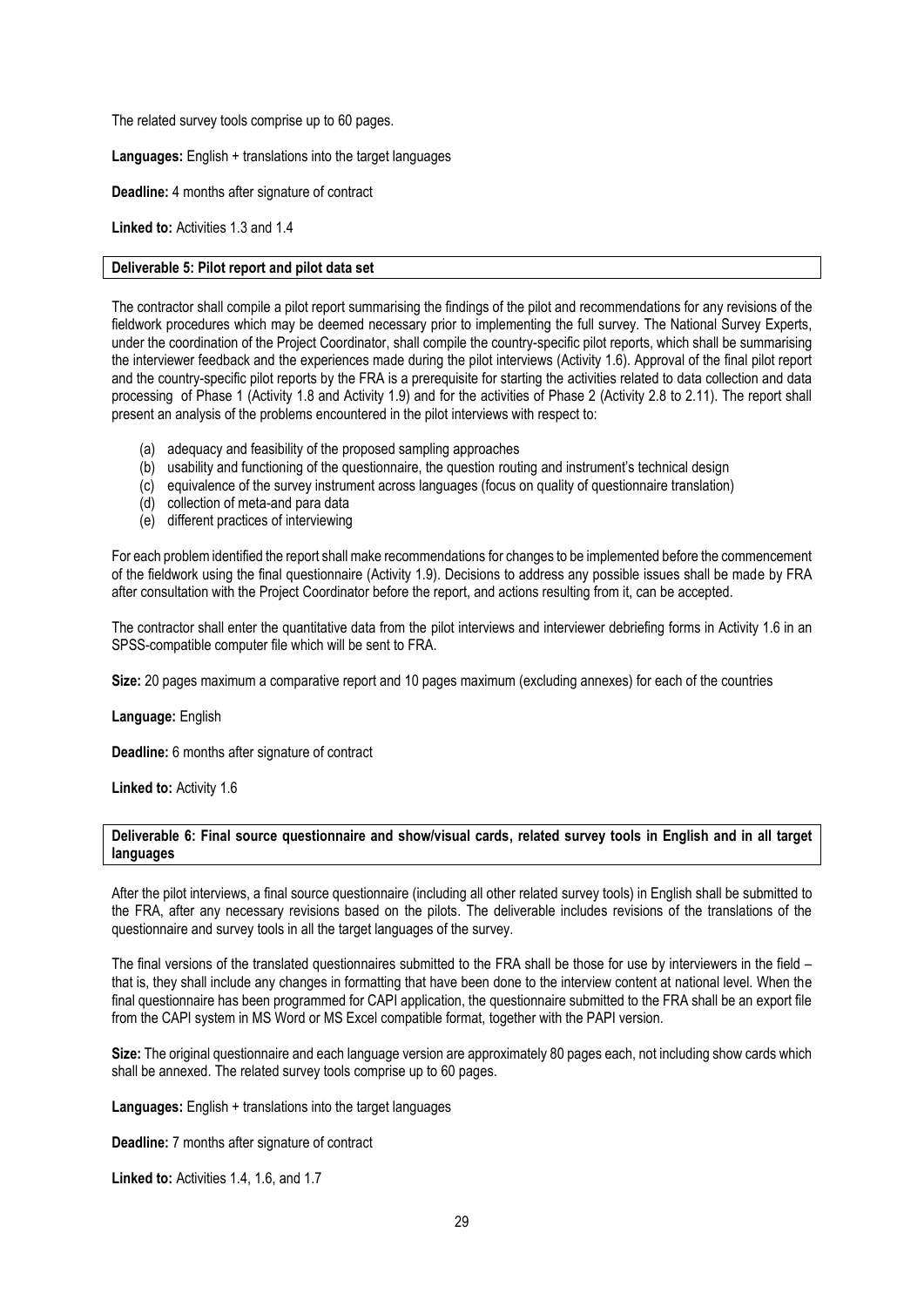#### **Deliverable 7: Interim technical, fieldwork report, and Phase 1 data set**

The contractor shall submit an interim technical report to the FRA (in electronic format) once the data collection of Phase 1 is completed and a total of 15,200 (Phase 1) successful interviews are carried out across all EU Member States.

The report shall be divided into information on each country and shall outline fieldwork developments with respect to (1) progress, (2) challenges and (3) solutions implemented concerning each of the following themes:

- (a) selection and application of population sampling frames and approaches
- (b) selection of interviewers and enumerators
- (c) respondent screening
- (d) reaching respondents
- (e) interview success rate/ (non-)contact and (non-)response rate

The FRA shall provide feedback on the content of the interim technical report, and suggest any necessary changes and amendments within the time period specified in the contract.

The contractor shall enter the quantitative data collected from the interviews and interviewer debriefing forms completed in Phase 1 in an SPSS-compatible computer file.

**Size:** 60 pages maximum (excluding tables, which can be included as annexes, and excluding the data file(s))

**Language:** English

**Deadline:** 10 months after signature of contract

**Linked to:** Activities 1.1-1.8

#### **Deliverable 8: Data set and code book**

After completing the interviews for both Phase 1 and Phase 2 of the project, the final datasets shall be provided as structured data files in machine readable format (in SPSS and CSV for FRA internal use). The format and structure of the data sets shall be in compliance with the requirements of the EU Open Data Portal and Commission Decision 2011/833/EU.

The raw data sets should be accompanied by the appropriate documentation (description of the data set, definition of indicators, label and sources for the variables, notes) to facilitate reuse and publication.

The final computer file shall include data from all interviews and the survey countries. The file shall be fully documented – that is, all the variable names and value labels shall be included in English, and the variable names shall make reference to the relevant question numbers in the questionnaire. The contractor shall perform logical checks to ensure that the data entered is of high quality, the observations follow the structure of the interview content and the values in the final data set belong to the group of valid values for any given variable.

The contractor shall include in the data set all intermediary weights and all variables used for the estimation of the weights in the final dataset, as well as provide FRA the code used to calculate the weights.

The data sets include the quantitative data from the interviews and the attempts made to contact households/persons (with outcome coding), as carried out in Activities 1.8 and 2.8 (Data collection). The deliverables consist of the fully documented data sets and the code book describing the variables of the data files, related to Activities 1.9 and 2.9 (Data coding, entry and processing).

**Language:** English

**Deadline: 13 months after signature of contract** 

**Linked to: Activities 1.8-1.9 and 2.8-2.10**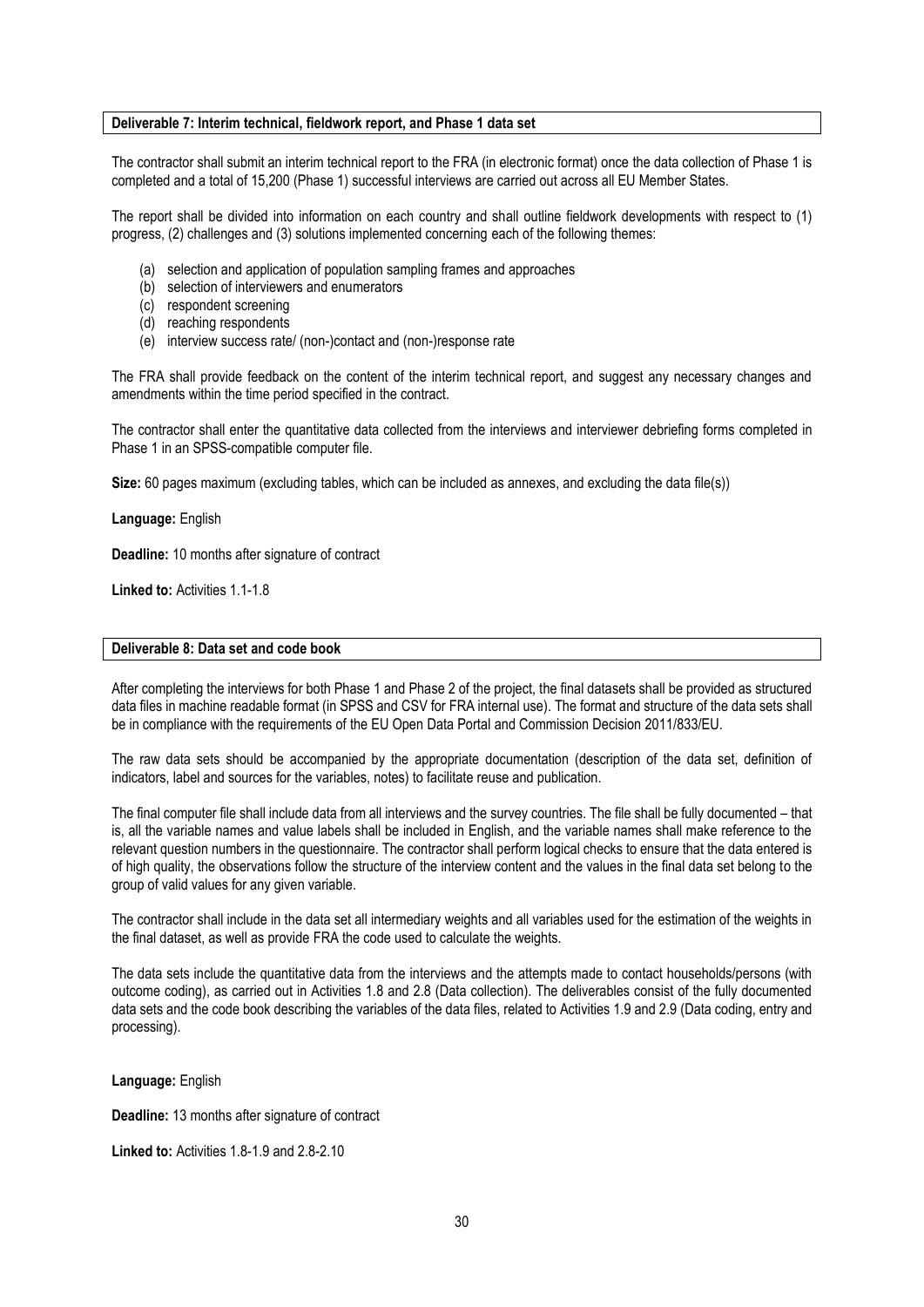#### **Deliverable 9: Syntax files related to data-file construction, consistency and quality checks, data coding and labelling, and compilation of frequencies**

The contractor shall submit to the FRA in electronic format the code (SPSS syntax or similar) used to produce the quality checks, data coding, and calculation of selected indicators for quality assessment.

#### **Language:** English

**Deadline:** 13 months after signature of contract

**Linked to:** Activities 1.9, 2.9-2.11.

#### **Deliverable 10: Tabulation of selected indicators**

The contractor shall provide a report on the calculation of selected indicators in a form of tables and short description of the calculation procedure. The code of the calculation (SPSS syntax or similar) shall be part of the Deliverable 10.

#### **Language:** English

**Deadline:** 15 months after signature of contract

**Linked to: Activities 2.11** 

#### **Deliverable 11: Final technical and quality report**

The contractor will submit a final technical report to the FRA (in electronic format) once fieldwork in all countries is complete.

In addition to the overall description of the survey research methodology, the report should present information on each country and it should describe the fieldwork with respect to (1) assumptions/plans at the start of fieldwork, (2) outcomes, (3) challenges, (4) quality control measures, and (5) solutions implemented concerning each of the following themes:

- (a) selection, application and assessment of population sampling designs
- (b) geographical coverage and distribution
- (c) interview success / (non-)contact and (non-)response rate
- (d) interviewer feedback
- (e) weighting

In addition to the above broad themes, the final technical report should cover all aspects of data collection; including, for example, questionnaire translation, interviewer selection and training, and questionnaire application in the field. Information should be provided on, for example, contacts, refusals, recalls, incomplete interviews etc. Information on languages used, modes of interviews duration of the interviews shall be also included. The report shall present information, wherever possible using tables/graphs, comparing results between the selected countries.

The sections on each country shall also describe the selected weighting procedure (population parameters of the target group used in the weighting and the data source, weighting method, weighting for non-response, etc.), where appropriate.

The report shall include a section on a detailed sample evaluation and weighting. This section shall outline the weighting strategy, and show the distributions of the weighting variables for each country, and the number of cases in each country for which the weighting variable was trimmed. Furthermore the section on weighting should present tables for each country, showing the weighted and unweighted distribution of the sample for selected variables.

The final technical and quality report shall cover all aspects of the quality assurance and control strategy (Deliverable 1: Quality Assurance and Control Plan) used and the way it was implemented in the sampling, data collection, data entry, processing, weighting, and other related procedures. The report shall document deviations as well as remedies where relevant.

The report shall make recommendations, on the basis of its findings, about the most appropriate sampling and questionnaire application methods to use for future survey research on persons with ethnic minority or immigrant background. The technical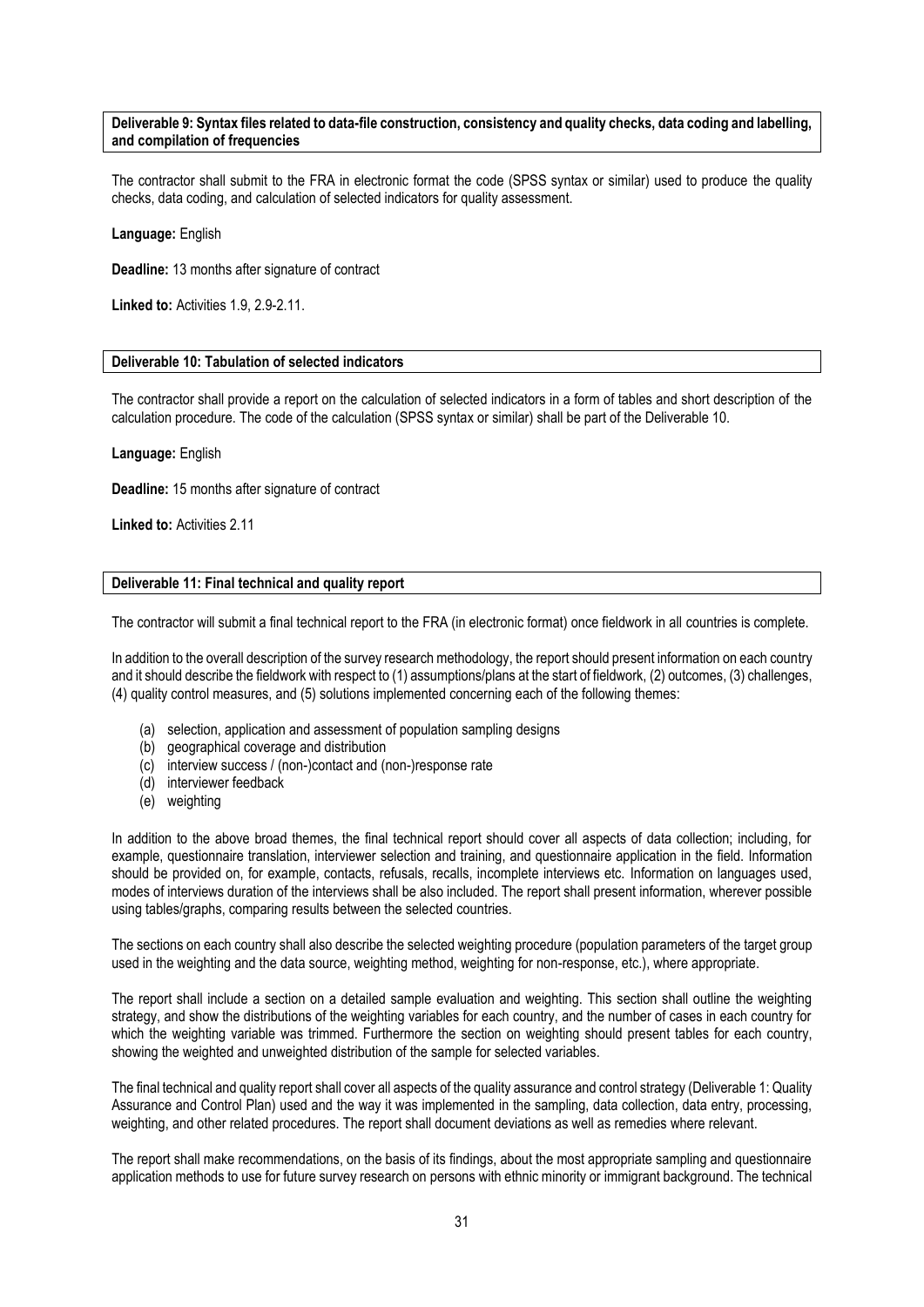report shall highlight any difficulties that arose in the course of implementing the survey (difficulties in translating concepts, contacting respondents, soliciting responses – in general and with respect to certain questions, etc.).

The FRA will provide feedback on the content of the final technical report within 30 days of its receipt, and will suggest any necessary changes and amendments within the time period specified in the contract.

**Size:** Approximately 150 pages (excluding tables, which can be included as annexes)

**Language:** English

**Deadline:** 16 months after signature of contract

**Linked to:** Activities 1.1-1.9 and 2.8-2.11

|  | Table 4 Indicative deadlines of project deliverables - a summary table |  |  |
|--|------------------------------------------------------------------------|--|--|
|  |                                                                        |  |  |

| Deliverables / Months                                          |  |  | 5 <sup>1</sup> |  | 8 | 9 | 10 |  | 13 | 14 | 16 |
|----------------------------------------------------------------|--|--|----------------|--|---|---|----|--|----|----|----|
| 1. Inception report and quality assurance and control plan     |  |  |                |  |   |   |    |  |    |    |    |
| 2. Overall sampling design and country/target group            |  |  |                |  |   |   |    |  |    |    |    |
| specific sampling plans                                        |  |  |                |  |   |   |    |  |    |    |    |
| 3. Interviewer training material (including all translations)  |  |  |                |  |   |   |    |  |    |    |    |
| 4. Translation of the questionnaire and survey tools           |  |  |                |  |   |   |    |  |    |    |    |
| 5. Pilot report and pilot data set                             |  |  |                |  |   |   |    |  |    |    |    |
| 6. Final source questionnaire and show / visual cards in       |  |  |                |  |   |   |    |  |    |    |    |
| English and in all target languages                            |  |  |                |  |   |   |    |  |    |    |    |
| 7. Interim technical, fieldwork report, and data set           |  |  |                |  |   |   |    |  |    |    |    |
| 8. Data set and code book                                      |  |  |                |  |   |   |    |  |    |    |    |
| 9. Syntax files related to data-file construction, consistency |  |  |                |  |   |   |    |  |    |    |    |
| and quality checks, data coding and labelling, and             |  |  |                |  |   |   |    |  |    |    |    |
| compilation of frequencies                                     |  |  |                |  |   |   |    |  |    |    |    |
| 10. Tabulation of selected indicators                          |  |  |                |  |   |   |    |  |    |    |    |
| 11. Final technical and quality report                         |  |  |                |  |   |   |    |  |    |    |    |

## 6. Project management

## 6.1. Responsible body

The overall responsibility for executing the contract, including the implementation of all measures necessary to provide the FRA with deliverables of the highest quality on time, lies with the contractor.

## 6.2. Management structure

The project team shall include a Project Coordinator, who is responsible for the project's overall coordination, a Senior Survey Expert, a Senior Sampling and Weighting Expert, and for each EU Member State a National Survey Expert, as detailed in Section 8 (Project Team). The Project Coordinator is responsible for coordination and administrative tasks, as well as for contacting and informing the FRA about all aspects relating to the execution of the contract and the quality of the deliverables, including the periodic progress updates as described in section 9 below (Project implementation monitoring). The Senior Survey Expert will, in cooperation with other team members, design the interviewer training package, as detailed in Section 4 (Specific Activities) and Section 5 (Deliverables). The National Survey Experts are responsible for the coordination of the research in their countries.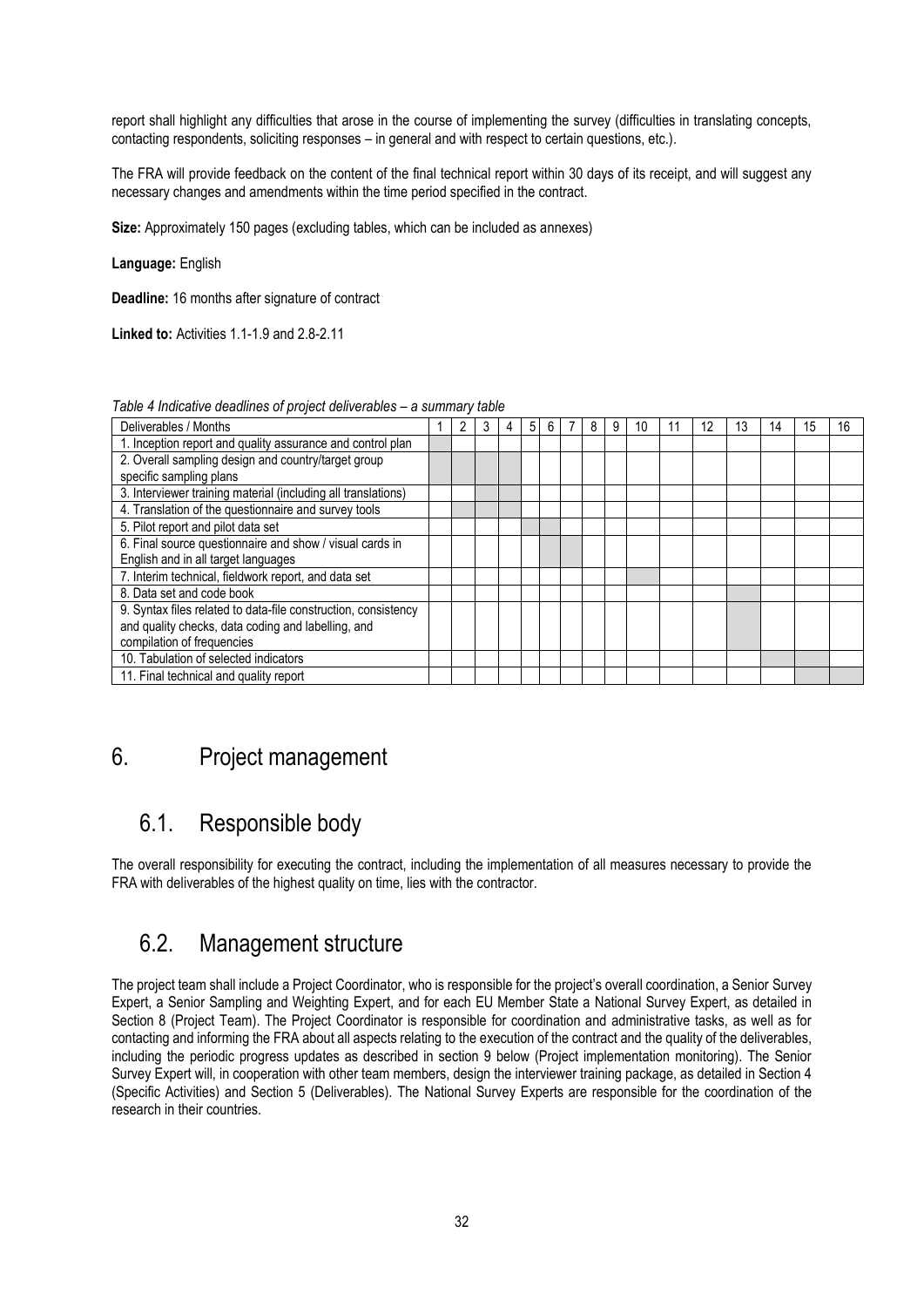## 7. Logistics and Timing

## 7.1. Commencement date and Period of execution

The period of execution of the tasks shall be **16 months** from the contract signature. This period does not include the time necessary for the Contracting Authority to revise the last of the project deliverables and the time needed for possible revisions by the Contractor (20 calendar days).

## 7.2. Communication and meetings

Communication between the contractor and FRA shall be possible by phone and video conference facilities during the FRA working days and hours and through electronic and surface mail. Any written communication sent by the FRA shall be answered within five (5) working days.

The contractor will ensure its access to equipment for video conferences. In the framework of the contract, several video conferences are foreseen.

## 7.3. Meetings

As soon as possible after contract signature FRA shall convene an inception meeting with the contractor in Vienna at the FRA headquarters to discuss various aspects of the project's work. The aim of the inception meeting is to clarify outstanding issues as may be necessary for carrying out the contract and for the good implementation of the project. Meeting costs on the contractor's side shall be covered by the contractor and be included in the contract price.

During the course of the contract period at least four meetings in total (including the inception meeting) are envisaged between FRA and the contractor: one inception meeting; one coordination meeting as described in Activity 1.3 – Questionnaire finalisation and development of survey tools), one meeting after the pilot (before the data collection for the full scale survey commences); and, one meeting following the termination of the data collection of Phase 2. All meetings (except the coordination meeting) shall take place in Vienna at the FRA's premises. Meeting costs on the contractor's side shall be covered by the contractor and be included in the contract price. Participation of FRA staff in the coordination meeting and any other meetings (e.g. field visits) are at FRA's own costs.

Where possible, communication between the contractor and FRA can also be done through teleconferencing.

## 8. Project team

The project team shall consist of one Project Coordinator, one Senior Survey Expert, one Senior Sampling and Weighting Expert, a National Survey Expert for each country where the survey is conducted, the necessary support staff for the management of the project, and a team of experienced interviewers as specified in section 4 (Specific activities). A different National Survey Expert shall be assigned to each of the countries where the survey will be carried out.

The contractor shall organise its own project management and coordination team – the Project Team – led by the Project Coordinator, to oversee all aspects of work relating to the survey. The Project Coordinator shall be responsible for reporting to the FRA about developments, challenges and proposed courses of action concerning the survey in each of the survey sites/countries, including the delivery of monthly progress reports and weekly e-mail reporting. The team should consist of staff with the relevant qualifications and skills to manage and implement the survey. The Senior Survey expert shall be responsible for the overall design and management of the survey. The Senior Sampling and Weighting Expert shall be responsible for all specific technical aspects of the survey, such as sampling design, sampling frames, implementation of respondent selection procedures, weighting, etc.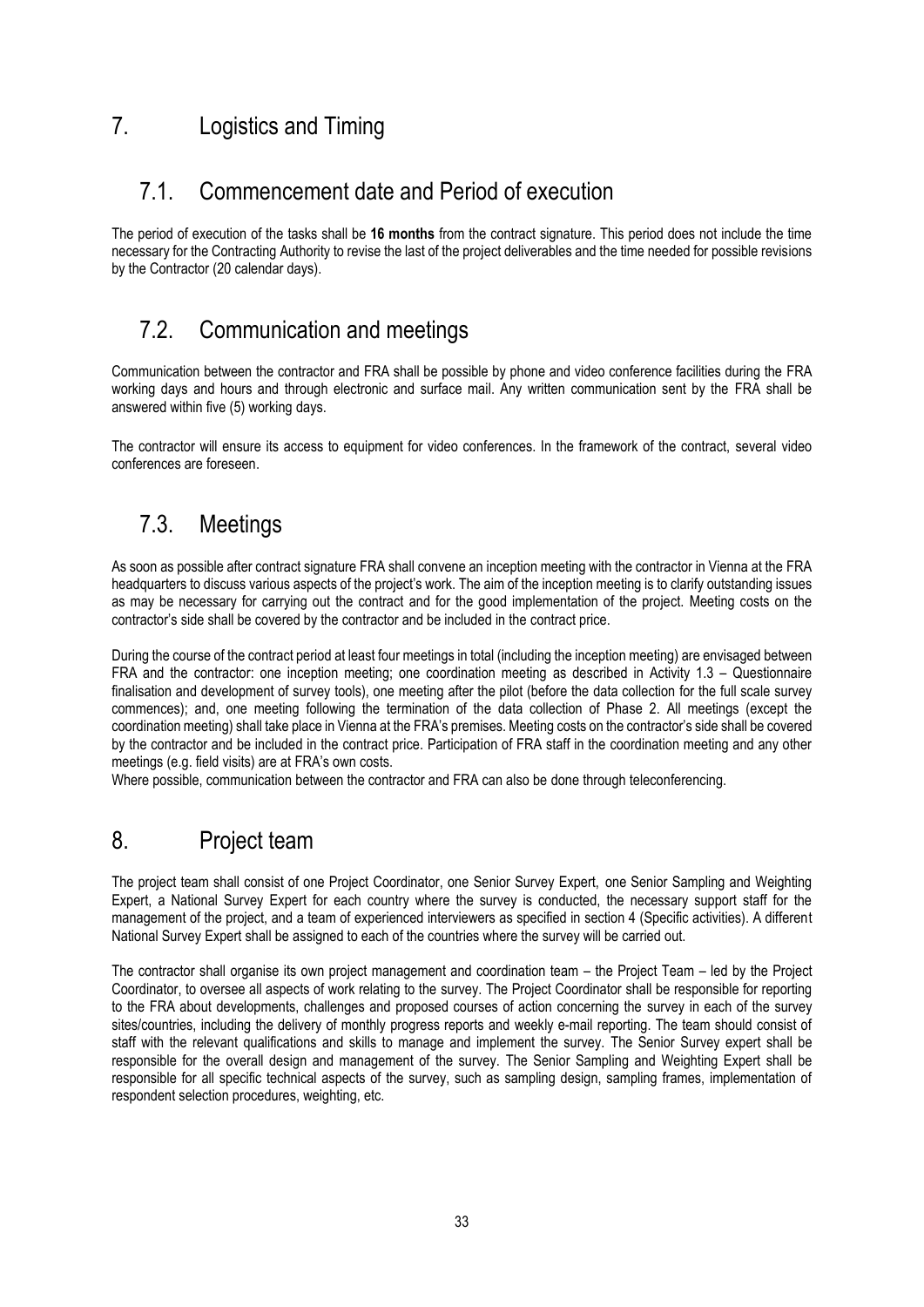# 8.1. Project Coordinator

*Qualifications and professional experience*

- University degree:
- A minimum of seven (7) years of professional experience (after obtaining a university degree), out of which a minimum of three (3) years' experience of having conducted major international social science-based comparative research surveys in the European Union.
- Proven experience in research management, as manager or coordinator of at least **two (2)** international survey projects, each project involving at least three countries.
- Excellent knowledge of English (Level C1 based on Common European Framework of Reference (CEF)).

## 8.2. Senior Survey Expert

*Qualifications and professional experience*

- University degree:
- A minimum of seven (7) years of professional experience (after obtaining a university degree), out of which a minimum of three (3) years' experience of having conducted international social science-based surveys on minority groups or hard to reach populations.
- At least **three (3)** scientific publications (e.g. articles in peer reviewed academic journals or books, or peer reviewed book chapters, or books by academic publishers) on issues related to the survey topics, e.g., surveying ethnic minorities and immigrant populations, discrimination and victimisation surveys, migration and integration issues.
- Excellent knowledge of English (Level C1 based on Common European Framework of Reference (CEF));

## 8.3. Senior sampling and weighting expert

*Qualifications and professional experience*

- University degree
- A minimum of seven (7) years of professional experience (after obtaining a university degree), out of which a minimum of three (3) years' experience of having participated in international social science-based survey research on minority groups or hard-to-reach populations.
- At least three (3) scientific publications (e.g. articles in peer reviewed academic journals or books, or peer reviewed book chapters, or books by academic publishers) on issues related to sampling or weighting, or to applying sampling strategies for surveying ethnic minorities or immigrant populations, or hard-to-reach populations.
- Excellent knowledge of English (Level C1 based on Common European Framework of Reference (CEF)).

## 8.4. National Survey Experts

*Qualifications and professional experience*

University degree